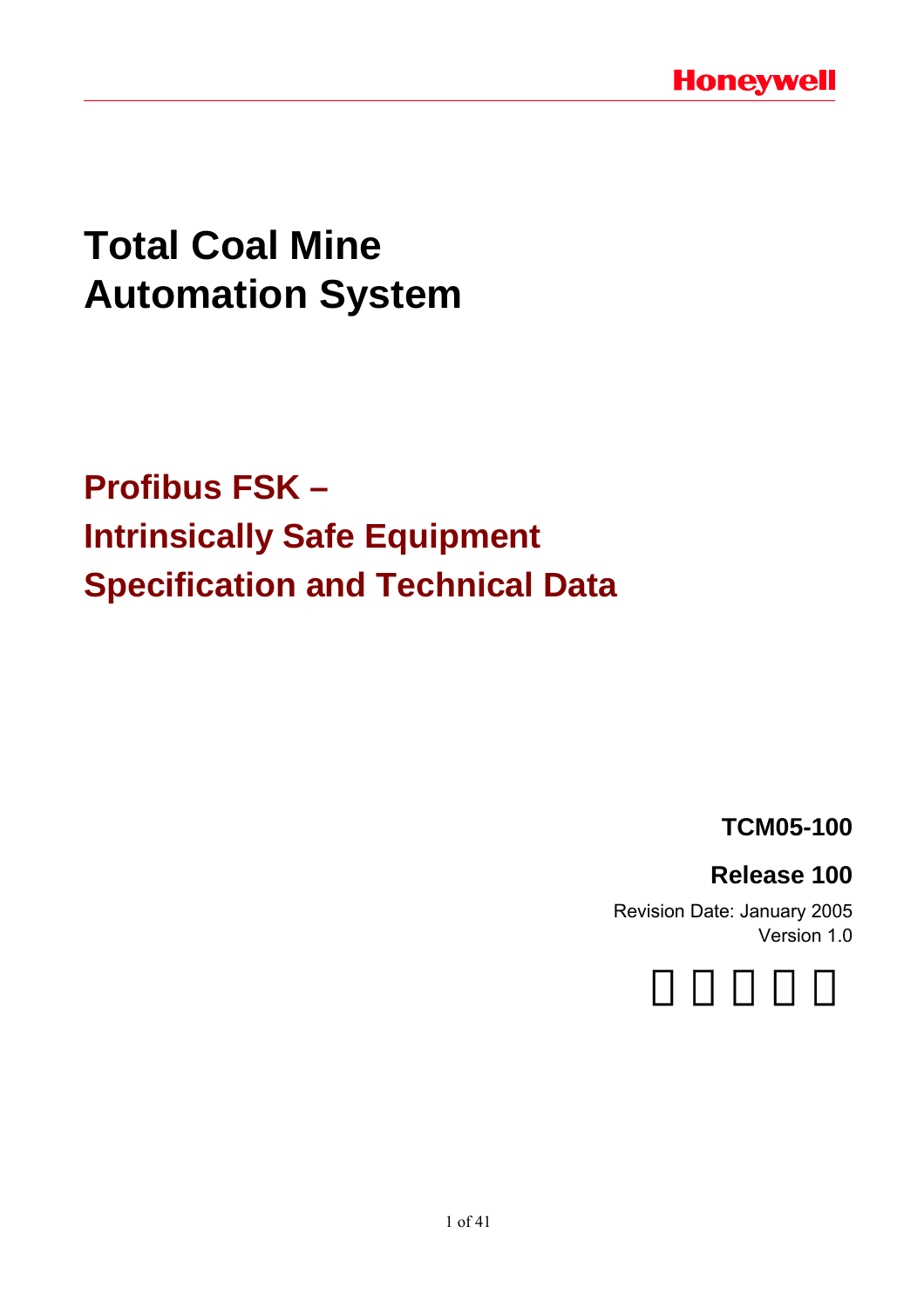## **Revision Records and Approval/**

| Rev. | Date          | <b>Description</b> | <b>Prepared by</b> | <b>Checked by</b> | <b>Approved by</b> |
|------|---------------|--------------------|--------------------|-------------------|--------------------|
| 0.1  | Jan. 12, 2005 |                    |                    | Patrick Wang      |                    |
|      |               |                    |                    |                   |                    |
|      |               |                    |                    |                   |                    |

## **Revision Description/**

| <b>Section</b> | Change | <b>Description</b> | <b>Prepared by</b> | <b>Checked by Approved by</b> |
|----------------|--------|--------------------|--------------------|-------------------------------|
|                |        |                    |                    |                               |
|                |        |                    |                    |                               |
|                |        |                    |                    |                               |

### **Legend for Change column:**

*A -- Added* 

*D -- Deleted* 

M – *Modified*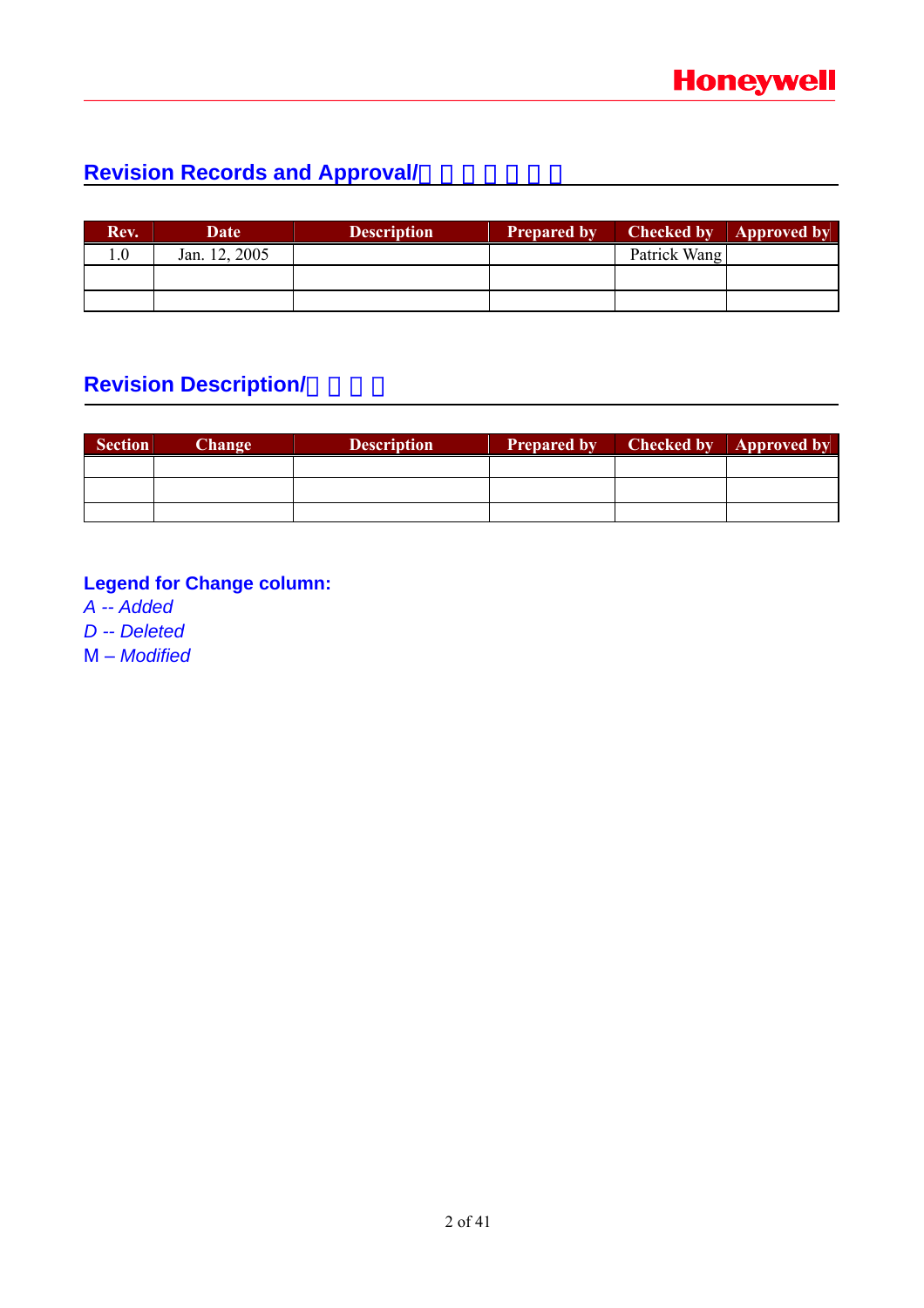## **TABLE OF CONTENT(**目录**)**

| 1 <sub>1</sub>   |                                                          |                                 |
|------------------|----------------------------------------------------------|---------------------------------|
|                  | 2. EX. & I.S UPS POWER SUPPLY SPECIFICATIONS             | <b>UPS5</b>                     |
| 3 <sub>1</sub>   | INTRINSICALLY SAFE COUPLER INTERFACE                     |                                 |
| 4.               | <b>INTRINSICALLY SAFE COUPLER UNIT</b>                   |                                 |
| 5.               | <b>INTRINSICALLY SAFE REMOTE I/O CONTROL UNIT</b>        | $\ldots \ldots \ldots 9$<br>I/O |
| 6.               | INTRINSICALLY SAFE MODBUS UNIT MODBUS MODIS 2011         |                                 |
| $\overline{7}$ . | <b>INTRINSICALLY SAFE FDL COUPLER UNIT</b><br><b>FDL</b> | $\sim$ 19                       |
| 8.               |                                                          |                                 |
| 9 <sub>1</sub>   | <b>CABLE PARAMETER FOR FSK PROFIBUS DP CABLE</b>         |                                 |
|                  | 10. APPENDIX - MODBUS PROTOCOL SPECIFICATION, MODBUS 25  |                                 |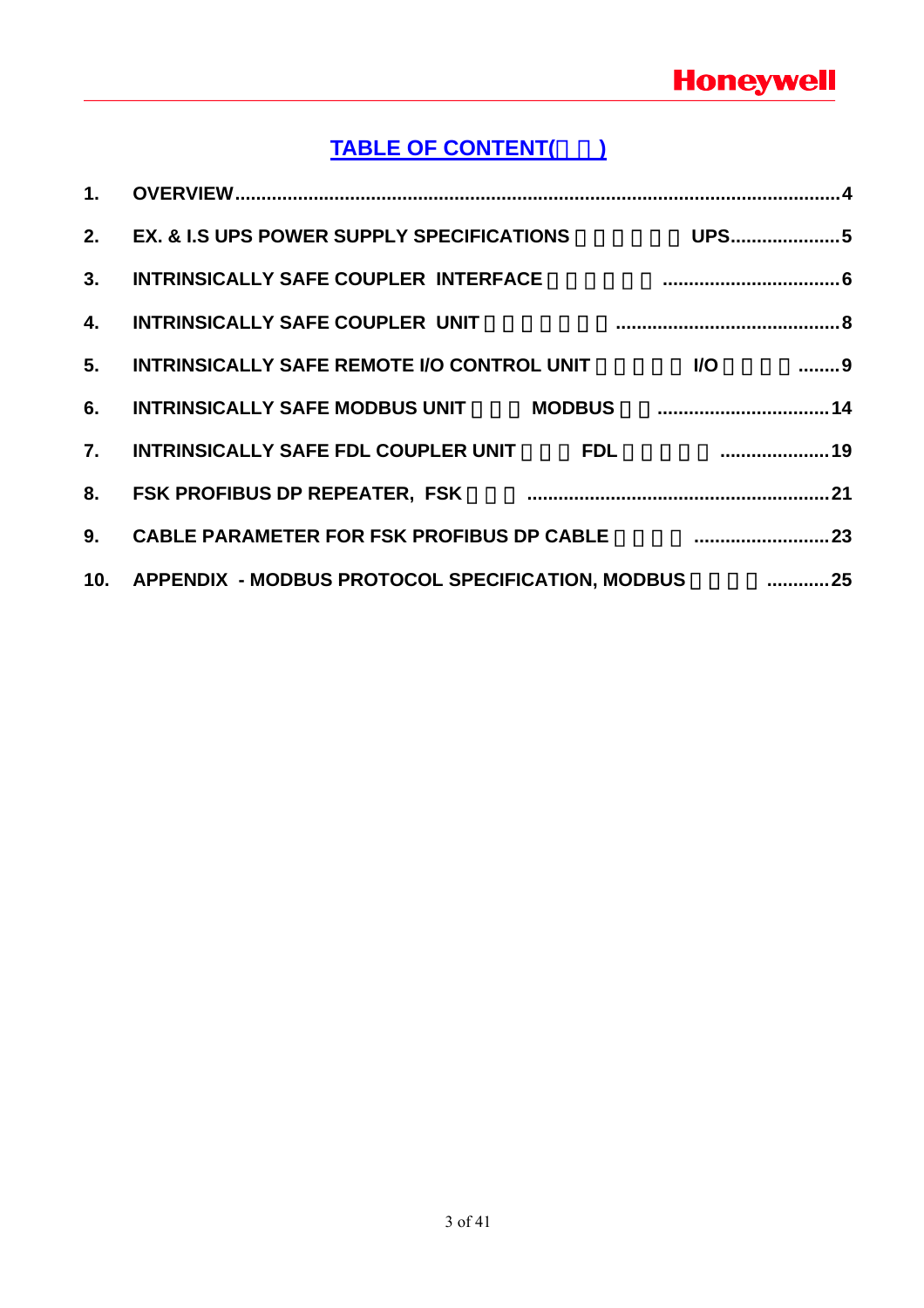### **1. Overview**

### **1.1 Architecture Overview**

Total coal mine automation system comprises many different integrated hardware and software solutions depending upon the needs of the installation. Total Equipment's input and output signals of this technical specification description are Ex.&I.S. for coal mine.

 Figure 1 represents many of the possible nodes that can be utilized in an Total coal mine automation system architecture. 1



**Figure 1. Sample Total coal mine automation system Architecture** 

### **1.2 General Environmental and Agency Certifications**

| <b>Parameter</b>                            | <b>Specification</b>                 |
|---------------------------------------------|--------------------------------------|
| <b>Environmental Conditions</b><br>Altitude | Being explode Gas and grime<br>2000m |
| <b>Barometric Pressure</b>                  | 80Kpa-106Kpa                         |
| <b>Operating Temperature</b>                | -10 to 40 $^{\circ}$ C               |
| <b>Relative Humidity</b>                    | 95% $\pm$ 3%, (25°C $\pm$ 3 °C)      |
| <b>Grade Pollution</b>                      | 3                                    |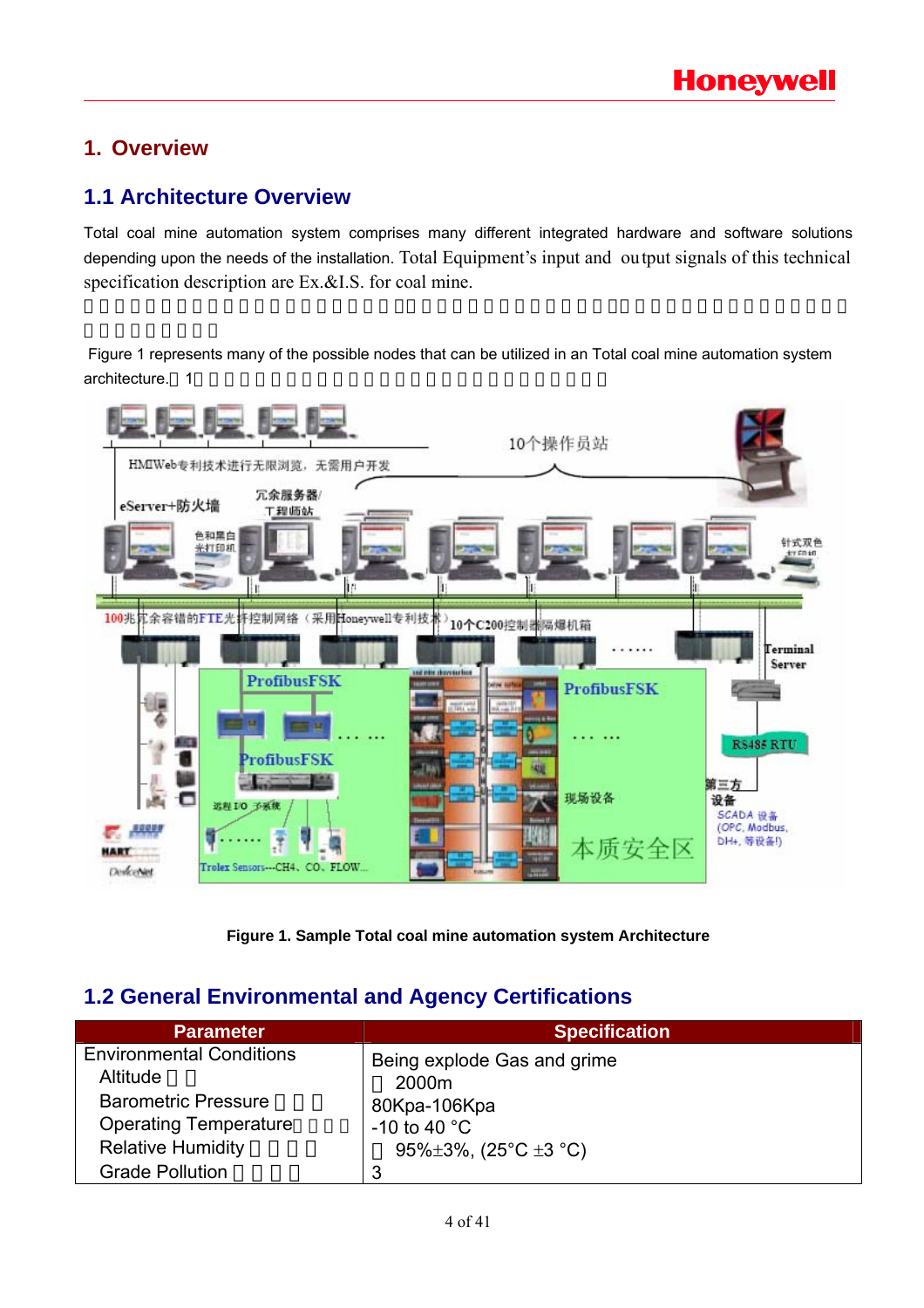## **2. Ex. & I.S UPS Power Supply Specifications**  $UPS$

### *Standard Power Supply*

| <b>Parameter</b>                    | <b>Specification</b>                                         |  |
|-------------------------------------|--------------------------------------------------------------|--|
| <b>Type</b>                         | KDW16                                                        |  |
| Description                         | <b>Explosion and Intrinsically Safe UPS</b>                  |  |
| <b>Explosion indicate</b>           | dibI                                                         |  |
| <b>Working Mode</b>                 | <b>Continuous Working</b>                                    |  |
| Input power voltage                 | AC127V, 220V, 380V or 660V; 50HZ                             |  |
| Input power change range            | $80\% \sim 115\%$                                            |  |
| Output power:                       | Single circuit                                               |  |
| Voltage:                            | $18\pm8\%$ , or $24\pm5\%$ , or $15\pm5\%$ , or $12\pm5\%$ , |  |
| Current:                            | $1.0A,$ $0.5A$ $1.0A$<br>1.5A                                |  |
| UPS backup times                    | 4 hours                                                      |  |
| Approval NO. MA                     | 2001091-2004                                                 |  |
| Mechanical Dimensions, L x B x H mm | 125x130x60 mm                                                |  |
| ,                                   |                                                              |  |
| Weight<br>Kg                        | $~232$ Kg                                                    |  |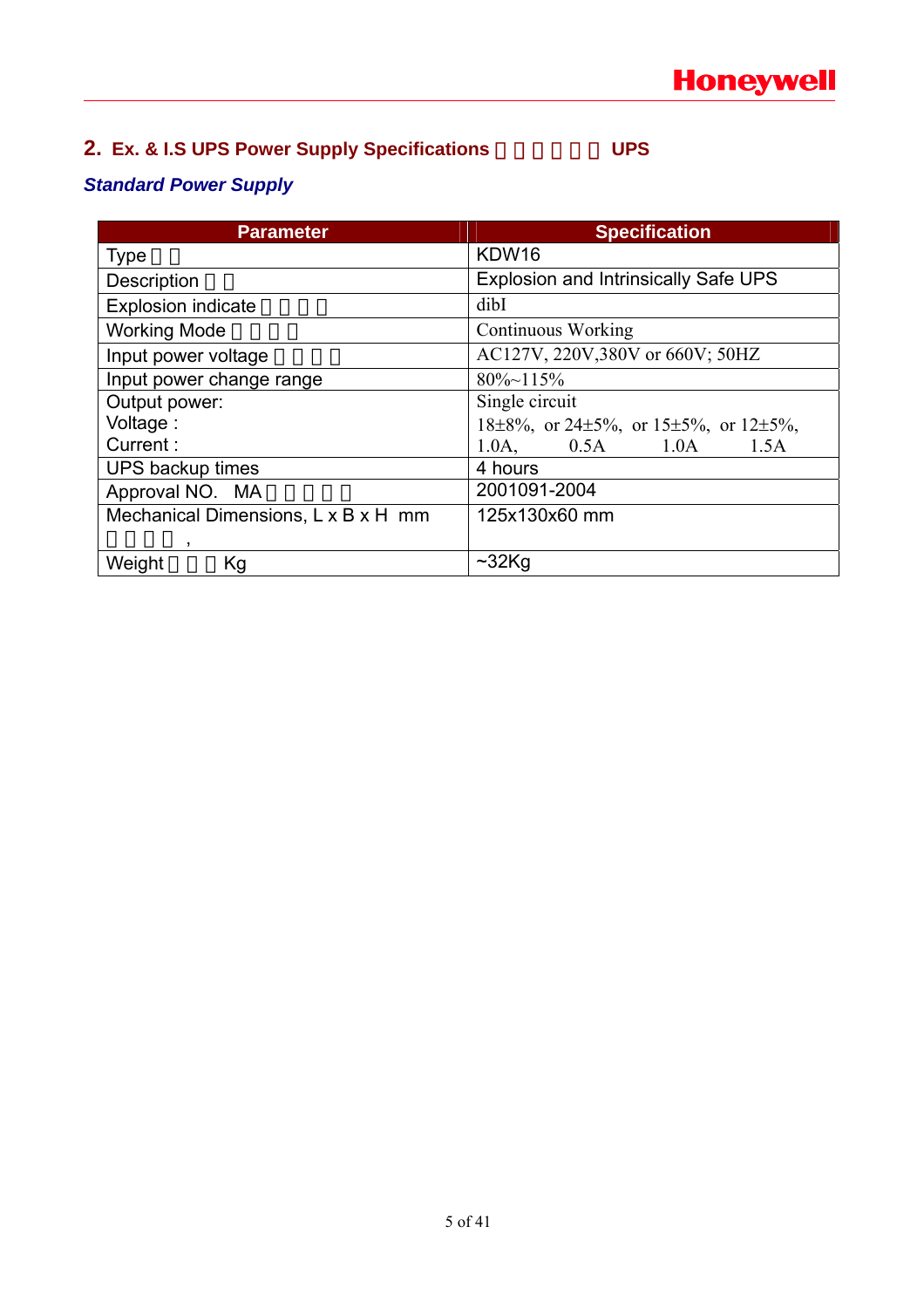## **3. Intrinsically Safe Coupler Interface**

### *FSK-RS485 , Profibus-DP*

| <b>Parameter</b>                                                                     | <b>Specification</b>                                                                                                                    |
|--------------------------------------------------------------------------------------|-----------------------------------------------------------------------------------------------------------------------------------------|
| <b>Type</b>                                                                          | TCM-1118/20                                                                                                                             |
| Description                                                                          | The module TCM-1118/20 serves data<br>communications equipment and converts<br>data telegrams (RS485) into Profibus<br>telegrams (FSK). |
|                                                                                      | FSK to RS485, RS485 to FSK                                                                                                              |
| Outline                                                                              |                                                                                                                                         |
| Intrinsically Safe Power Supply                                                      |                                                                                                                                         |
| Voltage<br>V                                                                         | 12VDC                                                                                                                                   |
| Current<br>mA                                                                        | 50mADC                                                                                                                                  |
| <b>Power Indication</b>                                                              | <b>Red LED</b>                                                                                                                          |
| <b>Communication Working Indication</b>                                              | Tx and Rx 2 Greed LEDs / every side                                                                                                     |
| <b>Connection Mode</b>                                                               | <b>Phoenix Terminal</b>                                                                                                                 |
| Protection                                                                           | <b>IP54</b>                                                                                                                             |
| Operating Temperature, °C                                                            | $Ta := -20^{\circ}C$ to $+80^{\circ}C$                                                                                                  |
| <b>Relative Humidity</b>                                                             | $(25^{\circ}C)$<br>95%                                                                                                                  |
| <b>Atmosphere Pressure</b>                                                           | 80Kpa-106Kpa                                                                                                                            |
| Altitude                                                                             | 2000m                                                                                                                                   |
| mounting                                                                             | 35mm DIN Rail                                                                                                                           |
| Intrinsically power circuit Profibus FSK<br>Profibus-FSK                             |                                                                                                                                         |
| -Max. input/output voltage                                                           | $U_0 = 16V_{pp}$                                                                                                                        |
| -For connection to an data transmission<br>circuit                                   | Profibus---M EExI.                                                                                                                      |
| non-intrinsically safe power circuit (RS485)<br>(RS485)<br>Max. input/output voltage | $U_0 = 16V$                                                                                                                             |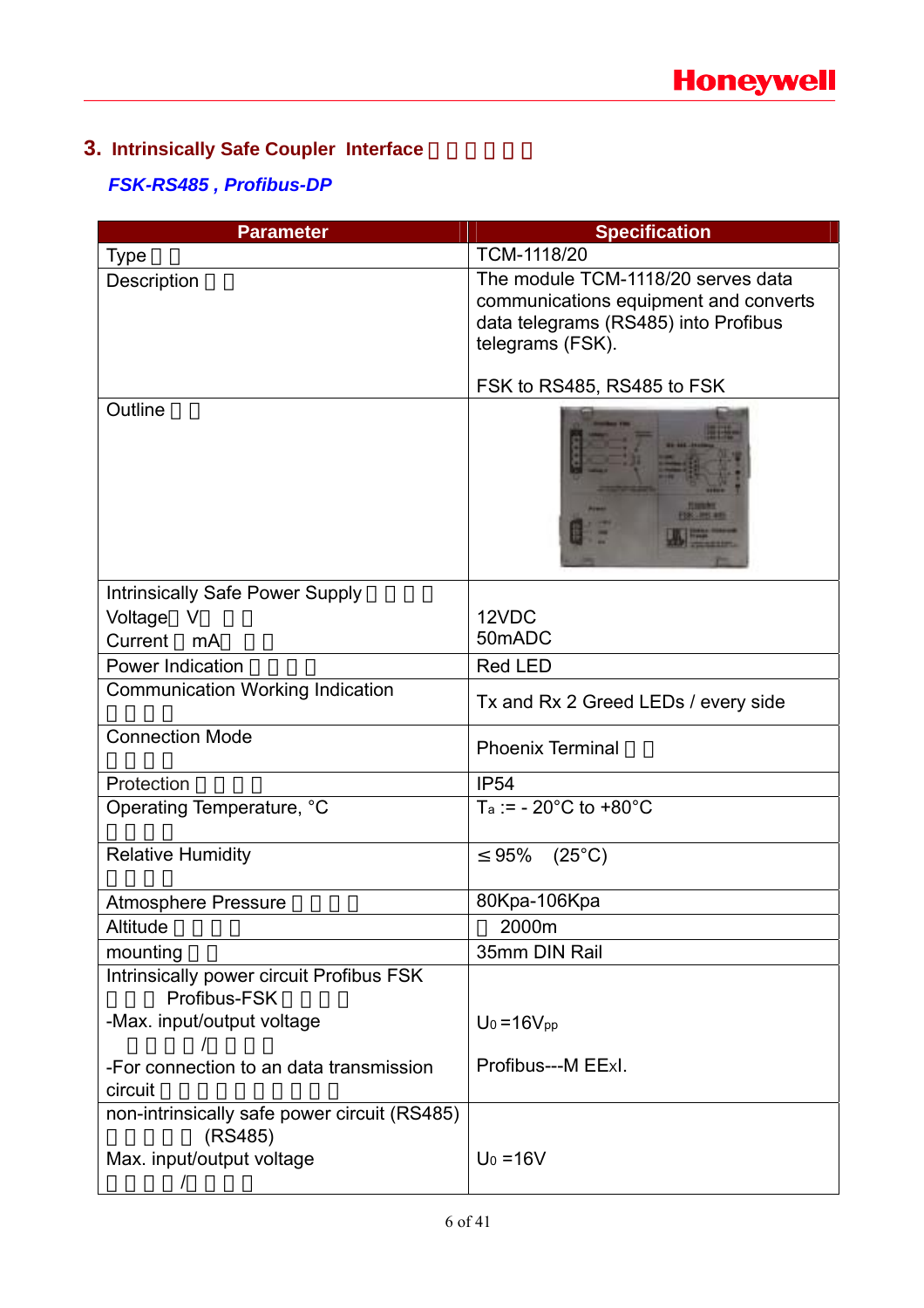## **Honeywell**

| Mechanical Dimensions, L x B x H mm | 125x130x60 mm             |  |
|-------------------------------------|---------------------------|--|
| Weight<br>۲a                        | $\sim$ 0.5 $\mathrm{K}$ q |  |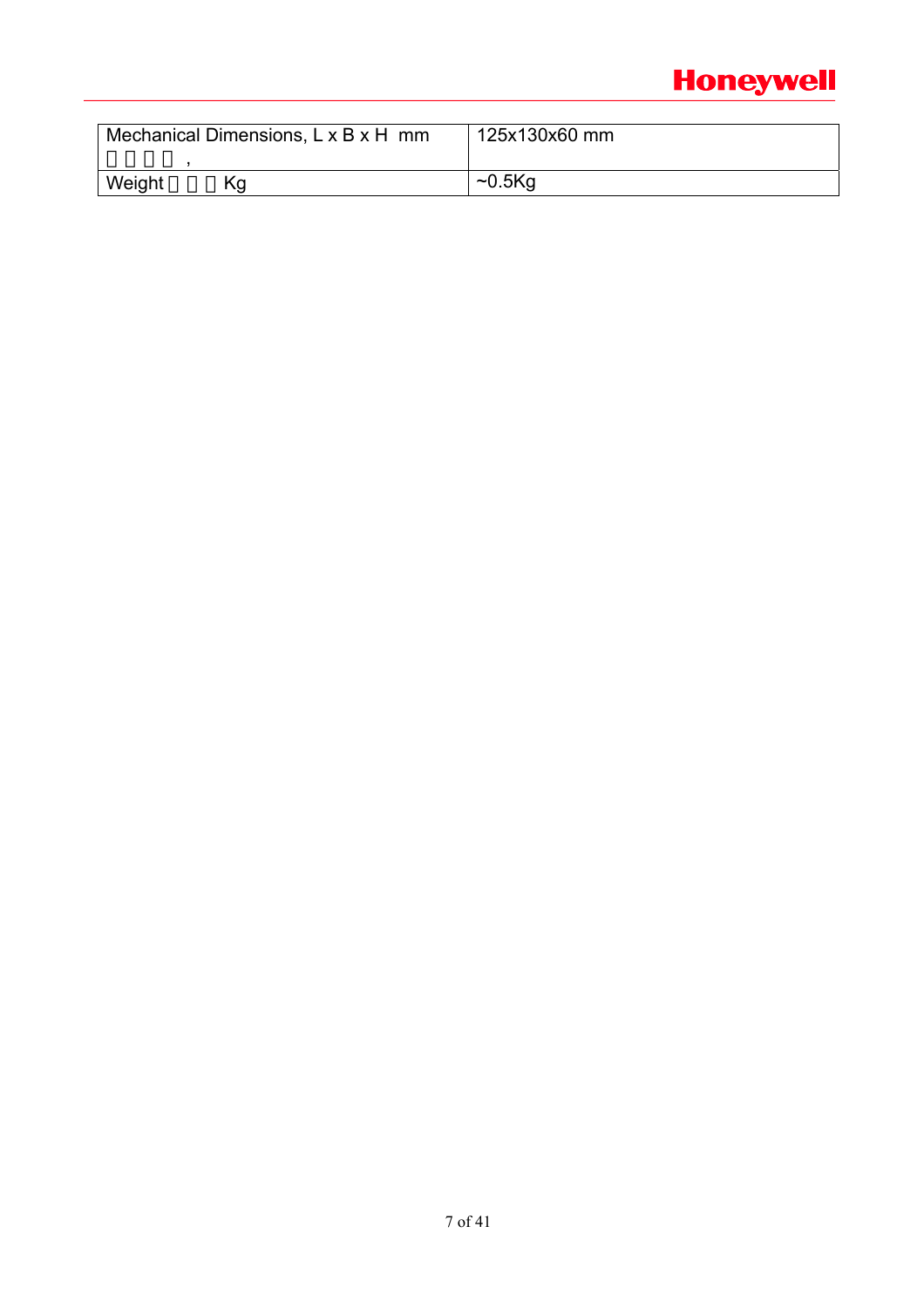## **4. Intrinsically Safe Coupler Unit**

### *FSK-RS485 , Profibus-DP*

| <b>Parameter</b>                                         | <b>Specification</b>                                                                                                                    |
|----------------------------------------------------------|-----------------------------------------------------------------------------------------------------------------------------------------|
| <b>Type</b>                                              | <b>TCM-1118/20A</b>                                                                                                                     |
| <b>Module Description</b>                                | The module TCM-1118/20 serves data<br>communications equipment and converts<br>data telegrams (RS485) into Profibus<br>telegrams (FSK). |
|                                                          | FSK to RS485, RS485 to FSK                                                                                                              |
| Outline                                                  |                                                                                                                                         |
| <b>Intrinsically Safe Power Supply</b>                   |                                                                                                                                         |
| Voltage                                                  | 12VDC                                                                                                                                   |
| Current<br>mA                                            | 100mADC                                                                                                                                 |
| Diagnostics and Troubleshooting                          | 4 x 16 characters LCD (with Back Light)                                                                                                 |
| Operation                                                | Metal Keyboard                                                                                                                          |
| <b>Connection Mode</b>                                   | Socket/Plug                                                                                                                             |
| Protection                                               | IP <sub>67</sub>                                                                                                                        |
| Operating Temperature, °C                                | $T_a := -20^{\circ}C$ to $+80^{\circ}C$                                                                                                 |
| <b>Relative Humidity</b>                                 | 95%<br>$(25^{\circ}C)$                                                                                                                  |
| <b>Atmosphere Pressure</b>                               | 80Kpa-106Kpa                                                                                                                            |
| Altitude                                                 | 2000m                                                                                                                                   |
| Intrinsically power circuit Profibus FSK<br>Profibus-FSK |                                                                                                                                         |
| -Max. input/output voltage                               | $U_0 = 16V_{pp}$                                                                                                                        |
| -For connection to an data transmission<br>circuit       | Profibus---M EExl.                                                                                                                      |
| non-intrinsically safe power circuit (RS485)<br>(RS485)  |                                                                                                                                         |
| Max. input/output voltage                                | $U_0 = 16V$                                                                                                                             |
| Mechanical Dimensions, L x B x H mm                      | 70 x 220 x 125 mm                                                                                                                       |
| Operating Temperature, °C                                | Ta := $-20^{\circ}$ C to $+80^{\circ}$ C                                                                                                |
| Weight<br>Κg                                             | ~5Kg                                                                                                                                    |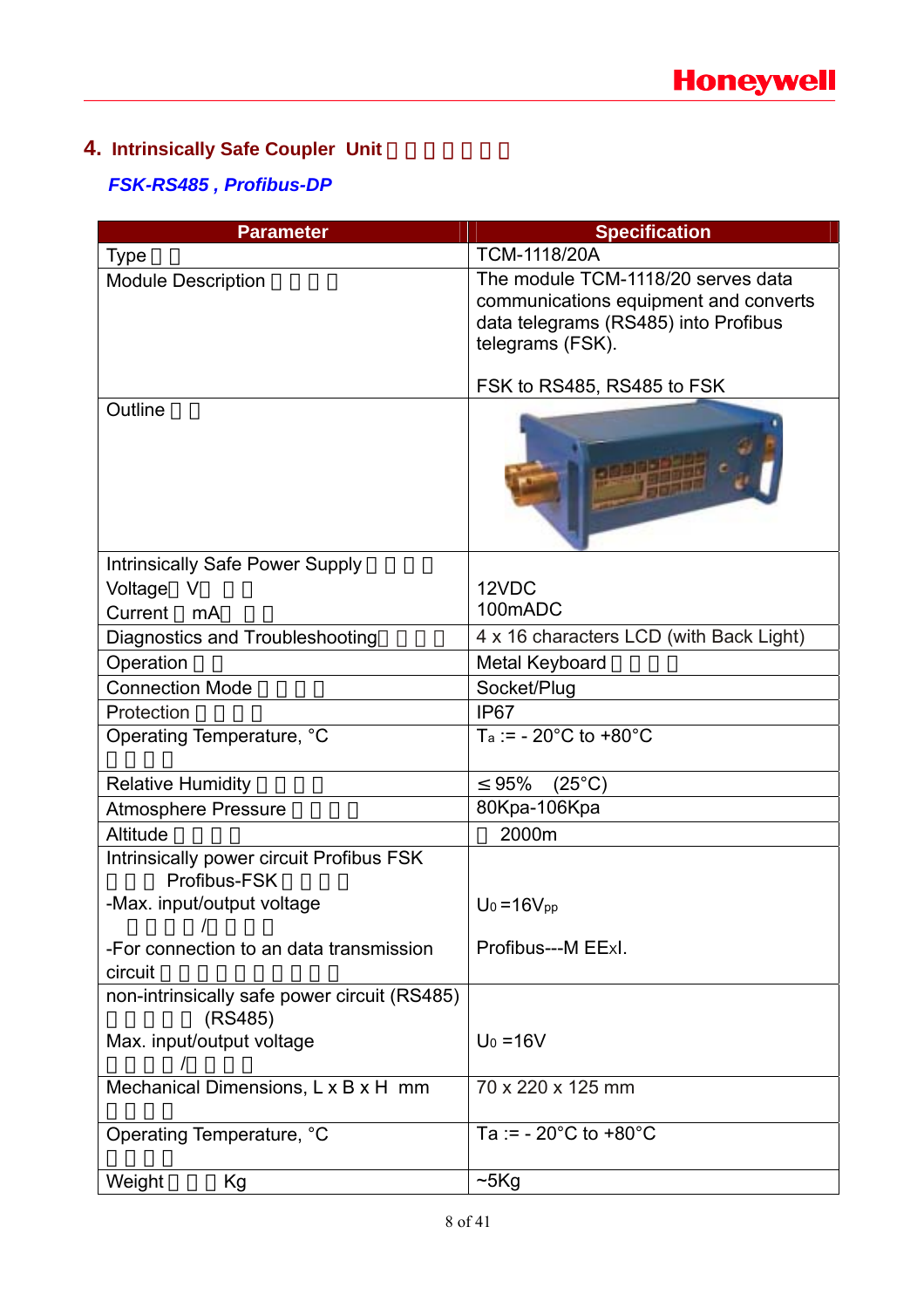## **5. Intrinsically Safe Remote I/O Control Unit # | I/O**

### *FSK* → *I/O Unit*,*Profibus-DP*

| Parameter                                                                                                                                                                                                                                                                                                                                                                                   |  |                                    | <b>Specification</b>                                                                   |                                                |  |                                                 |                          |
|---------------------------------------------------------------------------------------------------------------------------------------------------------------------------------------------------------------------------------------------------------------------------------------------------------------------------------------------------------------------------------------------|--|------------------------------------|----------------------------------------------------------------------------------------|------------------------------------------------|--|-------------------------------------------------|--------------------------|
| <b>Type</b>                                                                                                                                                                                                                                                                                                                                                                                 |  |                                    | TCM-1118/36                                                                            |                                                |  |                                                 |                          |
| Front view of the Controller Unit                                                                                                                                                                                                                                                                                                                                                           |  |                                    | In                                                                                     | Control Unit<br>Out<br>Power<br>Supply         |  | <b>Connection Box</b><br>Power<br>For<br>sensor | Sensor<br>or<br>actuator |
| <b>Configure Outline</b>                                                                                                                                                                                                                                                                                                                                                                    |  |                                    |                                                                                        |                                                |  |                                                 |                          |
| Power Supply<br>I/O slot<br>I/O slot<br>And<br>2<br>1<br><b>FSK Interface</b>                                                                                                                                                                                                                                                                                                               |  | $I/O$ slot<br>$I/O$ slot<br>3<br>4 |                                                                                        |                                                |  |                                                 |                          |
| 1. Base Unit is power supply and FSK interface.<br>2. 4 I/O slots.<br>3. Chassis has I/O 4 slots (Non Include Base Unit).<br>4. Following I/O module Type can be Configured in I/O slot.<br>TCM-1118/36-16DI24D, 24VDC Digital Input Module<br>TCM-1118/36-8DO24DR, 8 Relay Digital Output Module.<br>TCM-1118/36-8AI, 8 Analog Input Module.<br>TCM-1118/36-4AO<br>4 Analog Output Module. |  |                                    |                                                                                        |                                                |  |                                                 |                          |
| Intrinsically Safe Power Supply:<br>Rated Voltage<br>$\vee$<br><b>Voltage Fluctuating Range</b><br>Rated Current mA, Max.<br><b>Reversal Polarity Protection</b><br>$\bullet$<br><b>Short Protection</b><br><b>Isolation Voltage</b><br><b>Power Indication</b><br>Protection                                                                                                               |  |                                    | 12VDC<br>1000mADC<br><b>OK</b><br><b>500V DC</b><br><b>Red LED</b><br>IP <sub>67</sub> | $± 10\%$ (12VDC)<br>Inner Fast Fuse, 250 V, 5A |  |                                                 |                          |
| Operating Temperature, °C                                                                                                                                                                                                                                                                                                                                                                   |  |                                    |                                                                                        | $Ta := -20^{\circ}C$ to $+80^{\circ}C$         |  |                                                 |                          |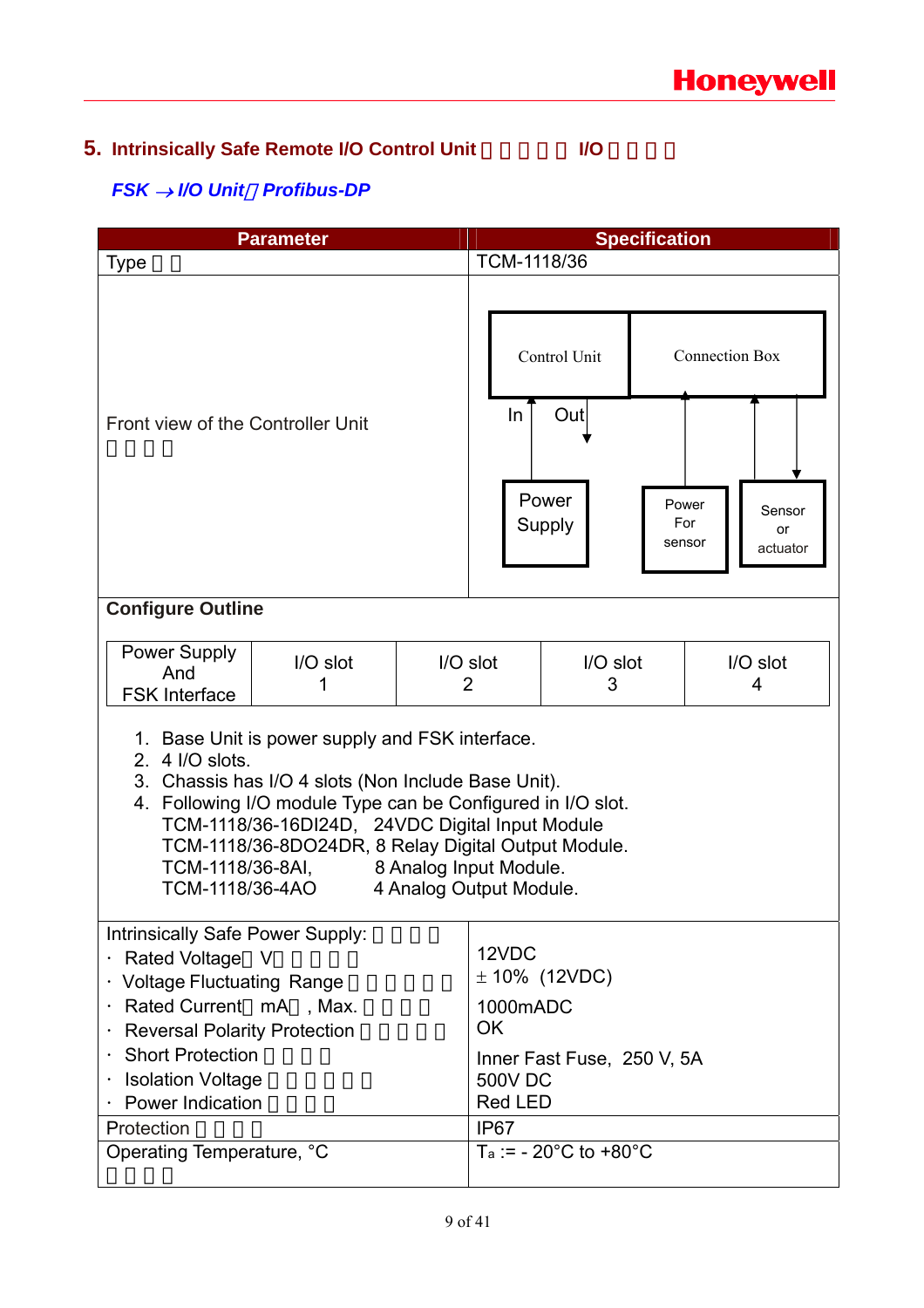## **Honeywell**

| <b>Relative Humidity</b>                                            | $(25^{\circ}C)$<br>95%                          |
|---------------------------------------------------------------------|-------------------------------------------------|
| <b>Atmosphere Pressure</b>                                          | 80Kpa-106Kpa                                    |
| Altitude                                                            | 2000m                                           |
| Mechanical Dimensions, L x B x H mm                                 | 150 x 450 x 250 mm                              |
| Weight<br>Kg                                                        | $~10$ Kg                                        |
| Connection Terminal Blocks, Min.                                    | 70                                              |
| <b>Connections Port</b>                                             |                                                 |
| -Connection Port Type                                               |                                                 |
| -Connection Port Material                                           | <b>Screw Thread Fixed Pipe Connection</b>       |
| -Number of Connection Port                                          | Non-Burning and Non-Halogen<br>40               |
| -Cable Input Hole                                                   |                                                 |
| -Cable Out Diameter $(\phi$ mm)                                     | M20 x 1.5<br>$\phi$ 6.5-13.5mm                  |
| -Location                                                           | On Bottom of the Connection Box                 |
| I.S. RS485 FSK Interface<br><b>RS485 FSK</b>                        |                                                 |
| <b>Physical Interface</b>                                           | RS485 FSK (Shield)                              |
| <b>Interface Protocol</b>                                           | Profibus DP                                     |
| Node Type                                                           | Slave                                           |
| <b>Baud Rate</b>                                                    | 9.6K~12Mbps, Auto Adjust                        |
| Exchange data Between Slave & Slave                                 | Yes                                             |
|                                                                     |                                                 |
| <b>State and Diagnosis Display</b>                                  | 4 x 16 characters LCD (Back Light)              |
| Operation                                                           | Metal Keyboard                                  |
| <b>Communication Distance, Max</b>                                  | 5Km                                             |
| <b>Intrinsically power circuit Profibus FSK</b>                     |                                                 |
| Profibus-FSK                                                        | $U0 = 16V$ ss                                   |
| Max. input/output voltage<br>$\overline{1}$                         |                                                 |
|                                                                     |                                                 |
| For connection to an data transmission<br>circuit                   | Profibus-M EExl.                                |
|                                                                     |                                                 |
| Node Add Range                                                      | $0 - 125$                                       |
| <b>Add Set Mode</b>                                                 | <b>DIP Switch</b>                               |
| Number of Gsd file Modules, Max                                     | 8                                               |
|                                                                     |                                                 |
| <b>RAM Capability</b>                                               |                                                 |
| -Max Input Len                                                      | 244 Bytes                                       |
| -Max Output Len                                                     | 244 Bytes                                       |
| -Input Bytes + Output Bytes<br><b>Available Module in Gsd files</b> | 488 Bytes                                       |
|                                                                     | Input Bytes                                     |
|                                                                     |                                                 |
|                                                                     |                                                 |
| Module Digital In<br>Module Digital Out<br>Module Analog In         | bytes<br>$\mathbf{2}$<br>bytes<br>1<br>16 bytes |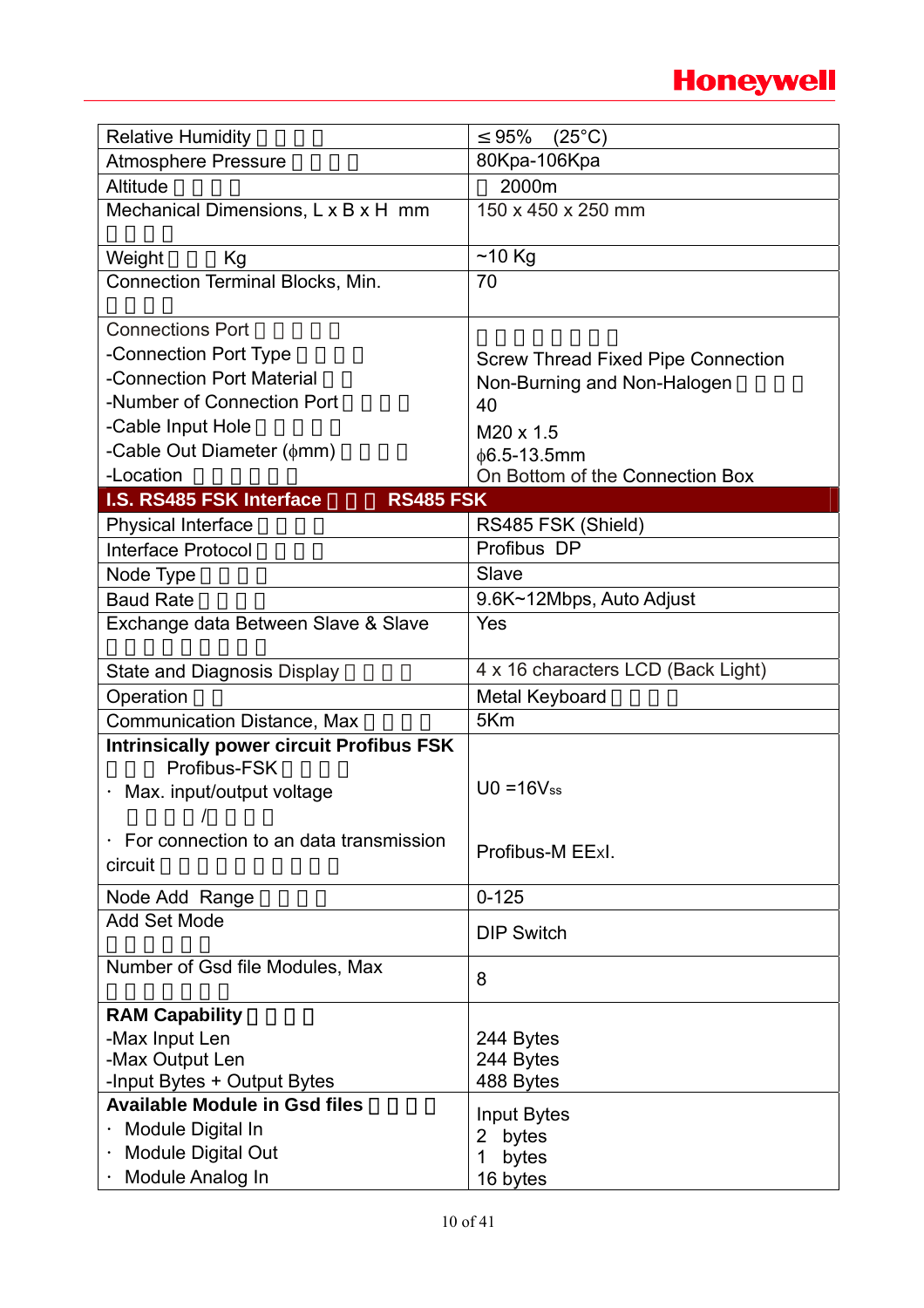## **Honeywell**

| <b>Module Analog Out</b>                       | 8<br>bytes                              |
|------------------------------------------------|-----------------------------------------|
| <b>Isolation Test Voltage</b>                  | <b>500V DC</b>                          |
| I.S. Discrete Input Module                     |                                         |
| <b>Module Description</b>                      | 24VDC Digital Input Module              |
|                                                | <b>Current Sinking DC</b>               |
| <b>Type</b>                                    | TCM-1118/36-16DI24D                     |
| Number of Points                               | 16 Channels (Individually isolated)     |
| <b>Channel Input State Indication</b>          | Green LED, (Every Channel)              |
| <b>Isolation Between Channel &amp; Channel</b> | Yes                                     |
| <b>ON-State Voltage Range ON</b>               | 10-30 VDC                               |
| Nominal Input Voltage                          | 24 VDC                                  |
| OFF-State Voltage (Maximum)                    | 5 VDC                                   |
| <b>OFF</b>                                     |                                         |
| On-State Current (Minimum)                     | 2.0 mA @ 10 VDC                         |
| <b>ON</b>                                      |                                         |
| OFF-State Current (Maximum)                    | 1.5mA                                   |
| <b>OFF</b>                                     |                                         |
| Input Impedance (Maximum)                      | 31 K<br>@ 60 HZ                         |
| Input Delay Time                               |                                         |
| Off to On                                      | 4 ms maximum plus filter time           |
| On to Off                                      | 4 ms maximum plus filter time           |
| <b>Isolation Test Voltage</b>                  | <b>500V DC</b>                          |
| Cable Len                                      |                                         |
| Non Shield                                     | 600m                                    |
| Shield                                         | 1000m                                   |
| I.S. Discrete Output Module                    |                                         |
| <b>Module Description</b>                      | 8 Relay Digital Output Module           |
| <b>Type</b>                                    | TCM-1118/36-8DO24DR                     |
| <b>Number of Points</b>                        | 8 N.O. (Contacts individually isolated) |
| <b>Output Voltage Range</b>                    | 5-30V dc @ 2.0A resistive               |
| Channel output State Indication                |                                         |
|                                                | Red LED, (ON, Every Channel)            |
| <b>Isolation Between Channel &amp; Channel</b> | Yes                                     |
| <b>Switching Frequency</b>                     |                                         |
| <b>Resistance Load</b>                         | 1 HZ Maximum,                           |
| <b>Inductance Load</b>                         | 0.5HZ Maximum,                          |
| Relay Contact Life (24VDC)                     | 2A 0.05x1000000                         |
| <b>Isolation Test Voltage</b>                  | <b>500V DC</b>                          |
| Cable Len                                      |                                         |
| Non Shield                                     | 600m                                    |
| Shi el d                                       | 1000m                                   |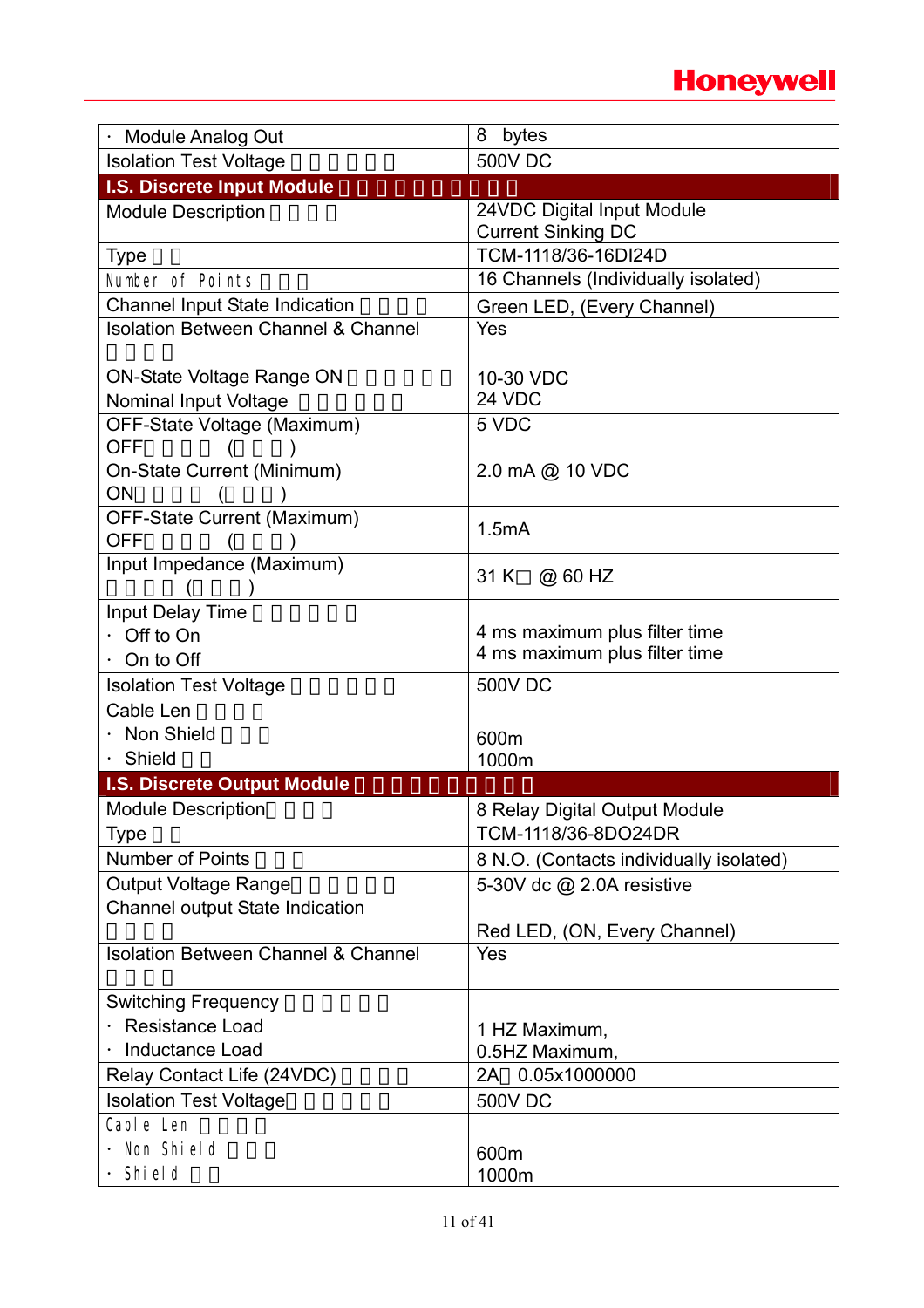

| <b>I.S. Analog Input Module</b>                |                                                 |
|------------------------------------------------|-------------------------------------------------|
| <b>Module Description</b>                      | 8 PointsHigh Level Analog,                      |
|                                                | <b>Voltage and Current</b>                      |
| <b>Type</b>                                    | TCM-1118/36-8AI,                                |
| <b>Number of Points</b>                        | 8 Channels (Individually isolated)              |
| <b>Channel Input State Indication</b>          | Green LED, (Every Channel)                      |
| <b>Isolation Between Channel &amp; Channel</b> | Yes                                             |
| Input Voltage Range                            | $±$ 10 volts, 0 to 10 volts, 0 to 5 volts       |
| <b>Input Current Range</b>                     | 4 to 20 mA (internal 250 $\Omega$ resistor)     |
| <b>Voltage Resolution</b>                      | 16 bits (all following)                         |
| ± 10 volt range                                | 320 µV                                          |
| 0 to 10 volt range                             | 160 μV                                          |
| $\cdot$ 0 to 5 volt range                      | $80 \mu V$                                      |
| Current Resolution 4 to 20mA                   | 320 ηΑ                                          |
| Input Impedance                                |                                                 |
| Voltage                                        | Greater than 1.0 M $\Omega$                     |
| Current                                        | 250 $\Omega$                                    |
| Normal Mode Noise Rejection                    | Greater than 33 dB @ 50 Hz                      |
|                                                | Greater than 60 dB @ 60 Hz                      |
| <b>Common Mode Rejection</b>                   | 100 dB @ 50/60 Hz                               |
|                                                |                                                 |
| <b>Channel Bandwidth</b>                       | 20 Hz(-3dB)                                     |
| Over voltage Capability                        | Continuous at room temperature (both)           |
|                                                |                                                 |
|                                                | 35 VDC (Voltage)                                |
|                                                | 40Madc (Current)                                |
| Input Offset Drift with Temperature            | <90 μV/°C(Voltage)                              |
|                                                | <360 η A/°C typical (Current)                   |
| <b>Gain Drift with Temperature</b>             | 15 ppm/°C (Voltage); 20 ppm/°C (Current)        |
| <b>Isolation Test Voltage</b>                  | <b>500V DC</b>                                  |
| Cable Len, Shield, Max                         | 200m                                            |
| <b>I.S. Analog Output Module</b>               |                                                 |
| <b>Module Description</b>                      | 4 Analog Output Module.                         |
|                                                | Voltage or Current                              |
| <b>Type</b>                                    | TCM-1118/36-4AO                                 |
| <b>Number of Points</b>                        | 4 Channels (Individually isolated)              |
| Channel output State Indication                | Red LED, (ON, Every Channel)                    |
| <b>Isolation Between Channel &amp; Channel</b> | Yes                                             |
|                                                | 0 to 10 V                                       |
| <b>Voltage Output Range</b>                    | 4 to 20 mA                                      |
| <b>Current Output Range</b>                    |                                                 |
| <b>Drive Capability</b>                        | $>$ 2000 Ω (Voltage)<br>$0-750\Omega$ (Current) |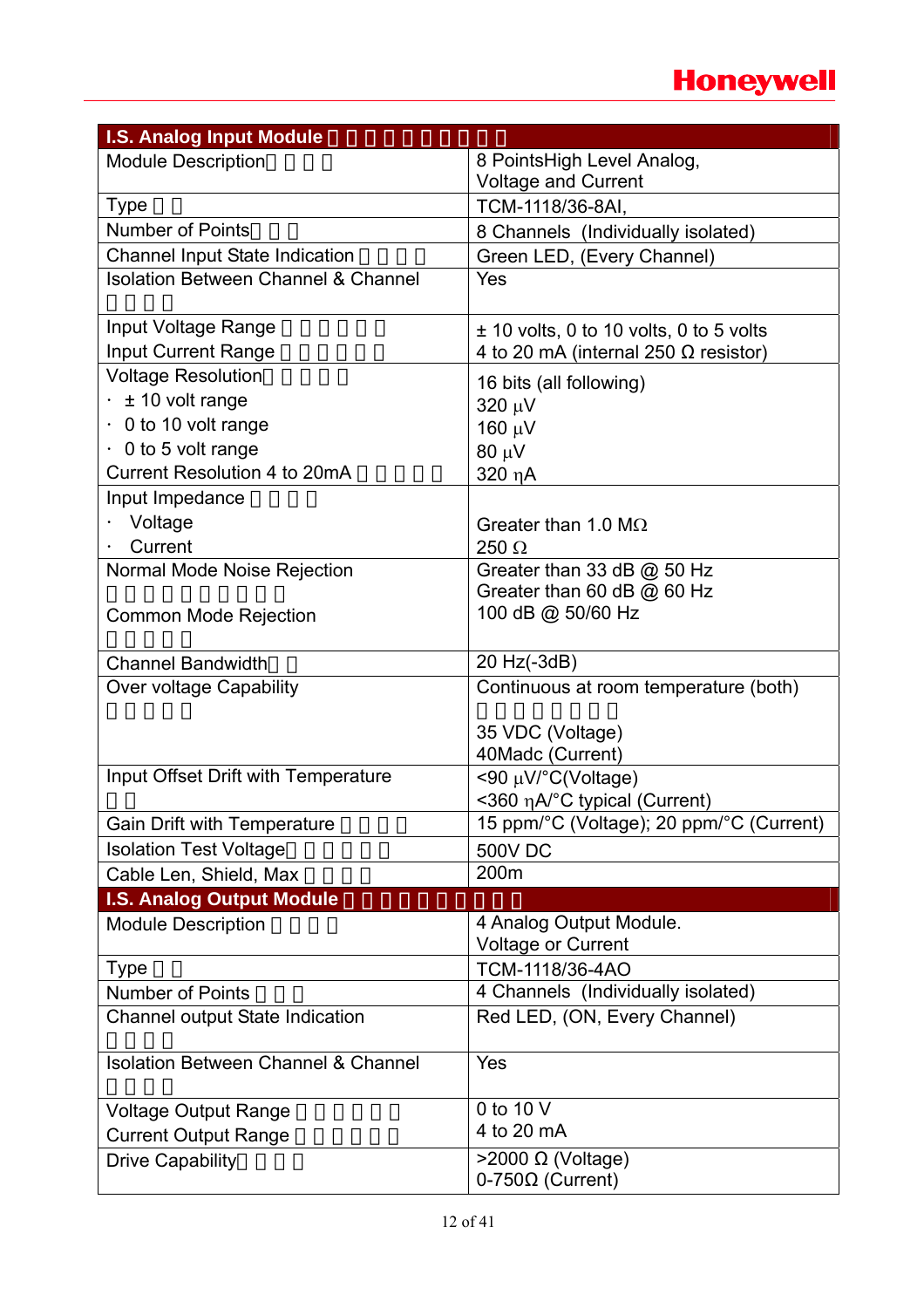| <b>Short Circuit Protection</b>             | Yes                                                          |
|---------------------------------------------|--------------------------------------------------------------|
| <b>Short Circuit Current Max.</b>           | 40MA                                                         |
|                                             |                                                              |
| <b>Open Circuit Voltage</b>                 | <b>18V</b>                                                   |
| Resolution                                  | 16                                                           |
| Module Update Rate for All Channels         | 25 <sub>ms</sub>                                             |
| <b>Output Settling Time</b>                 | Less than 2 ms to 95% of final value with<br>resistive loads |
| <b>Output Offset Drift with Temperature</b> | 50 µV/°C typical (voltage)<br>100 nA/°C typical (current)    |
| Output Gain Drift with Temperature          | 25 ppm/°C maximum (voltage)<br>50 ppm/°C maximum (current)   |
| Output Error Over Full Temp. Range          | 0.15% of range (Voltage)<br>0.3% of range (Current)          |
| <b>Isolation Test Voltage</b>               | <b>500V DC</b>                                               |
| Cable Len, Shield, Max,                     | 200 <sub>m</sub>                                             |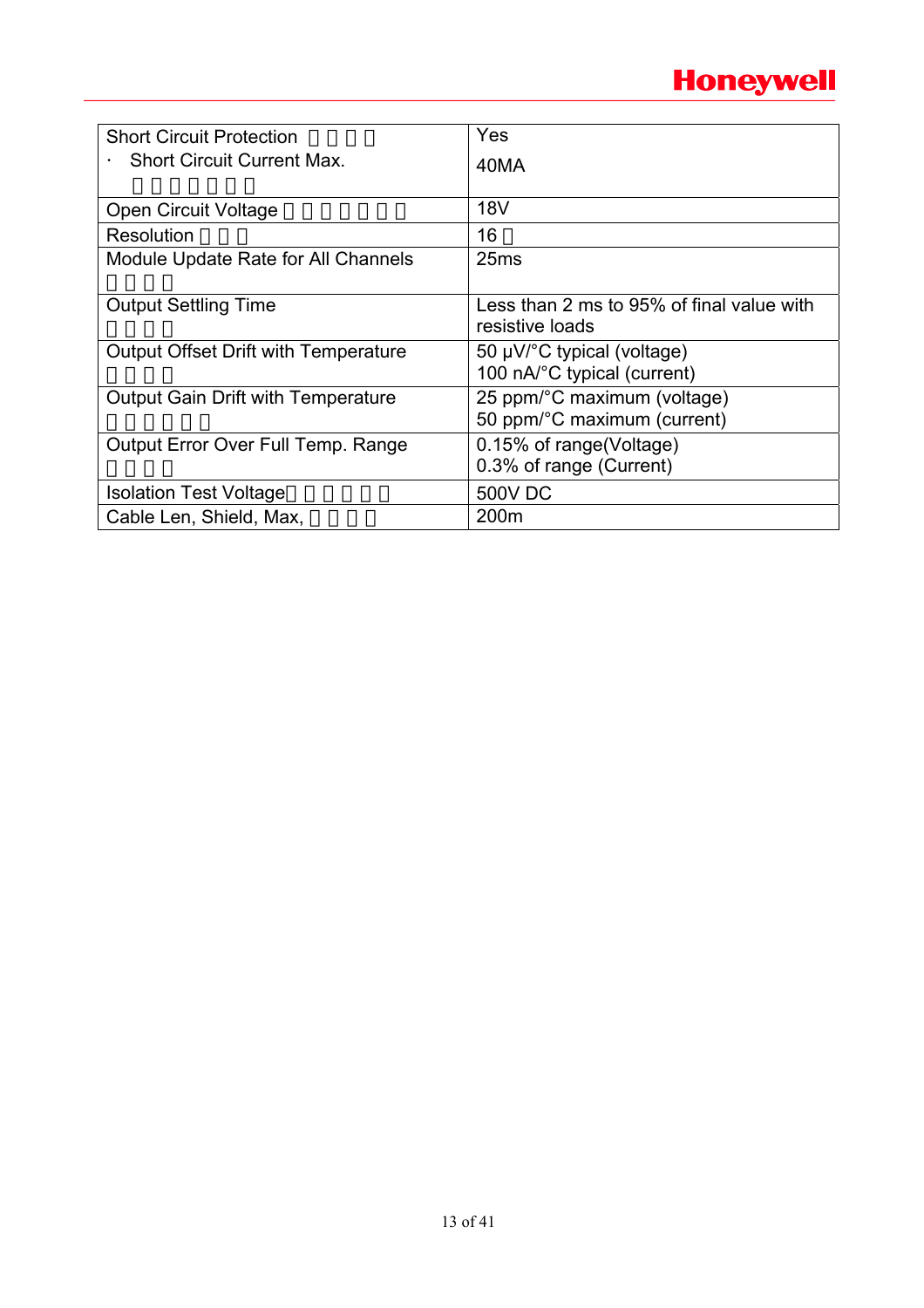## **6. Intrinsically Safe Modbus Unit** Modbus

### *FSK* → *Modbus*,*Profibus-DP*

| <b>Parameter</b>                                         | <b>Specification</b>                                                                                                                          |  |  |  |
|----------------------------------------------------------|-----------------------------------------------------------------------------------------------------------------------------------------------|--|--|--|
| <b>Type</b>                                              | TCM-1118/52                                                                                                                                   |  |  |  |
| Front view of the Controller Unit.<br><b>Master Mode</b> | Profibus DP, Slave<br><b>FSK</b><br>TCM-1118/52<br>Modbus Master, 2 Port<br><b>Rs</b><br>Power<br>Modbus<br>Modbus<br>Slave 1<br>Slave<br>255 |  |  |  |
| Front view of the Controller Unit,<br><b>Slave Mode</b>  | Profibus DP, Slave<br><b>FSK</b><br>TCM-1118/52<br>Modbus Slave, 2 Port<br><b>Rs</b><br>Power<br>Modbus<br>Master                             |  |  |  |
| <b>Module Description</b>                                | The Unit converts Modbus Interface to<br>Profibus FSK/DP Interface.                                                                           |  |  |  |
| Profile Support                                          | FSK Profibus, Modbus                                                                                                                          |  |  |  |
| Number of FSK Interface                                  | 1                                                                                                                                             |  |  |  |
| Number of Modbus Port                                    | $\overline{2}$                                                                                                                                |  |  |  |
| Intrinsically Safe Power Supply:                         |                                                                                                                                               |  |  |  |
| -Rated Voltage V                                         | 12VDC                                                                                                                                         |  |  |  |
| -Voltage Fluctuating Range                               | $± 20\%$ (12VDC)                                                                                                                              |  |  |  |
| -Rated Current mA, Max.                                  | 1000mA                                                                                                                                        |  |  |  |
| -Reversal Polarity Protection                            | Yes                                                                                                                                           |  |  |  |
| -Short Protection                                        | Inner Fast Fuse, 250 V, 5A                                                                                                                    |  |  |  |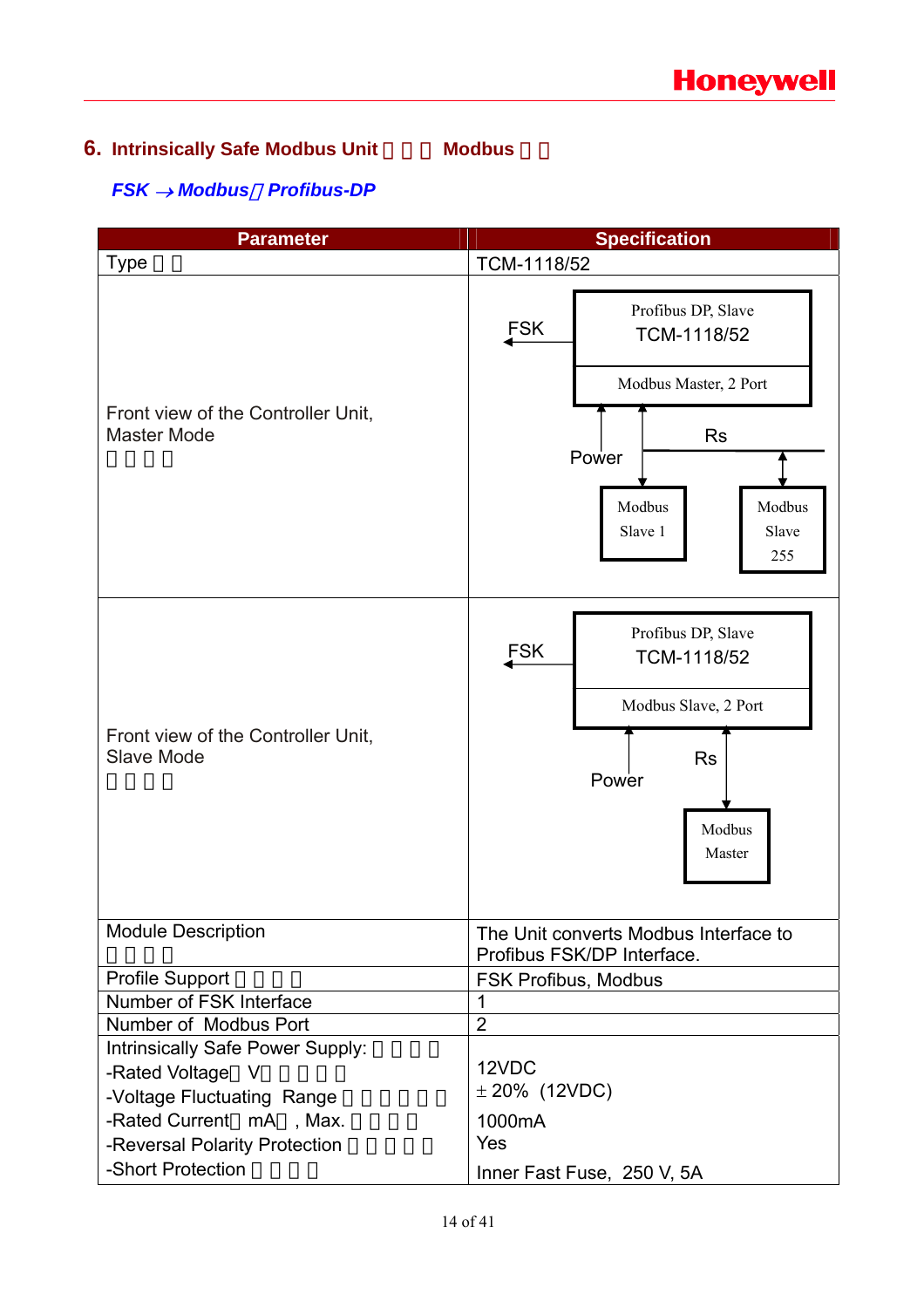## **Honeywell**

| -Isolation Voltage                                       | <b>500V DC</b>                            |
|----------------------------------------------------------|-------------------------------------------|
| Diagnostics and Troubleshooting                          | 4 x 16 characters LCD (with Back Light)   |
|                                                          |                                           |
| Operation                                                | Metal Keyboard                            |
| Protection                                               | <b>IP67</b>                               |
| Operating Temperature, °C                                | Ta := $-20^{\circ}$ C to $+60^{\circ}$ C  |
|                                                          |                                           |
| <b>Relative Humidity</b>                                 | 95%<br>$(25^{\circ}C)$                    |
| <b>Atmosphere Pressure</b>                               | 80Kpa-106Kpa                              |
| Altitude                                                 | 2000m                                     |
| Mechanical Dimensions, L x B x H mm                      | 120 x 300 x 250 mm                        |
|                                                          |                                           |
| Weight<br>Kg                                             | $~10$ Kg                                  |
| Connection Terminal strips, Min.                         | 30, by Phoenix                            |
|                                                          |                                           |
| <b>Connections Port</b>                                  |                                           |
| -Connection Port Type                                    | <b>Screw Thread Fixed Pipe Connection</b> |
| -Connection Port Material                                | Non-Burning and Non-Halogen               |
| -Number of Connection Port                               | 5                                         |
| -Cable Input Hole                                        | M20 x 1.5                                 |
| -Cable Out Diameter $(\phi$ mm)                          | $\phi$ 6.5-13.5mm                         |
| · Location                                               |                                           |
|                                                          |                                           |
|                                                          | On Bottom of the Control Unit housing     |
| <b>RS485 FSK</b><br>I.S. RS485 FSK Interface             |                                           |
| <b>Physical Interface</b>                                | RS485 FSK (Shield)                        |
| <b>Interface Protocol</b>                                | Profibus DP                               |
| Profibus Node Type                                       | Slave                                     |
| <b>Baud Rate</b>                                         | 9.6K~12Mbps, Auto Adjust                  |
| <b>Communication Distance, Max</b>                       | 5Km                                       |
| Intrinsically power circuit Profibus FSK                 |                                           |
| Profibus-FSK                                             |                                           |
| -Max. input/output voltage                               | $U0 = 16V$ ss                             |
|                                                          |                                           |
| -For connection to an data transmission                  |                                           |
| circuit                                                  | Profibus-M EExl.                          |
|                                                          |                                           |
| Profibus Node Add Range                                  | $0 - 125$                                 |
| Profibus Add Set Mode                                    | <b>DIP Switch</b>                         |
| <b>GSD File Description of Profibus to Modbus Master</b> |                                           |
| Profibus Node Add Range                                  | $0 - 125$                                 |
| Number of Modules, Max                                   | 100                                       |
| <b>RAM Capability</b>                                    |                                           |
| -Max Input Len<br>-Max Output Len                        | 244 Bytes<br>244 Bytes                    |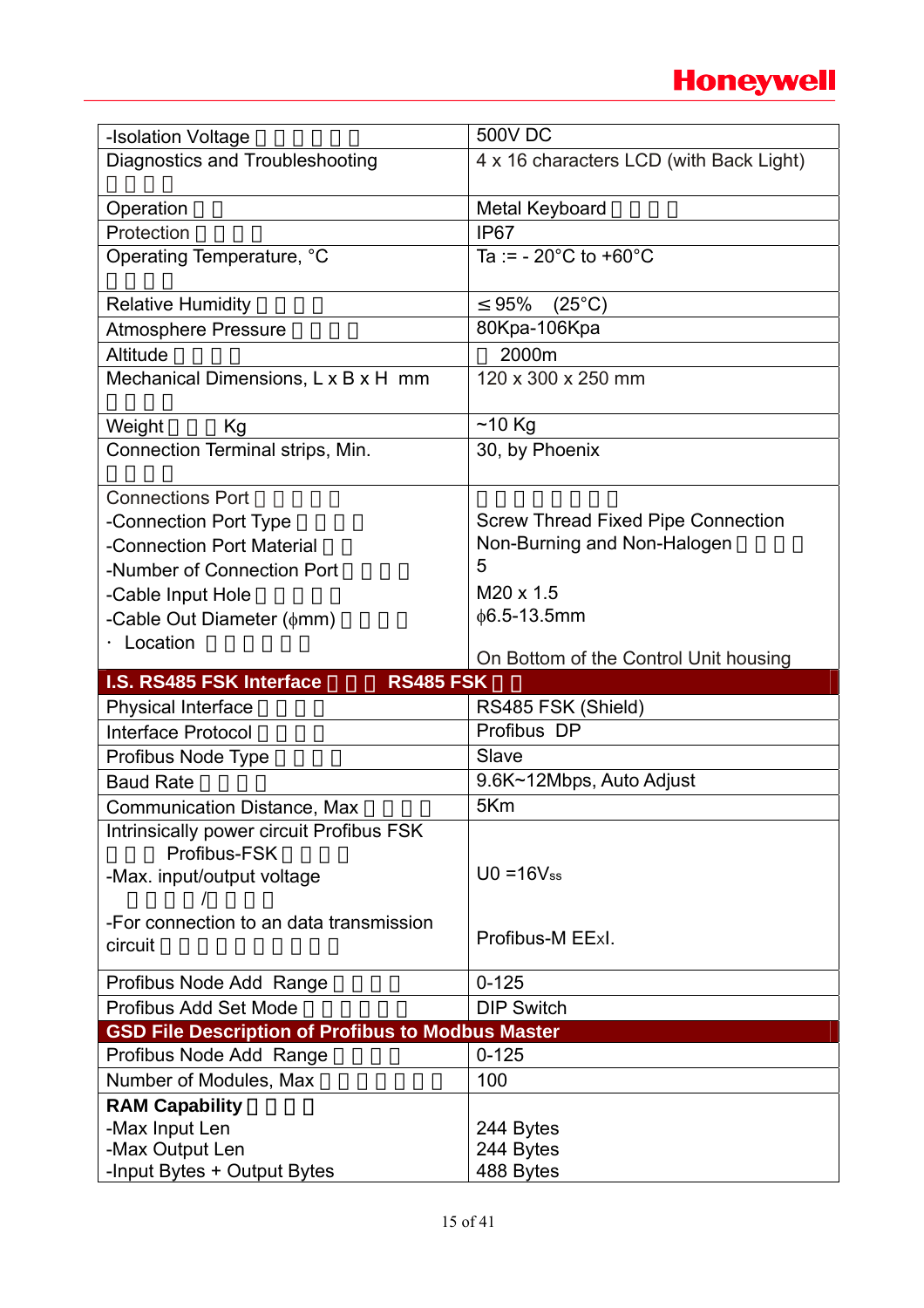| <b>Modbus Port Configure 1.</b>             |                                                   |              |                  |  |  |
|---------------------------------------------|---------------------------------------------------|--------------|------------------|--|--|
| - Modbus Node Type                          | <b>Master</b>                                     |              |                  |  |  |
| -Protocol Module                            | <b>Modbus RTU</b>                                 |              |                  |  |  |
| -Baud Rate                                  | 300~115200 bps                                    |              |                  |  |  |
| -Data Bits                                  | $7$ or $8$                                        |              |                  |  |  |
| -Parity                                     | No parity, Odd parity, Even parity                |              |                  |  |  |
| -Stop Bits                                  | 1 or 2                                            |              |                  |  |  |
| -RTS to TXD Delay                           | 0 to 65535 ms                                     |              |                  |  |  |
| -RTS Off Delay                              | 0 to 65535 ms                                     |              |                  |  |  |
| -Message Response Timeout                   | 0 to 65535 ms, and Waiting                        |              |                  |  |  |
| -Inter-character Timeout                    | 0 to 65535 ms                                     |              |                  |  |  |
| -Data Update mode,                          | At one module scan End (default) or               |              |                  |  |  |
| Between profibus & modbus                   | At total module scan End                          |              |                  |  |  |
| Modbus Slave address Range/ Module          | $0 - 247$                                         |              |                  |  |  |
| <b>Modbus Communication Status of every</b> | Port is Tx or Rx;                                 |              |                  |  |  |
| Module                                      | CRC error;                                        |              |                  |  |  |
|                                             | Parity Checkout error                             |              |                  |  |  |
|                                             | Overtime of timeout                               |              |                  |  |  |
|                                             | Etc.                                              |              |                  |  |  |
| <b>Modbus Communication Control Word</b>    | Start module scan                                 |              |                  |  |  |
|                                             | Modus read enable                                 |              |                  |  |  |
|                                             | Modbus write enable                               |              |                  |  |  |
|                                             | <b>Reset Modbus Scan</b>                          |              |                  |  |  |
| Available Modbus Function code, Min.        | 01, Read Coils                                    |              |                  |  |  |
| <b>Modbus</b>                               | 02, Read Discrete Inputs                          |              |                  |  |  |
|                                             | 03, Read Holding Registers                        |              |                  |  |  |
|                                             | 04, Read Input Registers<br>05, Write Single Coil |              |                  |  |  |
|                                             | 06, Write Single Register                         |              |                  |  |  |
|                                             | 07, Read Exception Status                         |              |                  |  |  |
|                                             | 15, Write Multiple Coils                          |              |                  |  |  |
|                                             | 16, Write Multiple Register                       |              |                  |  |  |
|                                             | Empty Module: Fill in address                     |              |                  |  |  |
| <b>Modbus RTU ERROR CHECK</b>               | <b>CRC</b>                                        |              |                  |  |  |
| <b>Modbus Master Message Format</b>         | <b>Data Start</b>                                 | <b>Data</b>  | <b>GSD</b>       |  |  |
| <b>Modbus</b>                               | <b>Point</b>                                      | Count        | <b>Bytes</b>     |  |  |
| 01, Read Coils, bit                         | $000000 - 065535$                                 | $1 - 256$    | IN: 1 - 32       |  |  |
| 02, Read Discrete Inputs, bit               | 100000 - 165535                                   | $1 - 256$    | $In: 1 - 32$     |  |  |
| 03, Read Holding Registers, word            | $400000 - 465535$                                 | $1 - 60$     | In: 2-120        |  |  |
| 04, Read Input Registers, word              | $300000 - 365535$                                 | $1 - 60$     | In: 2-120        |  |  |
| 05, Write Single Coil, bit                  | $000000 - 065535$                                 | $\mathbf 1$  | Out: 1-2         |  |  |
| 06, Write Single Register, word             | $400000 - 465535$                                 | $\mathbf{1}$ | <b>Out: 2</b>    |  |  |
| 07, Read Exception Status                   |                                                   |              |                  |  |  |
| 15, Write Multiple Coils, bit               | $000000 - 065535$                                 | $1 - 256$    | Out: 1-32        |  |  |
| 16, Write Multiple Register, word           | $400000 - 465535$                                 | $1 - 32$     | Out: 2-64        |  |  |
| <b>Empty Module</b>                         |                                                   |              | In:<br>$1 - 244$ |  |  |
|                                             |                                                   |              | Out: 1-244       |  |  |
|                                             |                                                   |              |                  |  |  |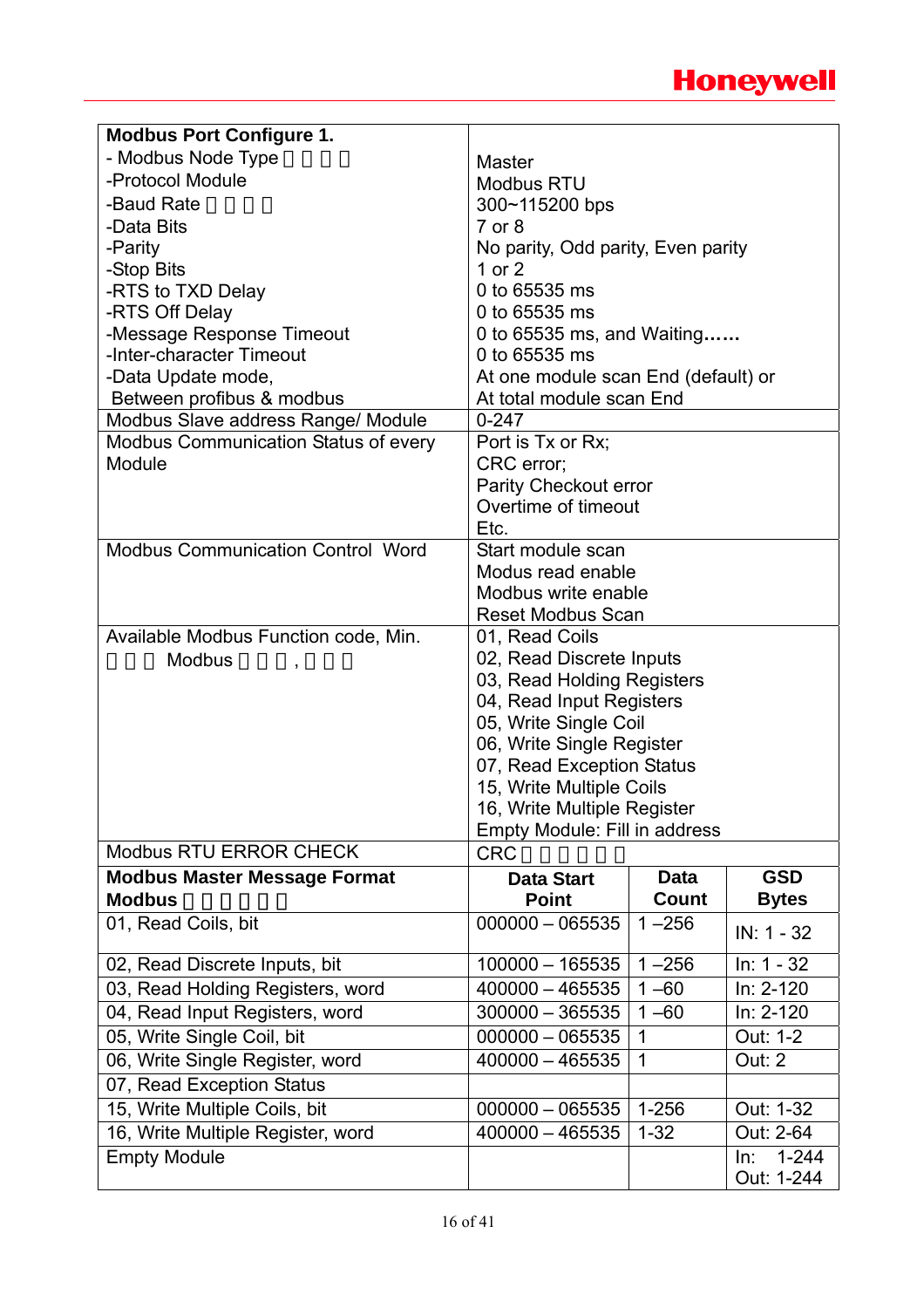## **Honeywell**

| Polling Time Preset/ Every Module                                   | 0-65535ms                                                |
|---------------------------------------------------------------------|----------------------------------------------------------|
| <b>I.S. Modbus Interface</b><br><b>Modbus</b>                       |                                                          |
| <b>Application Interface</b>                                        | RS485, RS422, RS232                                      |
| Number of Port / Modbus Module                                      | 2. Port 1 and Port 2.                                    |
| <b>Modbus</b>                                                       |                                                          |
| Node Type                                                           | Master or Slave (set by DIP switch)                      |
| Port Select: RS485 or RS422 or RS232                                | Jumper                                                   |
| RS485, RS422, RS232                                                 |                                                          |
| Communication Distance, RS485&RS422<br>RS485&RS422                  | 1200m, Max                                               |
| <b>Communication Distance, RS232</b><br><b>RS232</b>                | 15m, Max                                                 |
| Rx. & Tx. State Indication                                          | 2 Green LEDs / Port                                      |
| <b>Isolation Port each other</b>                                    | Yes                                                      |
| <b>Isolation Voltage</b>                                            | 500VDC                                                   |
| <b>Cable Connection Diagrams</b>                                    |                                                          |
| RS-232 w/ No Hardware Handshaking                                   |                                                          |
| Port Connection with another                                        | TCM-1118/52                                              |
| communication port                                                  | DB-9 Pin Male<br><b>PC</b> or Device                     |
|                                                                     | TxD<br>- RxD<br>3                                        |
|                                                                     | $-$ TxD<br>2<br>RxD                                      |
|                                                                     | <b>RTS</b><br>17<br>RTS-CTS jumper must be installed for |
|                                                                     | card to communicate<br>CTS<br>8                          |
|                                                                     | GND<br>5<br>- GND<br><b>DTR</b>                          |
|                                                                     |                                                          |
| RS-232 w/ Hardware Handshaking<br>Port Connection with a modem or   | TCM-1118/52                                              |
| other similar device                                                | DB-9 Pin Male<br>Modem or other                          |
|                                                                     | <b>Comm Device</b>                                       |
|                                                                     | $TxD$ 3                                                  |
|                                                                     | 2<br>RxD<br>RxD                                          |
|                                                                     | <b>RTS</b><br><b>RTS</b><br>7                            |
|                                                                     | CTS<br>CTS<br>8                                          |
|                                                                     | GND<br><b>GND</b><br>5                                   |
|                                                                     | <b>DTR</b><br>DTR<br>4                                   |
|                                                                     |                                                          |
| <b>RS-485/2-Wire Connection</b><br>The jumper on the module must be | TCM-1118/52<br>DB-9 Pin Male<br>RS-485 Device            |
| set in the RS-485 position for all 2-                               |                                                          |
| wire applications                                                   | TxRxD+ 9<br>- TxRxD+                                     |
|                                                                     | TxRxD-<br>- TxRxD-                                       |
|                                                                     | <b>RTS</b><br>RTS-CTS jumper must be installed for       |
|                                                                     | card to communicate<br><b>CTS</b><br>8                   |
|                                                                     | 5<br>GND<br>GND (Optional)                               |
|                                                                     |                                                          |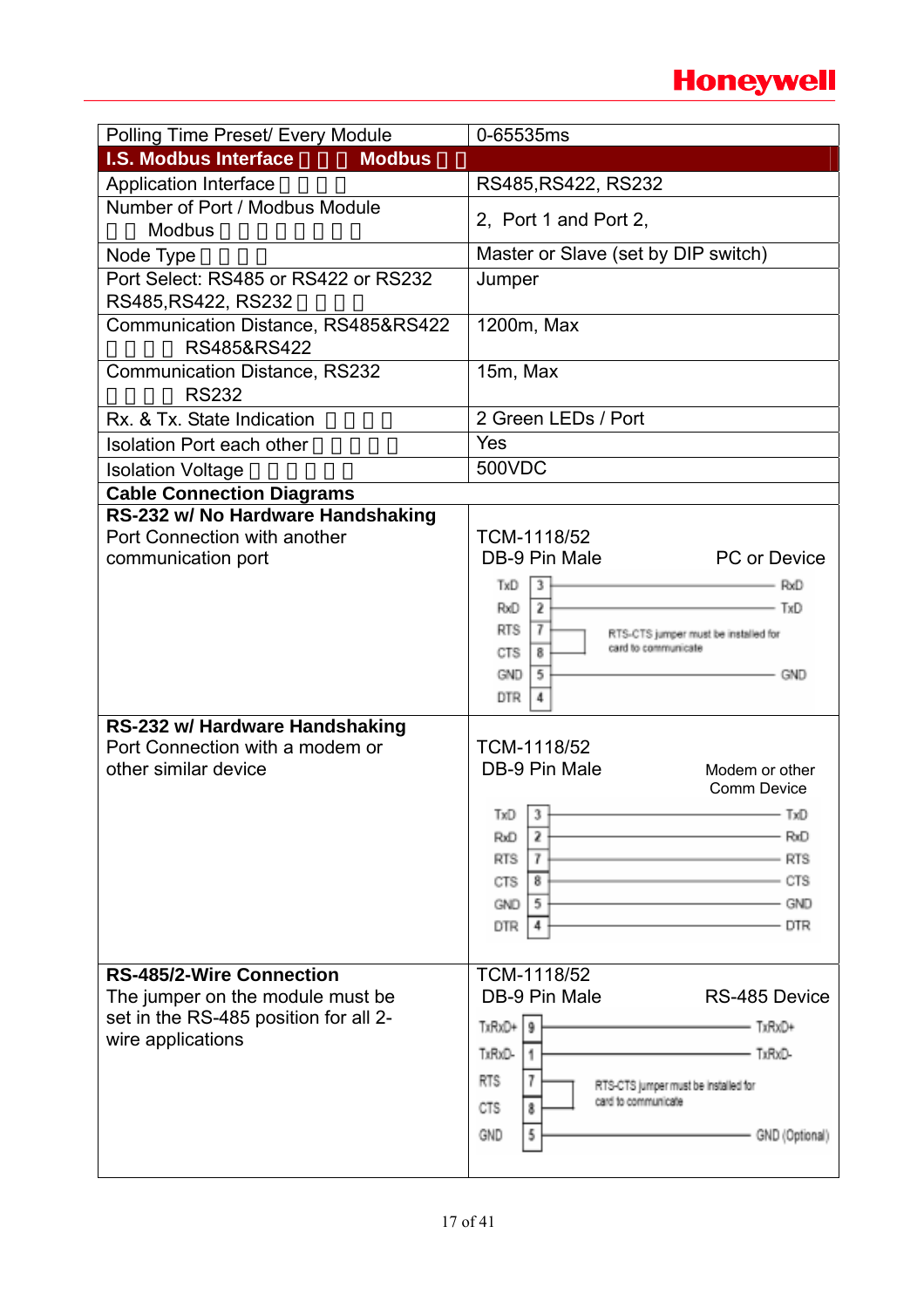

| <b>RS-422/4-Wire Connection</b><br>The jumper on the module must be<br>in the RS-422 position for all 4-wire<br>applications | TCM-1118/52<br>DB-9 Pin Male                                                                                                                      | RS-485 Device                                  |
|------------------------------------------------------------------------------------------------------------------------------|---------------------------------------------------------------------------------------------------------------------------------------------------|------------------------------------------------|
|                                                                                                                              | TxD+<br>9<br>$TxD -$<br>RxD+<br>6<br>2<br>RxD-<br>RTS<br>٠<br>RTS-CTS jumper must be installed for<br>card to communicate<br>8<br>CTS<br>5<br>GND | RxD+<br>RxD-<br>TxD+<br>TxD-<br>GND (Optional) |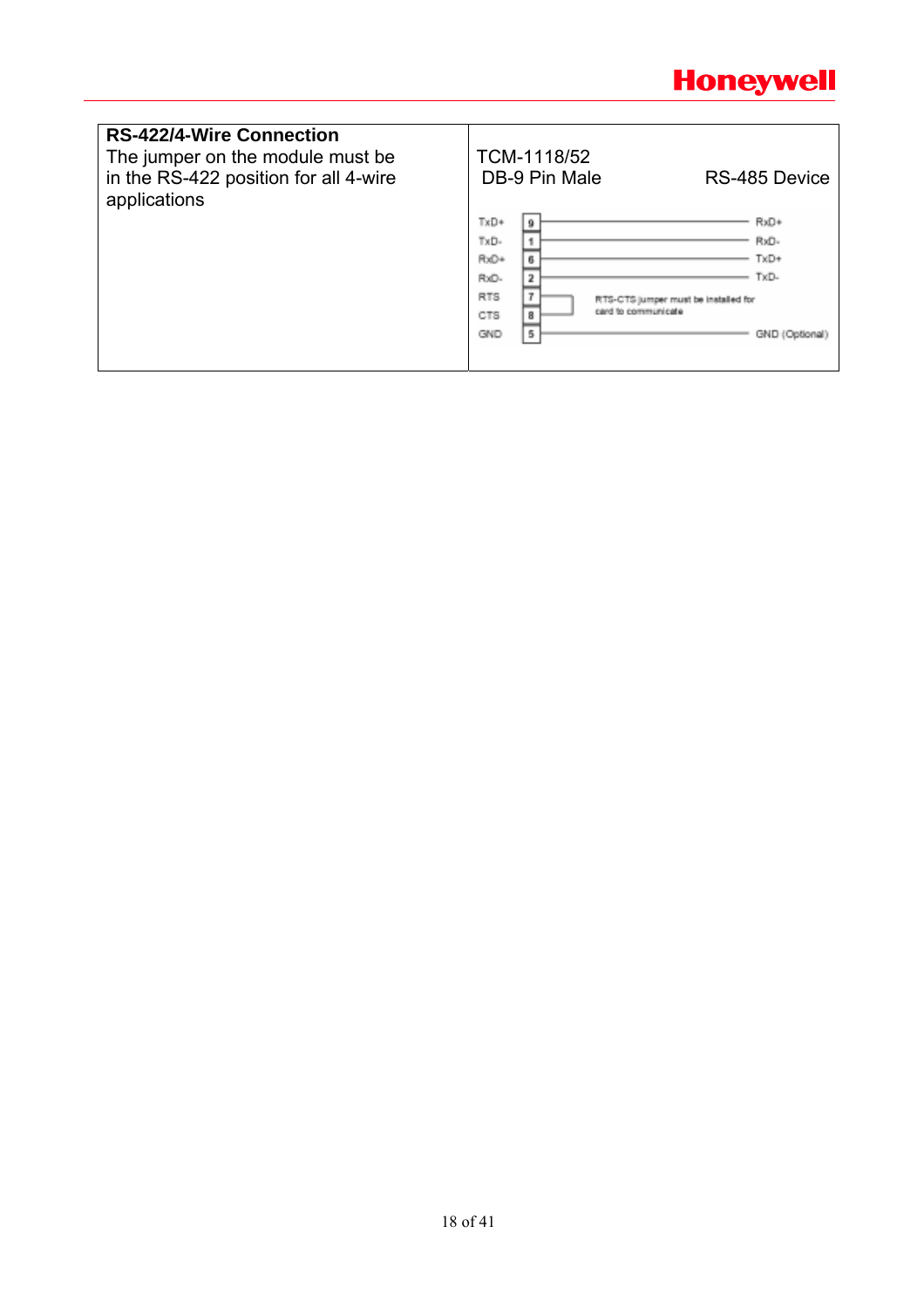## **7. Intrinsically Safe FDL Coupler Unit** FDL

## *FDL* →*FSK* ,*Profibus-DP*

| <b>Parameter</b>                    | <b>Specification</b>                          |
|-------------------------------------|-----------------------------------------------|
| <b>Type</b>                         | <b>TCM-1107</b>                               |
| <b>Module Description</b>           | Converting signals from TTY interface or      |
|                                     | serial RS232 Profibus FDL interface into      |
| Outline                             | <b>Profibus FSK</b>                           |
|                                     |                                               |
| <b>Profile Support</b>              | Profibus DP/FSK,<br>Profibud FDL/TTY or RS232 |
| Number of FSK Interface             | 1                                             |
| Number of Profibus FDL Interface    | $\overline{2}$                                |
| <b>Profibus FDL</b>                 |                                               |
| Intrinsically Safe Power Supply:    |                                               |
| *Rated Voltage V                    | 12VDC                                         |
| *Voltage Fluctuating Range          | $± 20\%$ (12VDC)                              |
| *Rated Current mA, Max.             | 200mA                                         |
| *Reversal Polarity Protection       | Yes                                           |
| *Short Protection                   | Inner Fast Fuse, 250 V, 5A                    |
| *Isolation Voltage                  | <b>500V DC</b>                                |
| Diagnostics and Troubleshooting     | 4 x 16 characters LCD (with Back Light)       |
| Operation                           | Metal Keyboard                                |
| Protection                          | IP <sub>67</sub>                              |
| Operating Temperature, °C           | Ta := $-20^{\circ}$ C to $+60^{\circ}$ C      |
| <b>Relative Humidity</b>            | 95%<br>$(25^{\circ}C)$                        |
| <b>Atmosphere Pressure</b>          | 80Kpa-106Kpa                                  |
| Altitude                            | 2000m                                         |
| Mechanical Dimensions, L x B x H mm | 120 x 300 x 250 mm                            |
| Weight<br>Kg                        | $~5$ Kg                                       |
| Connection Terminal strips, Min.    | 30, by Phoenix                                |
| <b>Connections Port</b>             |                                               |
| *Connection Type                    | <b>Screw Thread Fixed Pipe Connection</b>     |
| *Connection Material                | Non-Burning and Non-Halogen                   |
| *Number of Connection               | 5                                             |
| *Cable Input Hole                   | M20 x 1.5                                     |
| *Cable Out Diameter ( $\phi$ mm)    | $\phi$ 6.5-13.5mm                             |
| *Location                           | On Bottom of the Control Unit housing         |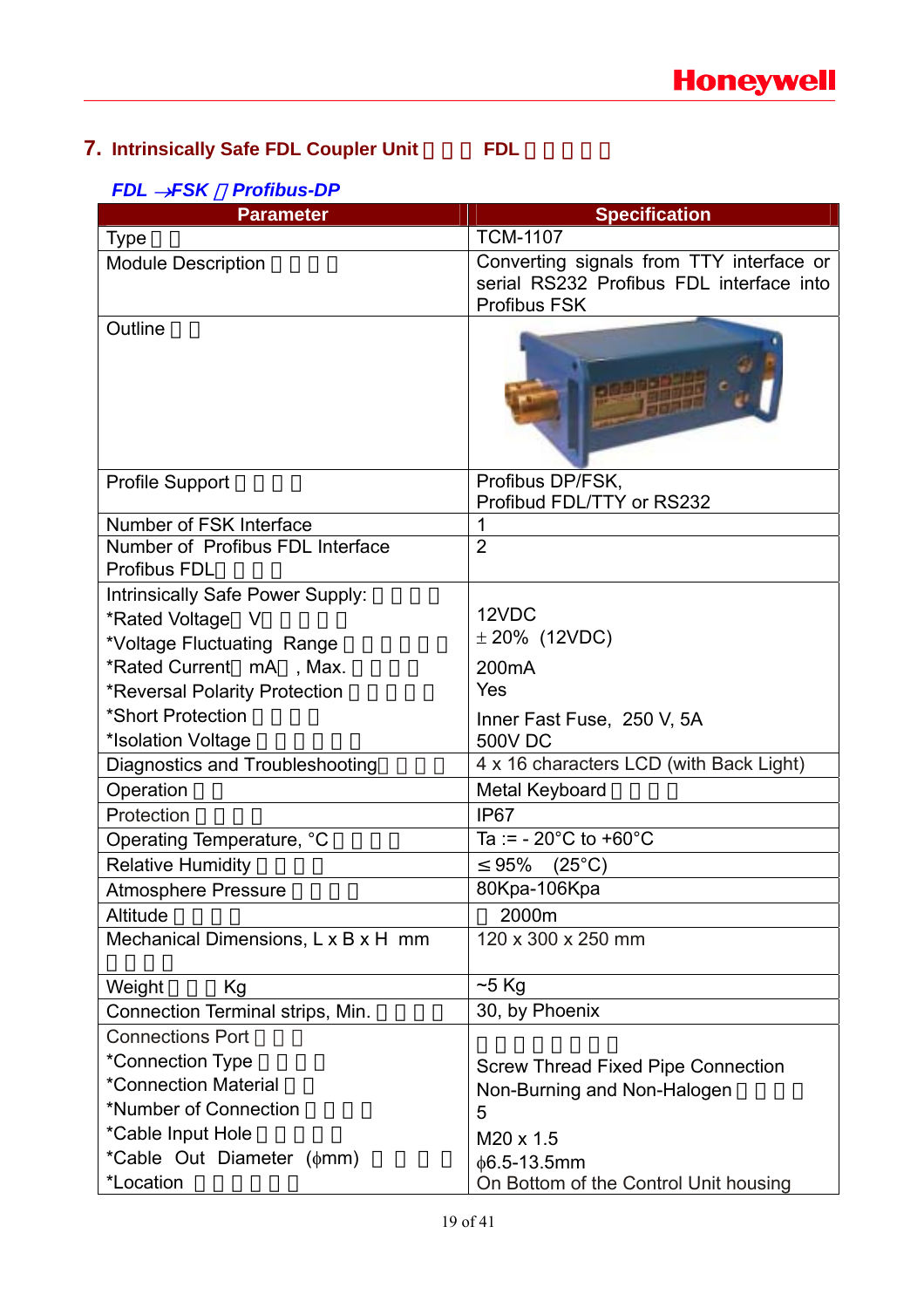## **Honeywell**

| I.S. TTY or RS232 Serial Interface              | <b>Serial</b>                            |
|-------------------------------------------------|------------------------------------------|
| Available Interface                             | TTY or RS232                             |
| Number of Interface                             | $\overline{2}$                           |
| <b>Port Configure</b>                           |                                          |
| *Protocol Module                                | <b>Profibus FDL</b>                      |
| *Baud Rate                                      | 300~38400 bps, adjustable via DIP switch |
| *Data Bits                                      | 7 or 8                                   |
| *Parity                                         | No parity, Odd parity, Even parity       |
| *Stop Bits                                      | 1 or $2$                                 |
| *Prior to choice                                | High or low, (DIP switch)                |
| *Transmitter/receiver active or passive         | Adjustable                               |
| Cable type                                      | L-2YYC(ZG)Y                              |
| I.S. RS485 FSK Interface<br><b>RS485 FSK</b>    |                                          |
| <b>Physical Interface</b>                       | RS485 FSK (Shield)                       |
| <b>Interface Protocol</b>                       | Profibus DP                              |
| Node Type                                       | Slave                                    |
| <b>Baud Rate</b>                                | 9.6K~12Mbps, Auto Adjust                 |
| <b>Communication Distance, Max</b>              | 5Km                                      |
| <b>Intrinsically power circuit Profibus FSK</b> |                                          |
| Profibus-FSK                                    |                                          |
| Max. input/output voltage                       | $U0 = 16V$ ss                            |
|                                                 |                                          |
| Evert connection to an data transmission        |                                          |
| circuit                                         | Profibus-M EExl.                         |
| Node Add Range                                  | $0 - 125$                                |
| <b>Add Set Mode</b>                             | <b>DIP Switch</b>                        |
|                                                 |                                          |
| Number of Modules in Gsd File, Max              | 20                                       |
| <b>RAM Capability</b>                           |                                          |
| -Max Input Len                                  | 244 Bytes                                |
| -Max Output Len                                 | 244 Bytes                                |
| -Input Bytes + Output Bytes                     | 488 Bytes                                |
| Available Module of FDL in Gsd File, Min.       |                                          |
| ,                                               |                                          |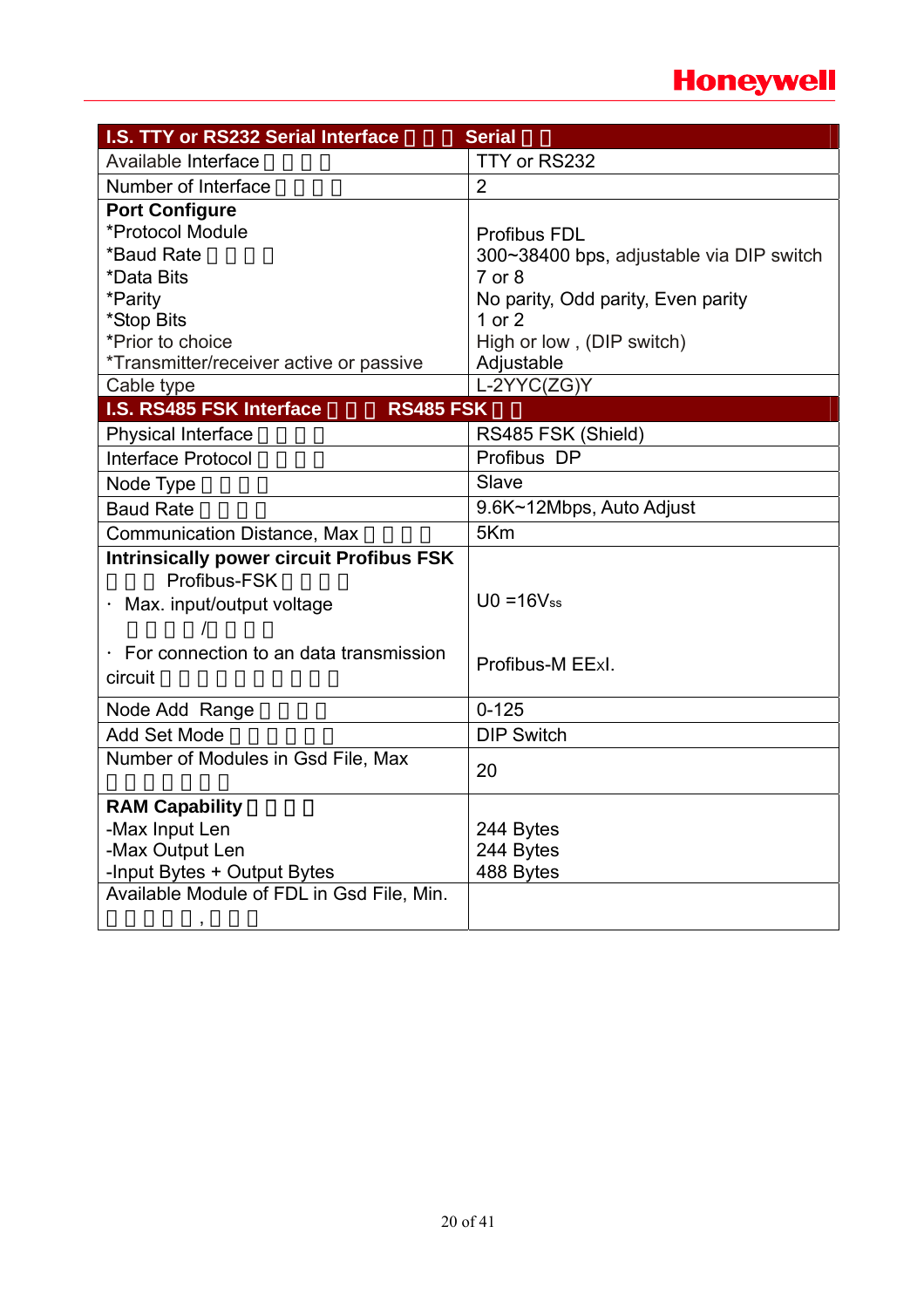## **8. FSK Profibus DP Repeater, FSK**

| $FSK \leftarrow \rightarrow FSK$ | <b>Profibus-DP</b> |
|----------------------------------|--------------------|
|----------------------------------|--------------------|

| <b>Parameter</b>                                                                        | <b>Specification</b>                                                                                                                         |
|-----------------------------------------------------------------------------------------|----------------------------------------------------------------------------------------------------------------------------------------------|
| <b>Type</b>                                                                             | <b>TCM-1130A</b>                                                                                                                             |
| <b>Module Description</b>                                                               | The repeater is used to amplify and pass                                                                                                     |
|                                                                                         | on incoming signals. Extending intrinsically<br>safe underground Profibus networks<br>without loss caused by the resistance of the<br>cable. |
| Outline                                                                                 |                                                                                                                                              |
| <b>Profile Support</b>                                                                  | Profibus DP/FSK                                                                                                                              |
| Intrinsically Safe Power Supply:<br>-Rated Voltage<br>- V<br>-Voltage Fluctuating Range | 12VDC<br>$\pm$ 20% (12VDC)                                                                                                                   |
| -Rated Current mA, Max.                                                                 | 200 <sub>m</sub> A                                                                                                                           |
| -Reversal Polarity Protection                                                           | Yes                                                                                                                                          |
| -Short Protection<br>-Isolation Voltage                                                 | Inner Fast Fuse, 250 V, 5A<br><b>500V DC</b>                                                                                                 |
| Diagnostics and Troubleshooting                                                         | 4 x 16 characters LCD (with Back Light)                                                                                                      |
| Operation                                                                               | Metal Keyboard                                                                                                                               |
| <b>Baud Rate</b>                                                                        | 9.6K~12Mbps, Auto Adjust                                                                                                                     |
| <b>Physical Interface</b>                                                               | RS485 FSK (Shield)                                                                                                                           |
| <b>Communication Distance, Max</b>                                                      | 5Km                                                                                                                                          |
| Intrinsically power circuit Profibus FSK<br>Profibus-FSK<br>Max. input/output voltage   | $U0 = 16V$ ss                                                                                                                                |
| For connection to an data transmission<br>circuit                                       | Profibus-M EExl.                                                                                                                             |
| Protection                                                                              | IP <sub>67</sub>                                                                                                                             |
| Operating Temperature, °C                                                               | Ta := $-20^{\circ}$ C to $+60^{\circ}$ C                                                                                                     |
| <b>Relative Humidity</b>                                                                | 95%<br>$(25^{\circ}C)$                                                                                                                       |
| <b>Atmosphere Pressure</b>                                                              | 80Kpa-106Kpa                                                                                                                                 |
| Altitude                                                                                | 2000m                                                                                                                                        |
| Mechanical Dimensions, L x B x H mm                                                     | 120 x 300 x 250 mm                                                                                                                           |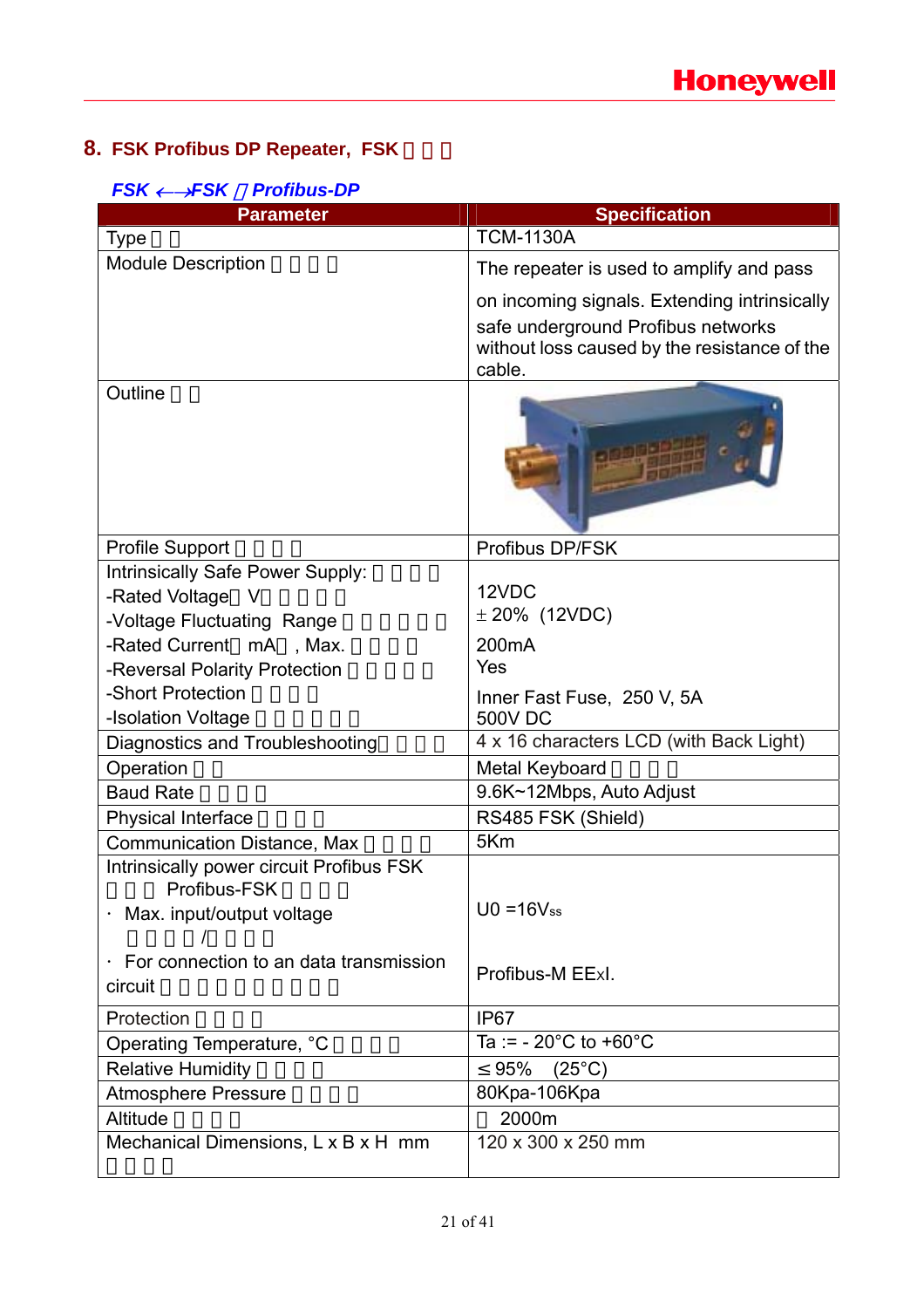

| Weight<br>Kg                                                                                                                | $~5$ Kg                                   |
|-----------------------------------------------------------------------------------------------------------------------------|-------------------------------------------|
| <b>Connections Port</b>                                                                                                     |                                           |
| *Connection Type                                                                                                            | <b>Screw Thread Fixed Pipe Connection</b> |
| <i>*Connection Material</i>                                                                                                 | Non-Burning and Non-Halogen               |
| *Number of Connection                                                                                                       | 3                                         |
| *Cable Input Hole                                                                                                           | $M20 \times 1.5$                          |
| *Cable Out Diameter ( $\phi$ mm)                                                                                            | $\phi$ 6.5-13.5mm                         |
| *Location                                                                                                                   | On Bottom of the Repeater housing         |
| Connection Terminal strips, Min.                                                                                            | 10, by Phoenix                            |
| I.S. Interface parameters                                                                                                   |                                           |
| Input parameters<br>-Intrinsically safe input circuit protection<br>-Max. inner conductivity C<br>-Max. inner Inductivity L | with EEx ib I<br>negligible<br>15µH       |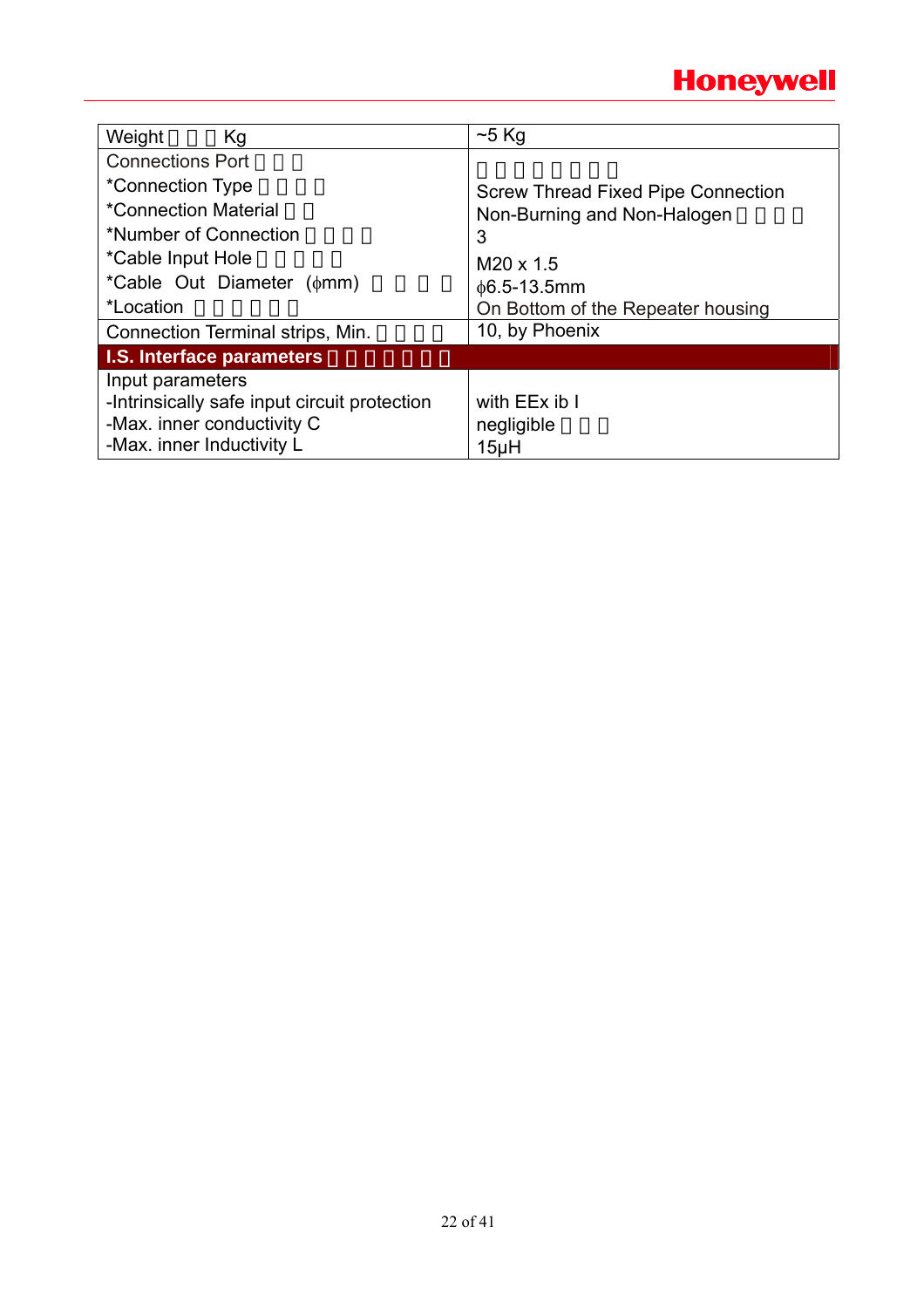## **9. Cable Parameter for FSK Profibus DP Cable**

### *Beldon 3079A*

|                                            | <b>Specification</b><br><b>Parameter</b>                                       |              |                                                                                                                                                                                              |                                               |           |                   |                           |
|--------------------------------------------|--------------------------------------------------------------------------------|--------------|----------------------------------------------------------------------------------------------------------------------------------------------------------------------------------------------|-----------------------------------------------|-----------|-------------------|---------------------------|
| <b>Type</b>                                |                                                                                |              | Beldon 3079A                                                                                                                                                                                 |                                               |           |                   |                           |
| <b>Description</b>                         |                                                                                |              | Profibus DP, 22 AWG solid bare copper<br>conductors, flame retardant foamed<br>polyethylene insulation, Beldfoil® shield<br>(100% coverage) + 65% tinned copper<br>braid shield, PVC jacket. |                                               |           |                   |                           |
| <b>Conductor:</b>                          |                                                                                |              |                                                                                                                                                                                              |                                               |           |                   |                           |
| <b>Number of Pairs:</b>                    |                                                                                |              |                                                                                                                                                                                              | 1                                             |           |                   |                           |
|                                            | <b>Total Number of Conductors:</b>                                             |              |                                                                                                                                                                                              | $\overline{2}$                                |           |                   |                           |
| AWG:                                       |                                                                                |              |                                                                                                                                                                                              | 22                                            |           |                   |                           |
| <b>Conductor Diameter:</b>                 |                                                                                |              |                                                                                                                                                                                              | $0.026$ in.                                   |           |                   |                           |
| <b>Conductor Material:</b>                 |                                                                                |              |                                                                                                                                                                                              | <b>BC</b> - Bare Copper                       |           |                   |                           |
| Insulation:                                |                                                                                |              |                                                                                                                                                                                              | <b>FRFPE-Flame Retardant Foam</b>             |           |                   |                           |
| <b>Insulation Material:</b>                |                                                                                |              |                                                                                                                                                                                              | Polyethylene                                  |           |                   |                           |
| Lay Length:                                |                                                                                |              |                                                                                                                                                                                              | 2.75 in.                                      |           |                   |                           |
| Pair Diameter:                             |                                                                                |              |                                                                                                                                                                                              | .198 in.                                      |           |                   |                           |
| Pair Color:                                |                                                                                |              |                                                                                                                                                                                              | Red & Green                                   |           |                   |                           |
| <b>Inner Shield:</b>                       |                                                                                |              |                                                                                                                                                                                              |                                               |           |                   |                           |
|                                            | <b>Inner Shield Material Trade Name:</b>                                       |              |                                                                                                                                                                                              | <b>Beldfoil®</b>                              |           |                   |                           |
| Inner Shield Type:                         |                                                                                |              | Tape/Braid                                                                                                                                                                                   |                                               |           |                   |                           |
| Inner Shield Material: as following sheet: |                                                                                |              |                                                                                                                                                                                              |                                               |           |                   |                           |
| Layer<br>Number/<br>Description            | <b>Material Trade</b><br>Name                                                  | <b>Type</b>  | Material                                                                                                                                                                                     | $\frac{0}{0}$<br>Coverage<br>$(\%)$           | Stranding | Diameter<br>(in.) | Conduct<br>or<br>Material |
| 1                                          | <b>Beldfoil®</b>                                                               | Tape         | Aluminum<br>Foil-Polyester<br>Tape                                                                                                                                                           | 100                                           |           |                   |                           |
|                                            |                                                                                | <b>Braid</b> | TC - Tinned<br>Copper                                                                                                                                                                        | 65                                            |           |                   |                           |
|                                            | <b>Outer Shield Material:</b>                                                  |              |                                                                                                                                                                                              | Unshielded                                    |           |                   |                           |
|                                            | <b>Outer Jacket Material:</b>                                                  |              |                                                                                                                                                                                              | <b>PVC</b><br><b>PVC - Polyvinyl Chloride</b> |           |                   |                           |
|                                            | <b>Overall Nominal Diameter:</b>                                               |              | .315 in.                                                                                                                                                                                     |                                               |           |                   |                           |
|                                            | <b>Applicable Standards:</b>                                                   |              |                                                                                                                                                                                              |                                               |           |                   |                           |
| NEC/(UL) Specification:                    |                                                                                |              | PLTC, CMG                                                                                                                                                                                    |                                               |           |                   |                           |
|                                            | CEC/C(UL) Specification:                                                       |              | <b>CMG</b>                                                                                                                                                                                   |                                               |           |                   |                           |
| <b>Flame Test:</b>                         |                                                                                |              |                                                                                                                                                                                              |                                               |           |                   |                           |
|                                            | <b>UL Flame Test:</b><br>UL1581 Vertical Tray<br><b>CSA Flame Test:</b><br>FT4 |              |                                                                                                                                                                                              |                                               |           |                   |                           |
|                                            | <b>Electrical Characteristics:</b>                                             |              |                                                                                                                                                                                              |                                               |           |                   |                           |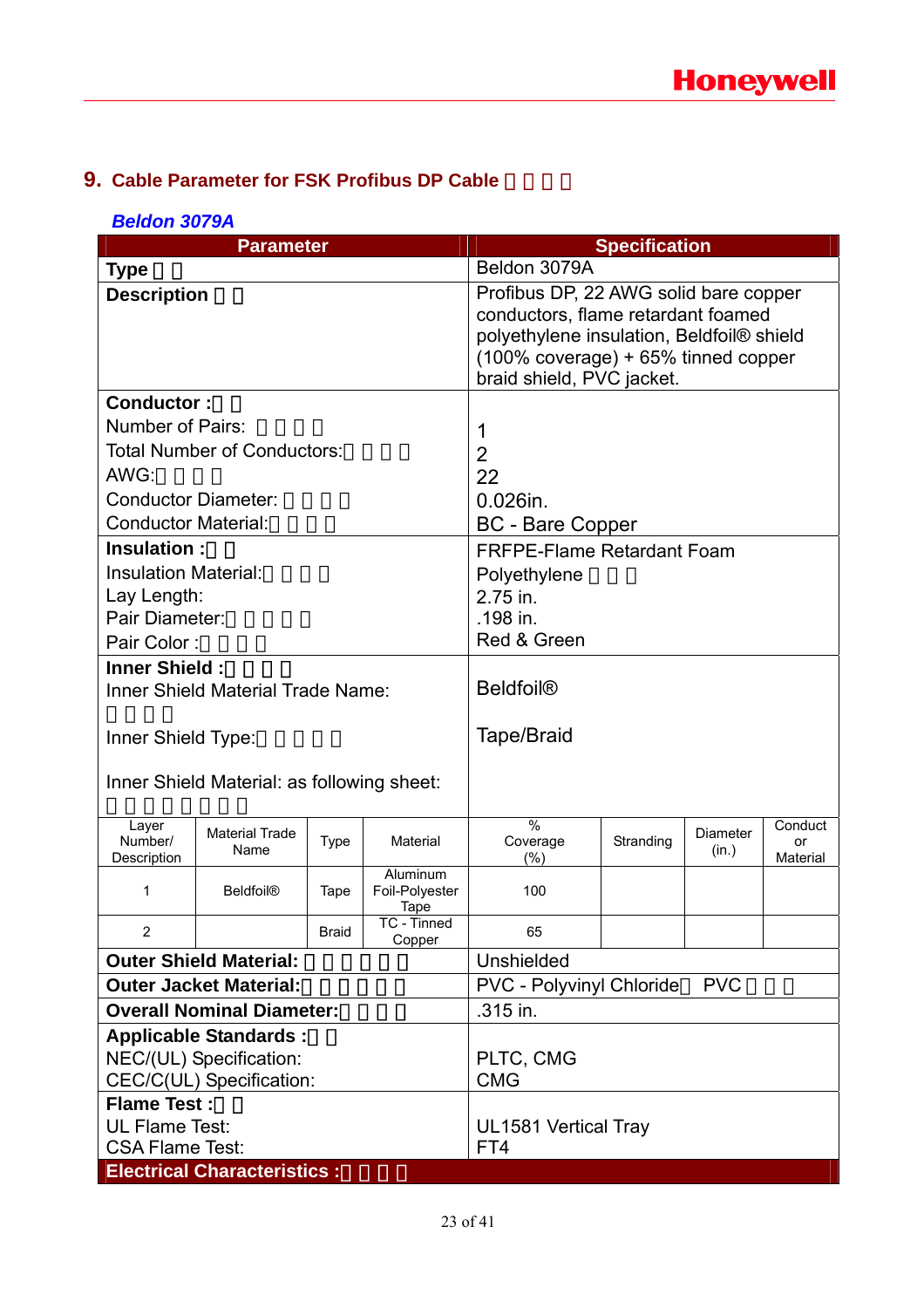

| <b>Fitted Impedance:</b>     |                                           |       |                                 |                         |                                     |  |
|------------------------------|-------------------------------------------|-------|---------------------------------|-------------------------|-------------------------------------|--|
| Description                  | Frequency<br>(MHz)                        | (MHz) | <b>Start Frequency</b>          | Stop Frequency<br>(MHz) | Fitted<br>Impedance<br>(Ω)          |  |
|                              |                                           | 3     |                                 | 20                      | 150                                 |  |
|                              | Nom. Mutual Capacitance @ 1 KHz:          |       | $8.5$ pF/ft                     |                         |                                     |  |
|                              | Nominal Velocity of Propagation:          |       | 78 %                            |                         |                                     |  |
|                              | Nom. Conductor DC Resistance @ 20 Deg. C: |       | 16.0 Ω/1000 ft                  |                         |                                     |  |
| @ 20 Deg. C:                 | Ind. Pair Nominal Shield DC Resistance    |       | $3.9 \Omega/1000$ ft            |                         |                                     |  |
|                              | Nom. Attenuation (dB/100 ft):             |       |                                 |                         |                                     |  |
| Description                  | Frequency<br>(MHz)                        |       | <b>Start Frequency</b><br>(MHz) | Stop Frequency<br>(MHz) | Nom.<br>Attenuation<br>(dB/100 ft.) |  |
|                              | $\cdot$                                   |       |                                 |                         | .27                                 |  |
|                              | 4.0                                       |       |                                 |                         | .67                                 |  |
|                              | 16.0                                      |       |                                 |                         | 1.37                                |  |
|                              | 100.0                                     |       |                                 |                         | 3.75                                |  |
|                              | 300.0                                     |       |                                 |                         | 6.52                                |  |
| Max. Operating Voltage - UL: |                                           |       | <b>300 V RMS</b>                |                         |                                     |  |
|                              | Max. Recommended Current, Max.            |       | 2.3 Amps                        |                         |                                     |  |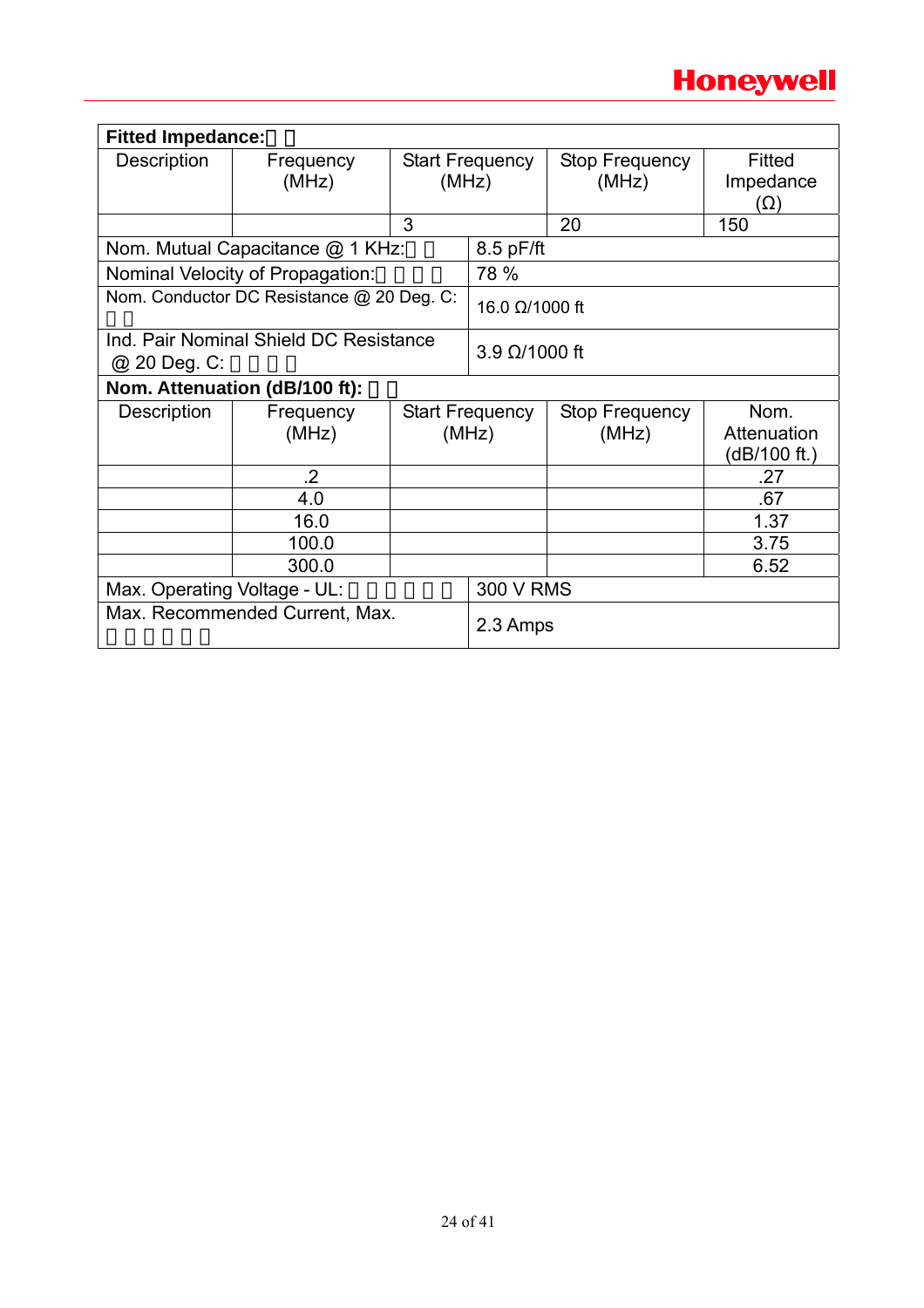### **10. Appendix - Modbus Protocol Specification, Modbus**

### **10.1 Modbus Protocol Introduction Modbus**

This protocol defines a message structure that controllers will recognize and use, regardless of the type of networks over which they communicate. It describes the process a controller uses to request access to another device, how it will respond to requests from the other devices, and how errors will be detected and reported. It establishes a common format for the layout and contents of message fields.

 $\mathcal{M}$ 

During communications on a Modbus network, the protocol determines how each controller will know its device address, recognize a message addressed to it, determine the kind of action to be taken. If a reply is required, the controller will construct the reply message and send it using Modbus protocol. On other networks, messages containing Modbus protocol are imbedded into the frame or packet structure that is used on the network. This conversion also extends to resolving node addresses, routing paths, and error–checking methods specific to each kind of network.

 $M$ odbus  $\blacksquare$ 

 $\blacksquare$ Modbus  $\blacksquare$ Modbus  $\blacksquare$ 

### **Transactions on Modbus Network Modbus**

Standard Modbus ports use an RS–232C compatible serial interface that defines connector pinouts, cabling, signal levels, transmission baud rates, and parity checking. Controllers can be networked directly or via modems.

 $**RS-232C**$ Modem

Controllers communicate using a master–slave technique, in which only one device (the master) can initiate transactions (called 'queries'). The other devices (the slaves) respond by supplying the requested data to the master, or by taking the action requested in the query. Typical master devices include host processors and programming panels. Typical slaves include programmable controllers.

控制器通信使用主—从技术,即仅一设备(主设备)能初始化传输(查询)。其它设备(从设备)根据主设备查询提供的数据

The master can address individual slaves, or can initiate a broadcast message to all slaves. Slaves return a message (called a 'response') to queries that are addressed to them individually. Responses are not returned to broadcast queries from the master.

 $M$ odbus  $\blacksquare$ 

The Modbus protocol establishes the format for the master's query by placing into it the device (or broadcast) address, a function code defining the requested action, any data to be sent, and an error–checking field. The slave's response message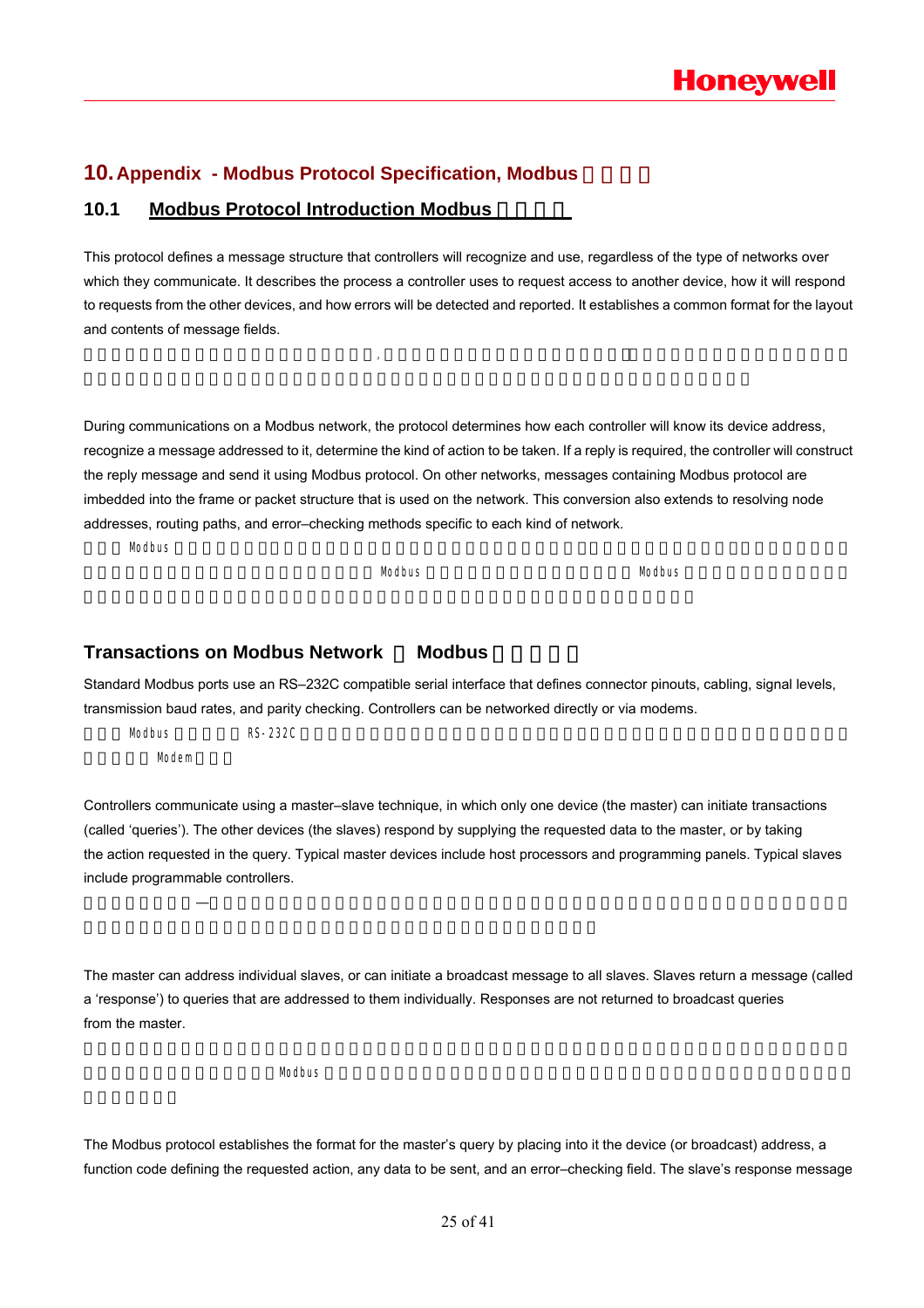is also constructed using Modbus protocol. It contains fields confirming the action taken, any data to be returned, and an error–checking field. If an error occurred in receipt of the message, or if the slave is unable to perform the requested action, the slave will construct an error message and send it as its response.

 $$ 

### **Transactions on Other Kinds of Networks**

On these networks, the controllers communicate using a peer–to–peer technique, in which any controller can initiate transactions with the other controllers. Thus a controller may operate either as a slave or as a master in separate transactions. Multiple internal paths are frequently provided to allow concurrent processing of master and slave transactions.

At the message level, the Modbus protocol still applies the master–slave principle even though the network communication method is peer–to–peer. If a controller originates a message, it does so as a master device, and expects a response from a slave device. Similarly, when a controller receives a message it constructs a slave response and returns it to the originating controller.

 $\text{Modbus}$  and  $\text{Modus}$  and  $\text{Modus}$  and  $\text{Modus}$  and  $\text{Modus}$  and  $\text{Modus}$  and  $\text{Modus}$  and  $\text{Modus}$ 

### **The Query-Response Cycle**



**The Query:** The function code in the query tells the addressed slave device what kind of action to perform. The data bytes contain any additional information that the slave will need to perform the function. For example, function code 03 will query the slave to read holding registers and respond with their contents. The data field must contain the information telling the slave which register to start at and how many registers to read. The error check field provides a method for the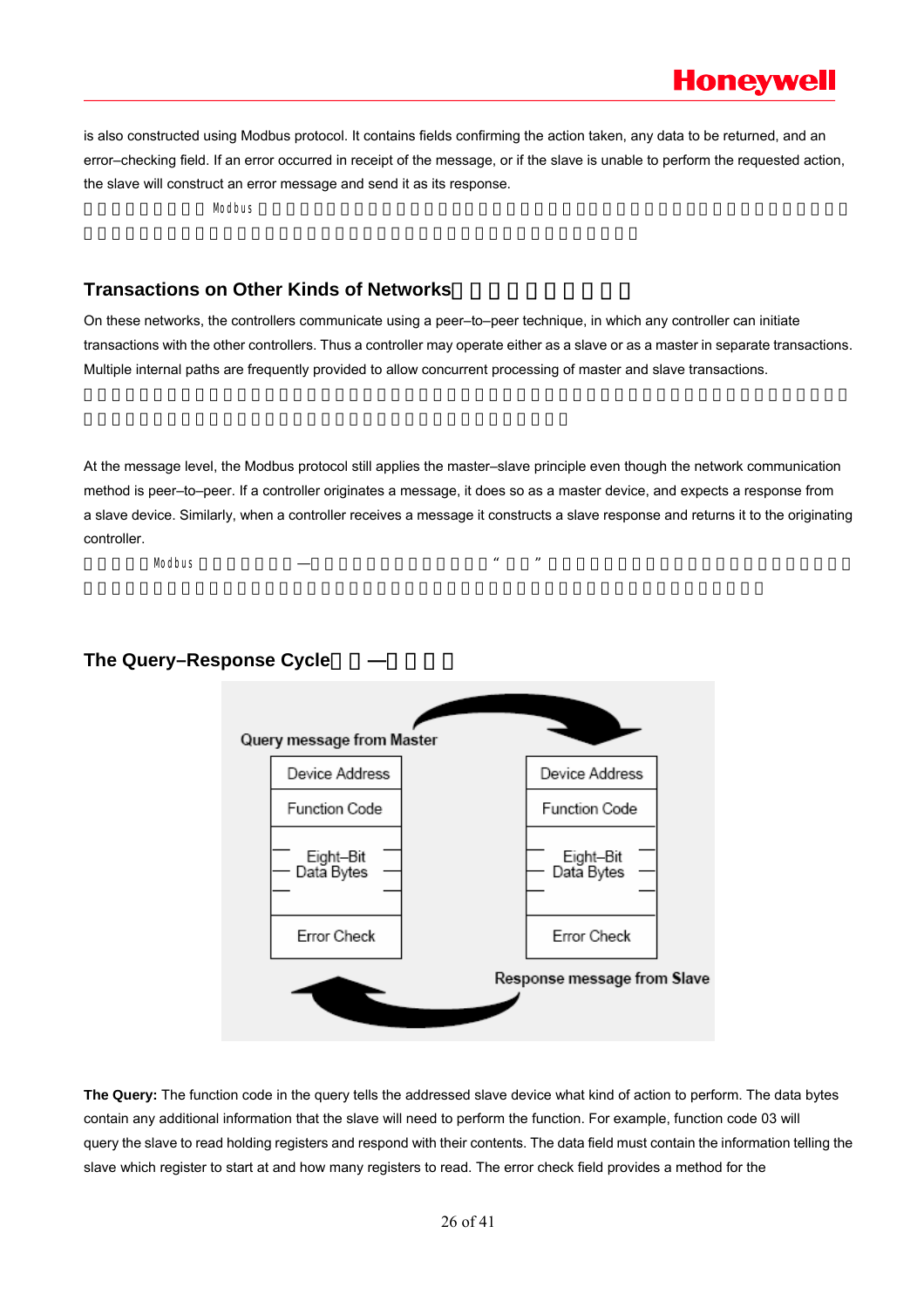slave to validate the integrity of the message contents.

| $\sim$<br>υJ |  |  |  |
|--------------|--|--|--|

**The Response**: If the slave makes a normal response, the function code in the response is an echo of the function code in the query. The data bytes contain the data collected by the slave, such as register values or status. If an error occurs, the function code is modified to indicate that the response is an error response, and the data bytes contain a code that describes the error. The error check field allows the master to confirm that the message contents are valid.

where  $\alpha$  is a set of the contract of the contract of the contract of the contract of the contract of the contract of the contract of the contract of the contract of the contract of the contract of the contract of the co

### 10.2 The Two Serial Transmission Modes

Controllers can be setup to communicate on standard Modbus networks using either of two transmission modes: ASCII or RTU. Users select the desired mode, along with the serial port communication parameters (baud rate, parity mode, etc), during configuration of each controller. The mode and serial parameters must be the same for all devices on a Modbus network .

| .<br>$\overline{\phantom{a}}$<br>$\cdots$<br>9.JU | RTU | ח∩.<br>.             |
|---------------------------------------------------|-----|----------------------|
|                                                   |     | <i>l</i> lodbus<br>. |

The selection of ASCII or RTU mode pertains only to standard Modbus networks. It defines the bit contents of message fields transmitted serially on those networks. It determines how information will be packed into the message fields and decoded. On other networks like MAP and Modbus Plus, Modbus messages are placed into frames that are not related to serial tranasmission.

ASCII RTU 5 Modbus Modbus 2012 The Modbus ASCII RTU

MAP Modbus Plus Modbus

### **ASCII Mode**

Here is not description

### **RTU Mode**

When controllers are setup to communicate on a Modbus network using RTU (Remote Terminal Unit) mode, each 8-bit byte in a message contains two 4–bit hexadecimal characters. The main advantage of this mode is that its greater character density allows better data throughput than ASCII for the same baud rate.

当控制器设为在Modbus RTU 网络上以 (远程终端单元)模式通信,在消息中的每个 字节包含两个 8Bit 4Bit的十六进制字符。  $\overline{A}$ SCII $\overline{A}$ SCII $\overline{A}$ 

The format for each byte in RTU mode is:

Coding System:  $\cdot$  :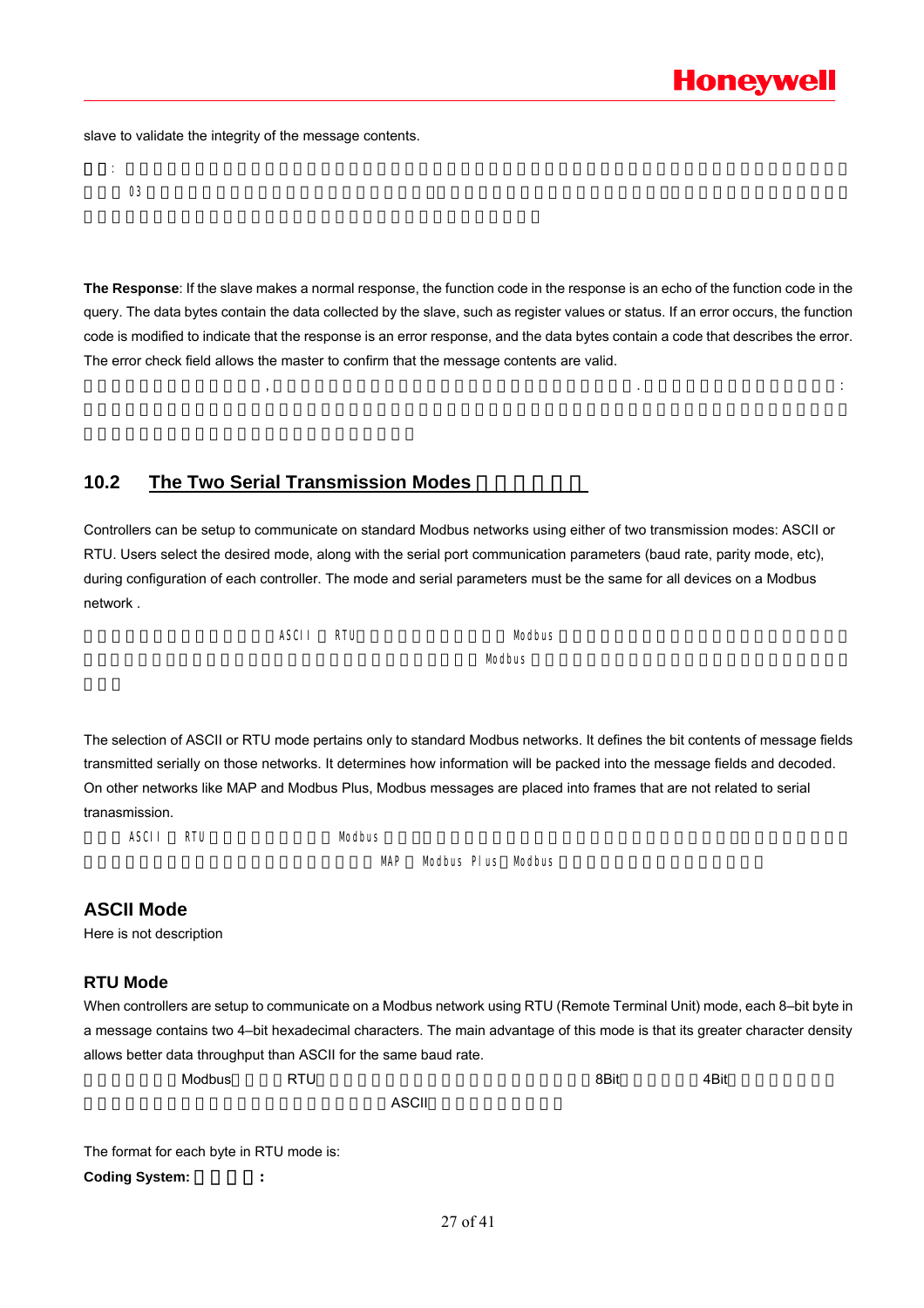8–bit binary, hexadecimal 0–9, A–F 8 0…9 A…F Two hexadecimal characters contained in each 8–bit field of the message  $8$ **Bits per Byte:**  1 start bit 1  $\blacksquare$ 8 data bits, least significant bit sent first  $8<sub>0</sub>$ 1 bit for even/odd parity; no bit for no parity 1 contracts to  $\sim$ 1 stop bit if parity is used; 2 bits if no parity 1 2 Rit

### **Error Check Field:**

Cyclical Redundancy Check (CRC) CRC( )

### **10.3 Modbus Message Framing**

In either of the two serial transmission modes (ASCII or RTU), a Modbus message is placed by the transmitting device into a frame that has a known beginning and ending point. This allows receiving devices to begin at the start of the message, read the address portion and determine which device is addressed (or all devices, if the message is broadcast), and to know when the message is completed. Partial messages can be detected and errors can be set as a result.

 $\,$  ASCII RTU  $\,$  Modbus  $\,$ 

### **ASCII Framing, ASCII**

Here is not description

### **RTU Framing, RTU**

In RTU mode, messages start with a silent interval of at least 3.5 character times. This is most easily implemented as a multiple of character times at the baud rate that is being used on the network (shown as T1–T2–T3–T4 in the figure below). The first field then transmitted is the device address.

 $R T U$  and the contract of  $3.5$  $T1-T2-T3-T4$  )

The allowable characters transmitted for all fields are hexadecimal 0–9, A–F.Networked devices monitor the network bus continuously, including during the 'silent' intervals. When the first field (the address field) is received, each device decodes it to find out if it is the addressed device.

 $0 \ldots 9, A \ldots F$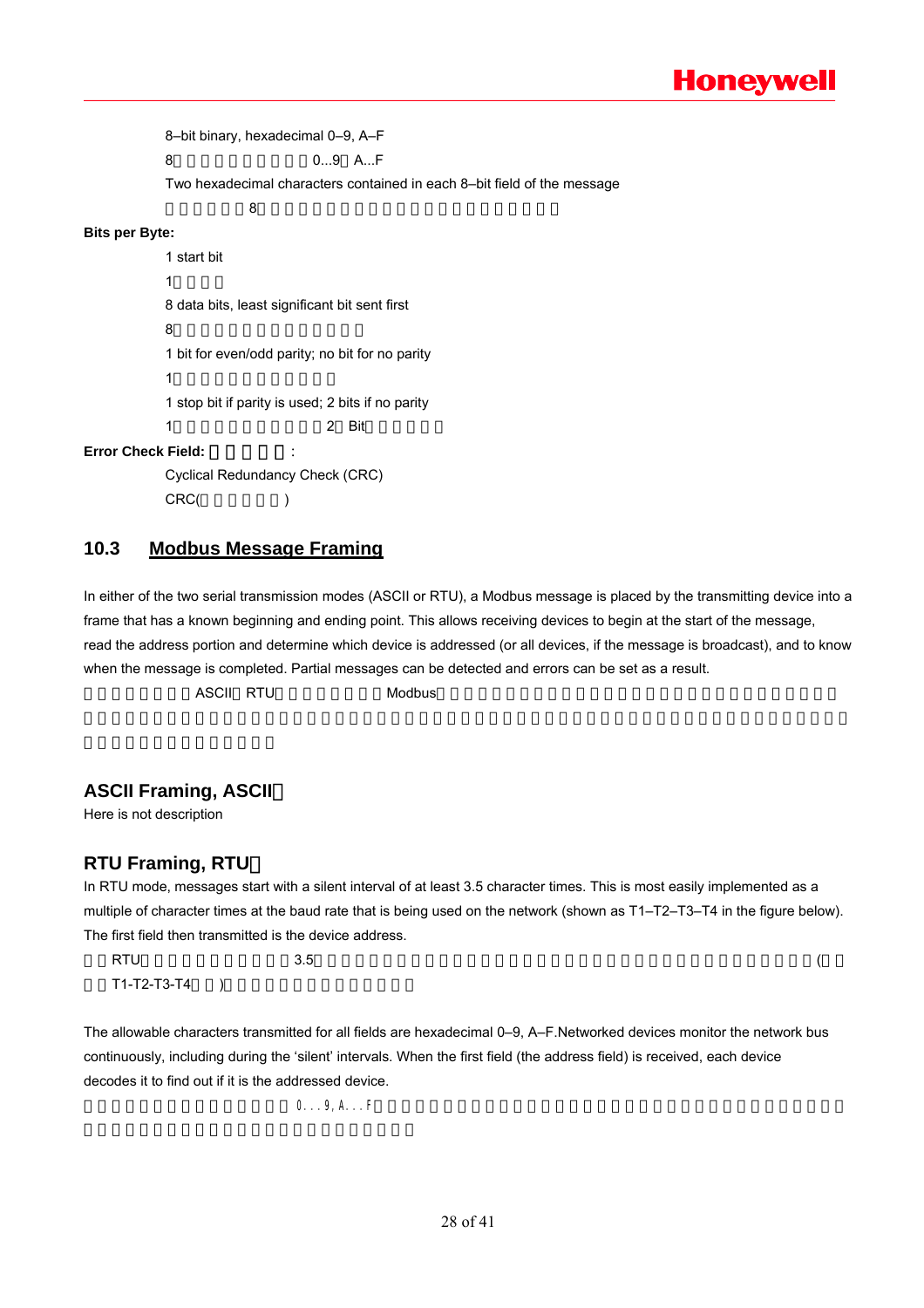Following the last transmitted character, a similar interval of at least 3.5 character times marks the end of the message. A new message can begin after this interval.

 $3.5$ 

The entire message frame must be transmitted as a continuous stream. If a silent interval of more than 1.5 character times occurs before completion of the frame, the receiving device flushes the incomplete message and assumes that the next byte will be the address field of a new message.

 $\sim$  1.5

Similarly, if a new message begins earlier than 3.5 character times following a previous message, the receiving device will consider it a continuation of the previous message. This will set an error, as the value in the final CRC field will not be valid for the combined messages. A typical message frame is shown below.

 $3.5$  $CRC$ 

| <b>START</b>  | <b>ADDRESS</b> | <b>FUNCTION</b> | <b>DATA</b>      | <b>CRC</b><br><b>CHECK</b> | <b>END</b>    |
|---------------|----------------|-----------------|------------------|----------------------------|---------------|
| $T1-T2-T3-T4$ | 8Bit           | 8Bit            | 8 <sub>Bit</sub> | 16Bit                      | $T1-T2-T3-T4$ |

**RTU Message Frame RTU** 

### **How the Address Field is Handled**

The address field of a message frame contains two characters (ASCII) or eight bits (RTU). Valid slave device addresses are in the range of 0 – 247 decimal. The individual slave devices are assigned addresses in the range of 1 – 247. A master addresses a slave by placing the slave address in the address field of the message. When the slave sends its response, it places its own address in this address field of the response to let the master know which slave is responding.

|      | ASCII | 8Bit RTU<br>$\sim$ | $0247$ ( |
|------|-------|--------------------|----------|
| 1247 |       |                    |          |

Address 0 is used for the broadcast address, which all slave devices recognize. When Modbus protocol is used on higher level networks, broadcasts may not be allowed or may be replaced by other methods.

 $0$  example of the contract of the Modbus of Modbus of the  $\mathbb{N}$  Modbus of the  $\mathbb{N}$ 

### **10.4 How the Function Field is Handled**

The function code field of a message frame contains two characters (ASCII) or eight bits (RTU). Valid codes are in the range of 1 – 255 decimal. Of these, some codes are applicable to all Modicon controllers, while some codes apply only to certain models, and others are reserved for future use.

 $\overline{ASCI}$  and  $\overline{BSI}$  between  $\overline{BSI}$  between  $\overline{BSI}$  and  $\overline{BSI}$  and  $\overline{BSI}$  and  $\overline{BSI}$  and  $\overline{BSI}$  and  $\overline{BSI}$  and  $\overline{BSI}$  and  $\overline{BSI}$  and  $\overline{BSI}$  and  $\overline{BSI}$  and  $\overline{BSI}$  and  $\overline{BSI}$  and  $\over$ 

When a message is sent from a master to a slave device the function code field tells the slave what kind of action to perform. Examples are to read the ON/OFF states of a group of discrete coils or inputs; to read the data contents of a group of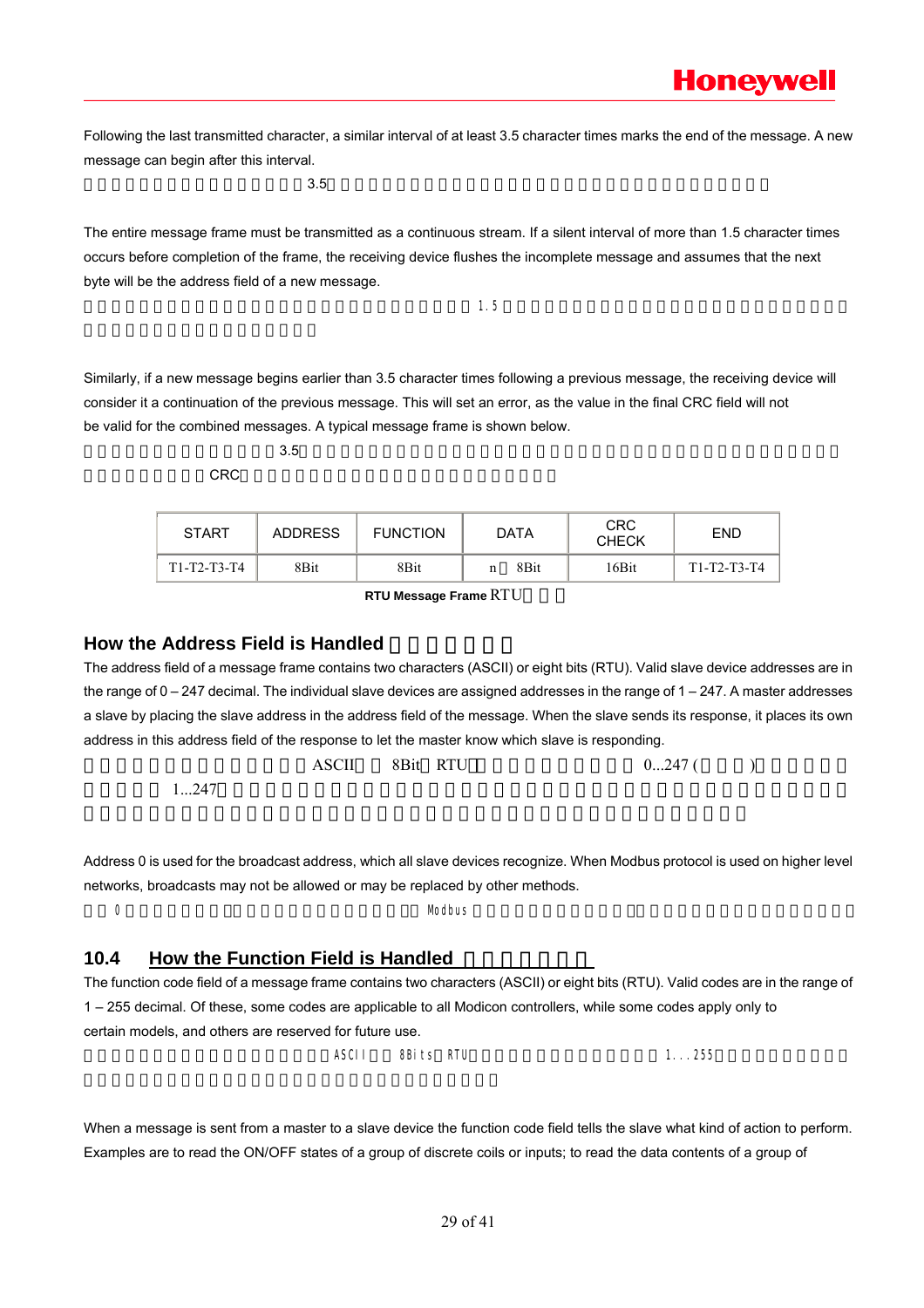registers; to read the diagnostic status of the slave; to write to designated coils or registers; or to allow loading, recording, or verifying the program within the slave.

When the slave responds to the master, it uses the function code field to indicate either a normal (error–free) response or that some kind of error occurred (called an exception response). For a normal response, the slave simply echoes the original function code. For an exception response, the slave returns a code that is equivalent to the original function code with its most–significant bit set to a logic 1.

 $\left(\begin{array}{c}\right)\end{array}$ 

 $\Box$ 

For example, a message from master to slave to read a group of holding registers would have the following function code:

### 0000 0011 (Hexadecimal 03)

If the slave device takes the requested action without error, it returns the same code in its response. If an exception occurs, it returns:

### 1000 0011 (Hexadecimal 83)

In addition to its modification of the function code for an exception response, the slave places a unique code into the data field of the response message. This tells the master what kind of error occurred, or the reason for the exception.

The master device's application program has the responsibility of handling exception responses. Typical processes are to post subsequent retries of the message, to try diagnostic messages to the slave, and to notify operators.

### **Contents of the Data Field**

The data field is constructed using sets of two hexadecimal digits, in the range of 00 to FF hexadecimal. These can be made from a pair of ASCII characters, or from one RTU character, according to the network's serial transmission mode. 数据域是由两个十六进制数集合构成的,范围00...FF。根据网络传输模式,这可以是由一对 字符组成或由一 字符组 ASCII RTU

The data field of messages sent from a master to slave devices contains additional information which the slave must use to take the action defined by the function code. This can include items like discrete and register addresses, the quantity of items to be handled, and the count of actual data bytes in the field.

For example, if the master requests a slave to read a group of holding registers (function code 03), the data field specifies the starting register and how many registers are to be read. If the master writes to a group of registers in the slave (function code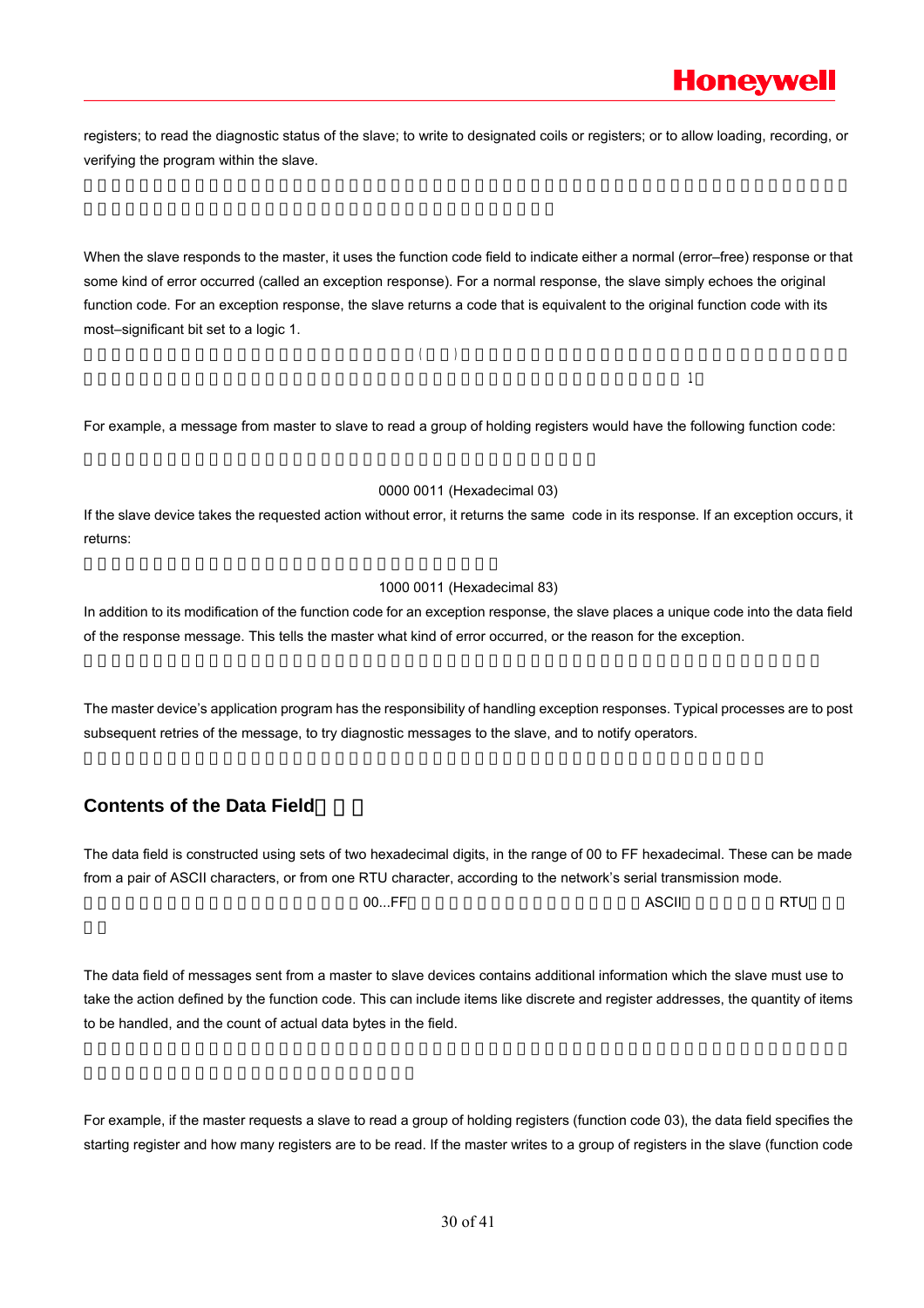10 hexadecimal), the data field specifies the starting register, how many registers to write, the count of data bytes to follow in the data field, and the data to be written into the registers.

 $03$  $\sim$  10  $\sim$ 

If no error occurs, the data field of a response from a slave to a master contains the data requested. If an error occurs, the field contains an exception code that the master application can use to determine the next action to be taken.

The data field can be nonexistent (of zero length) in certain kinds of messages. For example, in a request from a master device for a slave to respond with its communications event log (function code 0B hexadecimal), the slave does not require any additional information.

 $0$  GB

### **Contents of the Error Checking Field**

Two kinds of error–checking methods are used for standard Modbus networks. The error checking field contents depend upon the method that is being used.

标准的Modbus网络有两种错误检测方法。错误检测域的内容视所选的检测方法而定。

### **ASCII**

When ASCII mode is used for character framing, the error checking field contains two ASCII characters. The error check characters are the result of a Longitudinal Redundancy Check (LRC) calculation that is performed on the message contents, exclusive of the beginning 'colon' and terminating CRLF characters. The LRC characters are appended to the message as the last field preceding the CRLF characters

当选用ASCII模式作字符帧,错误检测域包含两个 字符。这是使用 (纵向冗长检测)方法对消息内容计算得出的, ASCII LRC

 $R$ <sub>a</sub>  $R$ <sub>n</sub>  $R$ <sub>n</sub>  $R$ <sub>n</sub>  $R$ <sub>n</sub>  $R$ <sub>n</sub>  $R$ <sub>n</sub>  $R$ <sub>n</sub>  $R$ <sub>n</sub>  $R$ <sub>n</sub>  $R$ <sub>n</sub>  $R$ <sub>n</sub>  $R$ <sub>n</sub>  $R$ <sub>n</sub>  $R$ <sub>n</sub>  $R$ <sub>n</sub>  $R$ <sub>n</sub>  $R$ <sub>n</sub>  $R$ <sub>n</sub>  $R$ <sub>n</sub>  $R$ <sub>n</sub>  $R$ <sub>n</sub>  $R$ <sub>n</sub>  $R$ <sub>n</sub>  $R$ <sub>n</sub>  $R$ <sub>n</sub>  $R$ <sub>n</sub>  $R$ <sub>n</sub>  $R$ <sub>n</sub>  $R$ <sub>n</sub>  $R$ <sub>n</sub>  $R$ <sub></sub>

### **RTU**

When RTU mode is used for character framing, the error checking field contains a 16–bit value implemented as two 8–bit bytes. The error check value is the result of a Cyclical Redundancy Check calculation performed on the message contents. The CRC field is appended to the message as the last field in the message. When this is done, the low–order byte of the field is appended first, followed by the high–order byte. The CRC high–order byte is the last byte to be sent in the message.

ext run and the control of the control of the following the control of the control of the control of the control of the control of the control of the control of the control of the control of the control of the control of  $C$ RC $C$ 

### 10.5 How Characters are Transmitted Serially

When messages are transmitted on standard Modbus serial networks, each character or byte is sent in this order (left to right):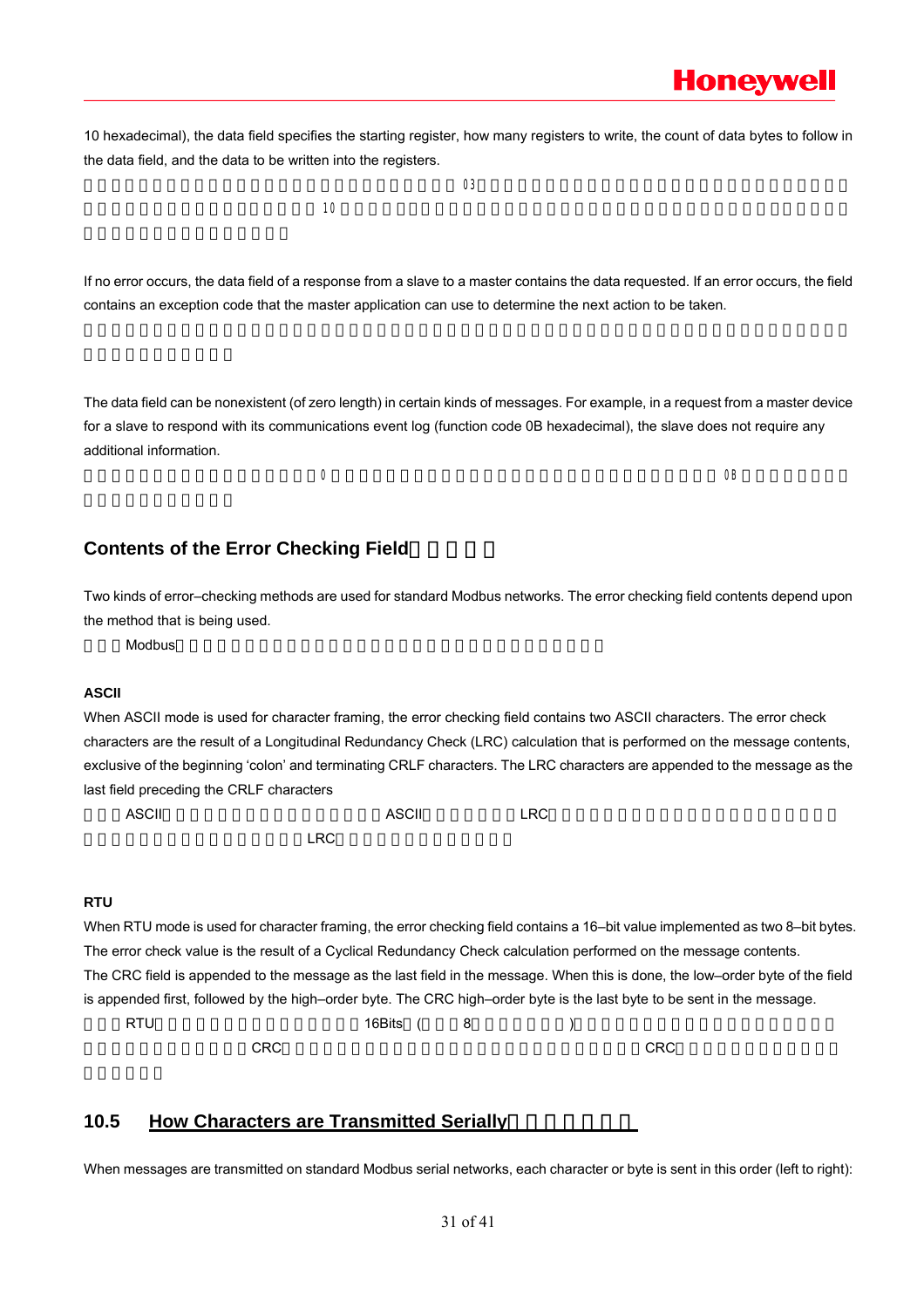| Least Significant Bit (LSB) Most Significant Bit (MSB)         |       |              |                |                |                   |   |   |                |      |      |
|----------------------------------------------------------------|-------|--------------|----------------|----------------|-------------------|---|---|----------------|------|------|
| $\cdots$                                                       |       |              |                |                |                   |   |   |                |      |      |
|                                                                |       |              |                |                |                   |   |   |                |      |      |
| With ASCII character framing, the bit sequence is:             |       |              |                |                |                   |   |   |                |      |      |
| <b>ASCII</b>                                                   |       |              |                |                |                   |   |   |                |      |      |
|                                                                |       |              |                |                |                   |   |   |                |      |      |
| With Parity Checking                                           |       |              |                |                |                   |   |   |                |      |      |
|                                                                | Start | $\mathbf{1}$ | $\overline{2}$ | $\mathfrak{Z}$ | $\overline{4}$    | 5 | 6 | $\tau$         | Par  | Stop |
| <b>Without Parity Checking</b>                                 |       |              |                |                |                   |   |   |                |      |      |
|                                                                |       |              |                |                |                   |   |   |                |      |      |
|                                                                | Star  | $\mathbf{1}$ | $\overline{2}$ | $\mathfrak{Z}$ | $\overline{4}$    | 5 | 6 | 7              | Stop | Stop |
|                                                                |       |              |                |                | Bit Order (ASCII) |   |   | <b>ASCII</b>   |      |      |
|                                                                |       |              |                |                |                   |   |   |                |      |      |
|                                                                |       |              |                |                |                   |   |   |                |      |      |
| With RTU character framing, the bit sequence is:<br><b>RTU</b> |       |              |                |                |                   |   |   |                |      |      |
|                                                                |       |              |                |                |                   |   |   |                |      |      |
| With Parity Checking                                           |       |              |                |                |                   |   |   |                |      |      |
|                                                                | Start | $\mathbf{1}$ | $\overline{2}$ | $\mathfrak{Z}$ | $\overline{4}$    | 5 | 6 | $\overline{7}$ | Par  | Stop |
| Without Parity Checking                                        |       |              |                |                |                   |   |   |                |      |      |

### **. Error Checking Methods**错误检测方法

Standard Modbus serial networks use two kinds of error checking. Parity checking (even or odd) can be optionally applied to each character. Frame checking (LRC or CRC) is applied to the entire message. Both the character check and message frame check are generated in the master device and applied to the message contents before transmission. The slave device checks each character and the entire message frame during receipt.

 $\blacksquare$ Modbus  $\blacksquare$ 

The master is configured by the user to wait for a predetermined timeout interval before aborting the transaction. This interval is set to be long enough for any slave to respond normally. If the slave detects a transmission error, the message will not be acted upon. The slave will not construct a response to the master. Thus the timeout will expire and allow the master's program to handle the error. Note that a message addressed to a nonexistent slave device will also cause a timeout.

### **10.6 Parity Checking**

Users can configure controllers for Even or Odd Parity checking, or for No Parity checking. This will determine how the parity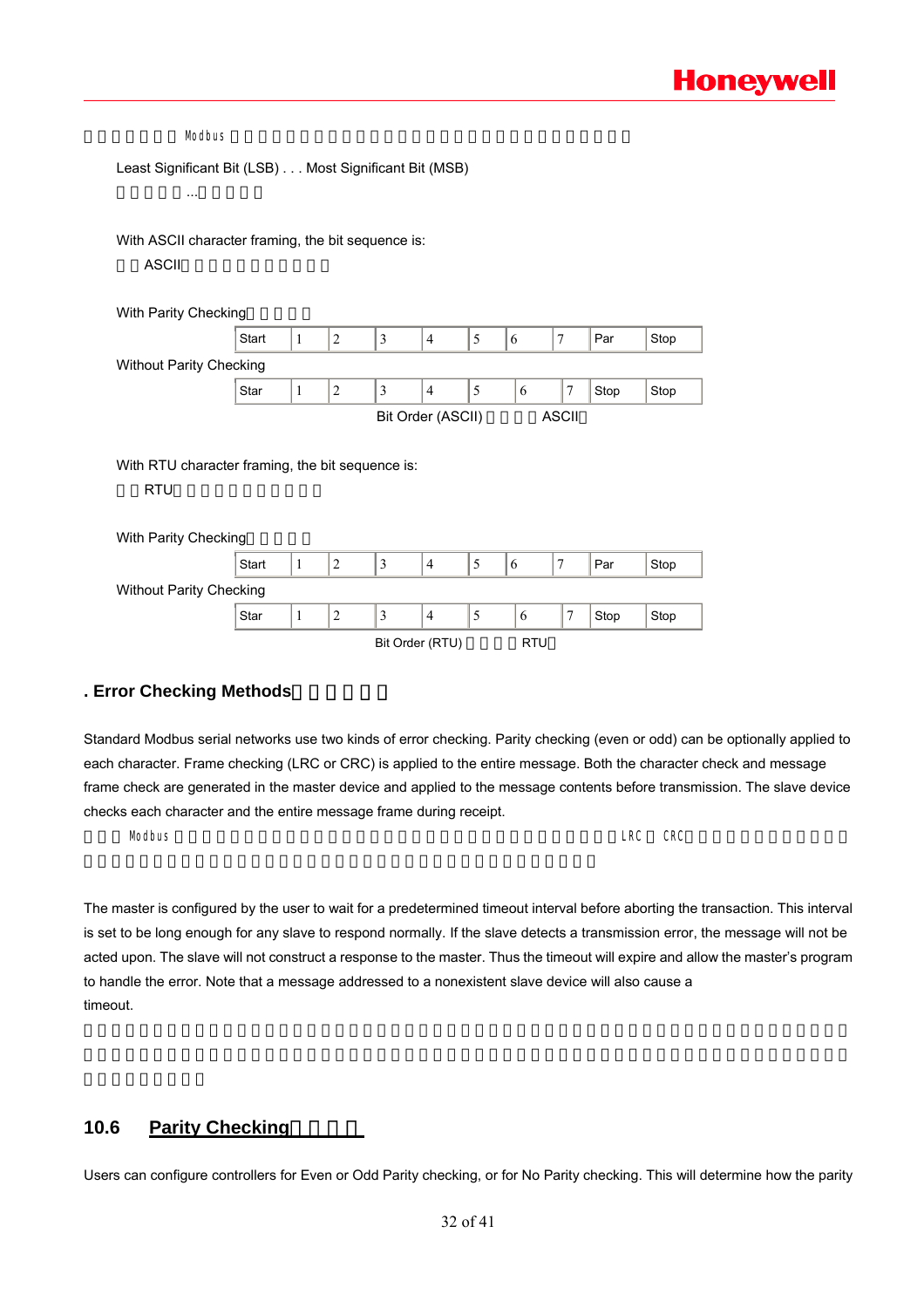bit will be set in each character.

If either Even or Odd Parity is specified, the quantity of 1 bits will be counted in the data portion of each character (seven data bits for ASCII mode, or eight for RTU).

如果指定了奇或偶校验,"1"的位数将算到每个字符的位数中(ASCII模式7个数据位,RTU 8个数据位)。 For example, these eight data bits are contained in an RTU character frame: RTU 8 1 1 0 0 0 1 0 1 The total quantity of 1 bits in the frame is four. If Even Parity is used, the frame's parity bit will be a 0, making the total quantity of 1 bits still an even number (four). If Odd Parity is used, the parity bit will be a 1, making an odd quantity (five).  $*$  1" a 4 a  $0$   $*$  1" a  $4$  $1$  "1"  $5$ 

If No Parity checking is specified, no parity bit is transmitted and no parity check can be made. An additional stop bit is transmitted to fill out the character frame.

### LRC Checking LRC

In ASCII mode, messages include an error–checking field that is based on a Longitudinal Redundancy Check (LRC) method. The LRC field checks the contents of the message, exclusive of the beginning 'colon' and ending CRLF pair.  $\,$ ASCII $\,$ 

The LRC field is one byte, containing an 8–bit binary value. The LRC value is calculated by the transmitting device, which appends the LRC to the message. The receiving device calculates an LRC during receipt of the message, and compares the calculated value to the actual value it received in the LRC field. If the two values are not equal, an error results. The LRC is calculated by adding together successive 8–bit bytes of the message, discarding any carries, LRC a  $8$  LRC  $\overline{R}$  $LRC$  ,  $LRC$  ,  $LRC$  ,  $LRC$  ,  $LRC$  ,  $RCC$  ,  $8Bit$ 

### **CRC Checking CRC**

In RTU mode, messages include an error–checking field that is based on a Cyclical Redundancy Check (CRC) method. The CRC field checks the contents of the entire message.

ext diffusive diffusive cross of the cross of cross of the cross of the cross of the cross of the cross of the

The CRC field is two bytes, containing a 16–bit binary value. The CRC value is calculated by the transmitting device, which appends the CRC to the message. The receiving device recalculates a CRC during receipt of the message, and compares the calculated value to the actual value it received in the CRC field. If the two values are not equal, an error results.  $\text{CRC}$  and the created the created three created three created terms created three created terms created three created terms of  $\text{CRC}$ 收到的CRC域中的值比较,如果两值不同,则有误。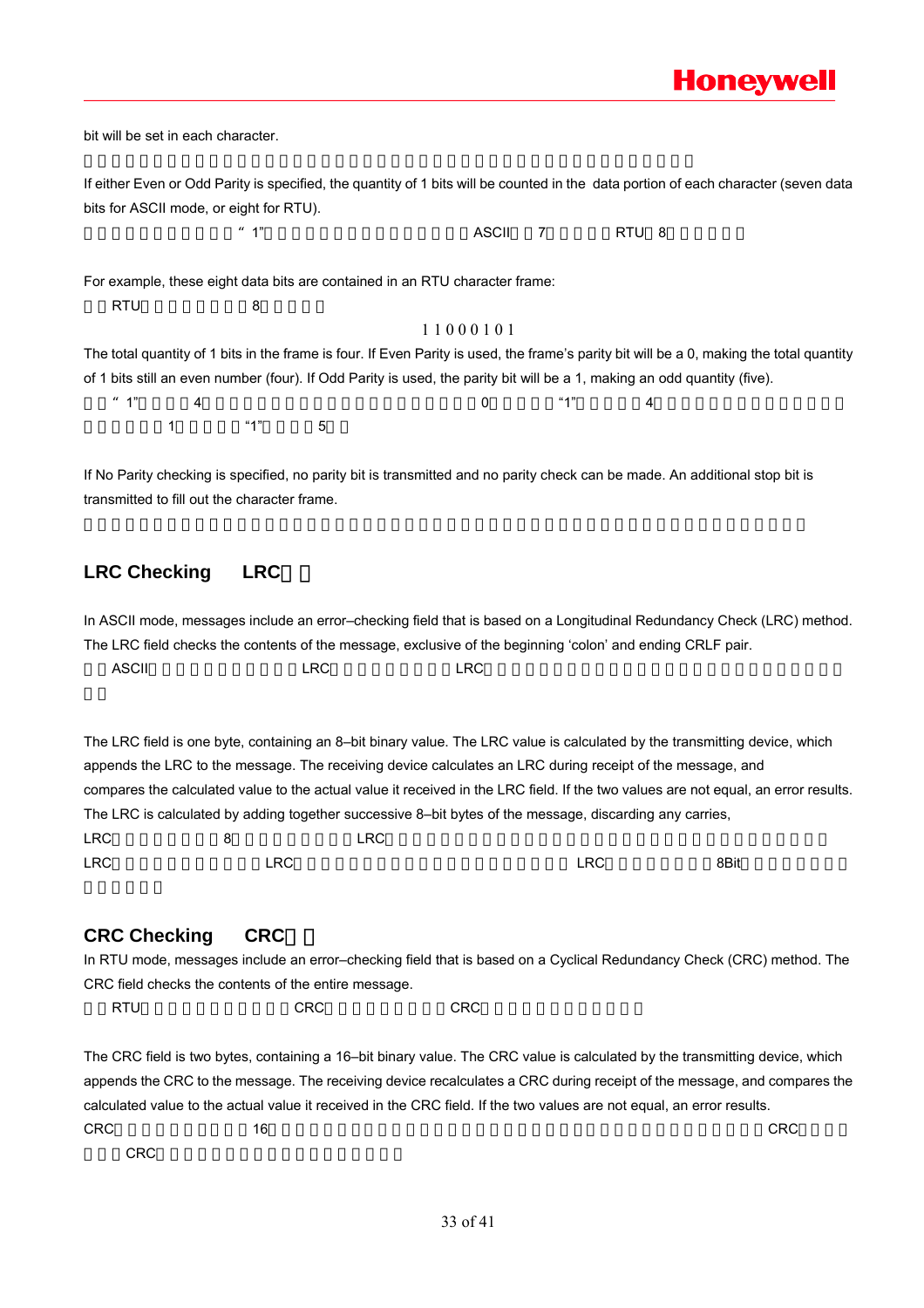The CRC is started by first preloading a 16–bit register to all 1's. Then a process begins of applying successive 8–bit bytes of the message to the current contents of the register. Only the eight bits of data in each character are used for generating the CRC. Start and stop bits, and the parity bit, do not apply to the CRC.

|            |            | the UNU. Start and Stup bits, and the panty bit, during apply to the UNU.                                                        |              |            |
|------------|------------|----------------------------------------------------------------------------------------------------------------------------------|--------------|------------|
| <b>CRC</b> | " $1"$ 16  | 8                                                                                                                                |              |            |
| 8Bit       | <b>CRC</b> |                                                                                                                                  |              |            |
|            |            |                                                                                                                                  |              |            |
|            |            | During generation of the CRC, each 8-bit character is exclusive ORed with the register contents. Then the result is shifted in   |              |            |
|            |            | the direction of the least significant bit (LSB), with a zero filled into the most significant bit (MSB) position. The LSB is    |              |            |
|            |            | extracted and examined. If the LSB was a 1, the register is then exclusive Ored with a preset, fixed value. If the LSB was a 0,  |              |            |
|            |            | no exclusive OR takes place. This process is repeated until eight shifts have been performed. After the last (eighth) shift, the |              |            |
|            |            | next 8-bit byte is exclusive ORed with the register's current value, and the process repeats for eight more shifts as described  |              |            |
|            |            | above. The final contents of the register, after all the bytes of the message have been applied, is the CRC value.               |              |            |
| <b>CRC</b> | 8          | OR.                                                                                                                              | $\mathbf{0}$ | <b>LSB</b> |
|            | LSB<br>-1  | LSB 0                                                                                                                            | 8            |            |
| 8          | 8          |                                                                                                                                  |              | <b>CRC</b> |

When the CRC is appended to the message, the low-order byte is appended first, followed by the high-order byte. CRC

| 01 | Read Coil Status                 |   | ON/OFF) |
|----|----------------------------------|---|---------|
| 02 | Read Input Status                |   | ON/OFF) |
| 03 | Read Holding Registers           |   |         |
| 04 | Read Input Registers             |   |         |
| 05 | Force Single Coil                |   |         |
| 06 | Preset Single Register           |   |         |
| 07 | Read Exception Status            | 8 | 8       |
| 15 | Force Multiple Coils             |   |         |
| 16 | <b>Preset Multiple Registers</b> |   |         |

ModBus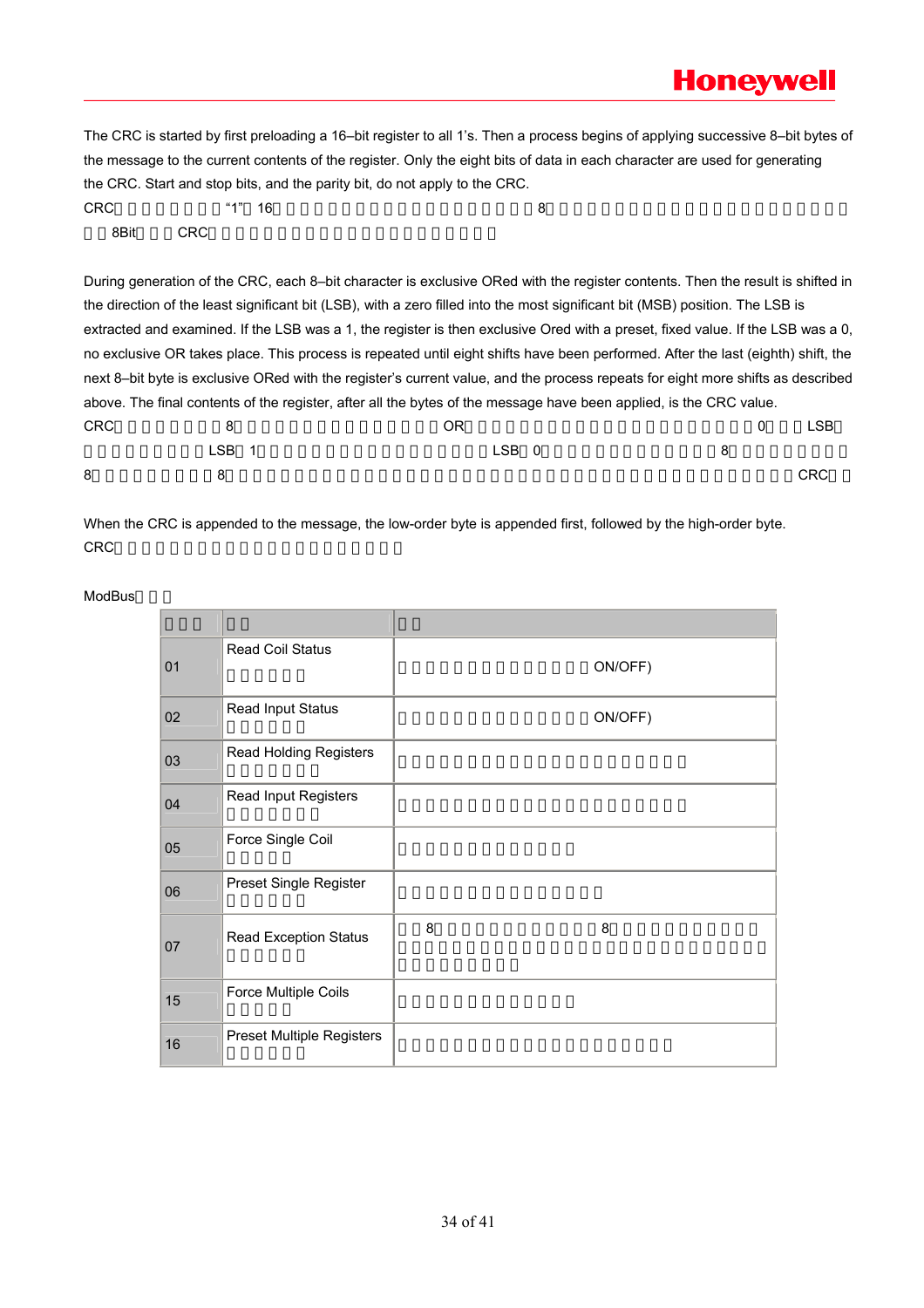### **10.7 Function Codes Description**

### **10.7.1 Read Output Status (Function Code 01)**

### **Query**

This function allows the user to obtain the ON/OFF status of logic coils used to control discrete outputs from the addressed slave only. Broadcast mode is not supported with this function code. In addition to the slave address and function fields, the message requires that the information field contain the initial coil address to be read (Starting Address) and the number of locations that will be interrogated to obtain status data.

The addressing allows up to 2000 coils to be obtained at each request; however, the specific slave device may have restrictions that lower the maximum quantity. The coils are numbered from zero; (coil number  $1 =$  zero, coil number  $2 =$  one, coil number  $3 =$  two, etc.).

Figure C1 is a sample read output status request to read coils 0020 to 0056 from slave device number 11.

| ADR | <b>FUNC</b> | <b>DATA</b><br><b>START</b><br>PT<br>HO | <b>DATA</b><br><b>START</b><br>PТ<br>LO | DATA #OF<br><b>PTS</b><br>HO | DATA# OF<br><b>PTS</b><br>LO | <b>ERROR</b><br><b>CHECK</b><br><b>FIELD</b> |
|-----|-------------|-----------------------------------------|-----------------------------------------|------------------------------|------------------------------|----------------------------------------------|
|     |             | 00                                      | 13                                      | 00                           | 25                           | <b>CRC</b>                                   |

Figure C1 Read Output Status Query Message

### **Response**

An example response to Read Output Status is as shown in Figure C2. The data is packed one bit for each coil. The response includes the slave address, function code, quantity of data characters, the data characters, and error checking. Data will be packed with one bit for each coil (1 = ON, 0 = OFF). The low order bit of the first character contains the addressed coil, and the remainder follow. For coil quantities that are not even multiples of eight, the last characters will be filled in with zeros at high order end. The quantity of data characters is always specified asquantity of RTU characters, i.e., the number is the same whether RTU or ASCII is used.

Since the slave interface device is serviced at the end of a controller's scan, data will reflect coil status at the end of the scan. Some slaves will limit the quantity of coils provided each scan; thus, for large coil quantities, multiple PC transactions must be made using coil status from sequential scans.

| <b>ADR</b> | <b>FUNC</b> | <b>BYTE</b><br><b>COUNT</b> | <b>DATA</b><br>COIL<br><b>STATUS</b> | <b>DATA</b><br>COIL<br><b>STATUS</b> | <b>DATA</b><br>COIL<br><b>STATUS</b> | <b>DATA</b><br>COIL<br><b>STATUS</b> | <b>DATA</b><br>COIL<br><b>STATUS</b> | <b>ERROR</b><br><b>CHECK</b><br><b>FIELD</b> |
|------------|-------------|-----------------------------|--------------------------------------|--------------------------------------|--------------------------------------|--------------------------------------|--------------------------------------|----------------------------------------------|
|            |             |                             | $20 - 27$                            | 28-35                                | 36-43                                | 44-51                                | 52-56                                |                                              |
| $-11$      | 01          | 05                          | CD                                   | 6B                                   | B <sub>2</sub>                       | ОE                                   | 1B                                   | <b>CRC</b>                                   |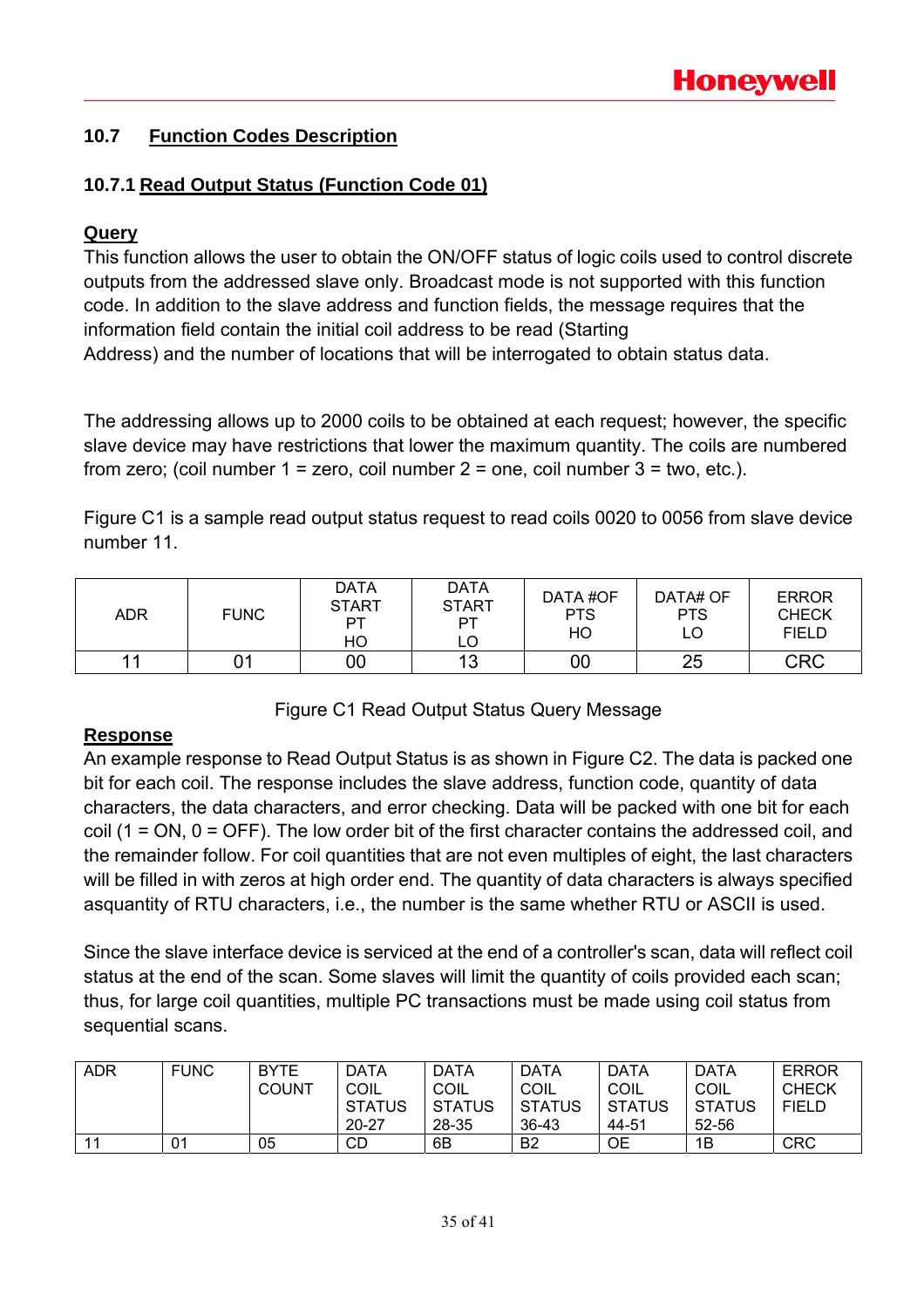### Figure C2 Read Output Status Response Message

The status of coils 20-27 is shown as CD(HEX) = 1100 1101 (Binary). Reading left to right, this shows that coils 27, 26, 23, 22, and 20 are all on. The other coil data bytes are decoded similarly. Due to the quantity of coil statuses requested, the last data field, which is shown 1B (HEX) = 0001 1011 (Binary), contains the status of only 5 coils (52-56) instead of 8 coils. The 3 left most bits are provided as zeros to fill the 8-bit format.

### **10.7.2 Read Input Status (Function Code 02)**

### **Query**

This function allows the user to obtain the ON/OFF status of discrete inputs in the addressed slave PC Broadcast mode is not supported with this function code. In addition to the slave address and function fields, the message requires that the information field contain the initial input address to be read (Starting Address) and the number of locations that will be interrogated to obtain status data.

The addressing allows up to 2000 inputs to be obtained at each request; however, the specific slave device may have restrictions that lower the maximum quantity. The inputs are numbered form zero; (input  $10001$  = zero, input  $10002$  =one, input  $10003$  = two, etc., for a 584).

Figure C3 is a sample read input status request to read inputs 10197 - 10218 from slave number 11.

| <b>ADR</b> | <b>FUNC</b> | <b>DATA</b><br><b>START</b><br>РT<br>HO | <b>DATA</b><br><b>START</b><br>PT<br>LO | DATA #OF<br><b>PTS</b><br>HO | DATA# OF<br><b>PTS</b><br>LO | <b>ERROR</b><br><b>CHECK</b><br><b>FIELD</b> |
|------------|-------------|-----------------------------------------|-----------------------------------------|------------------------------|------------------------------|----------------------------------------------|
| 11         | 02          | 00                                      | C4                                      | 00                           | 16                           | <b>CRC</b>                                   |

Figure C3 Read Input Status Query Message

### **Response**

An example response to Read input status is as shown in Figure C4. The data is packed one bit for each input. The response includes the slave address, function code, quantity of data characters, the data characters, and error checking. Data will be packed with one bit for each input (1=ON, 0=OFF). The lower order bit of the first character contains the addressed input, and the remainder follow. For input quantities that are not even multiples of eight, the last characters will be filled in with zeros at high order end. The quantity of data characters is always specified as a quantity of RTU characters, i.e., the number is the same whether RTU or ASCII is used.

Since the slave interface device is serviced at the end of a controller's scan, data will reflect input status at the end of the scan. Some slaves will limit the quantity of inputs provided each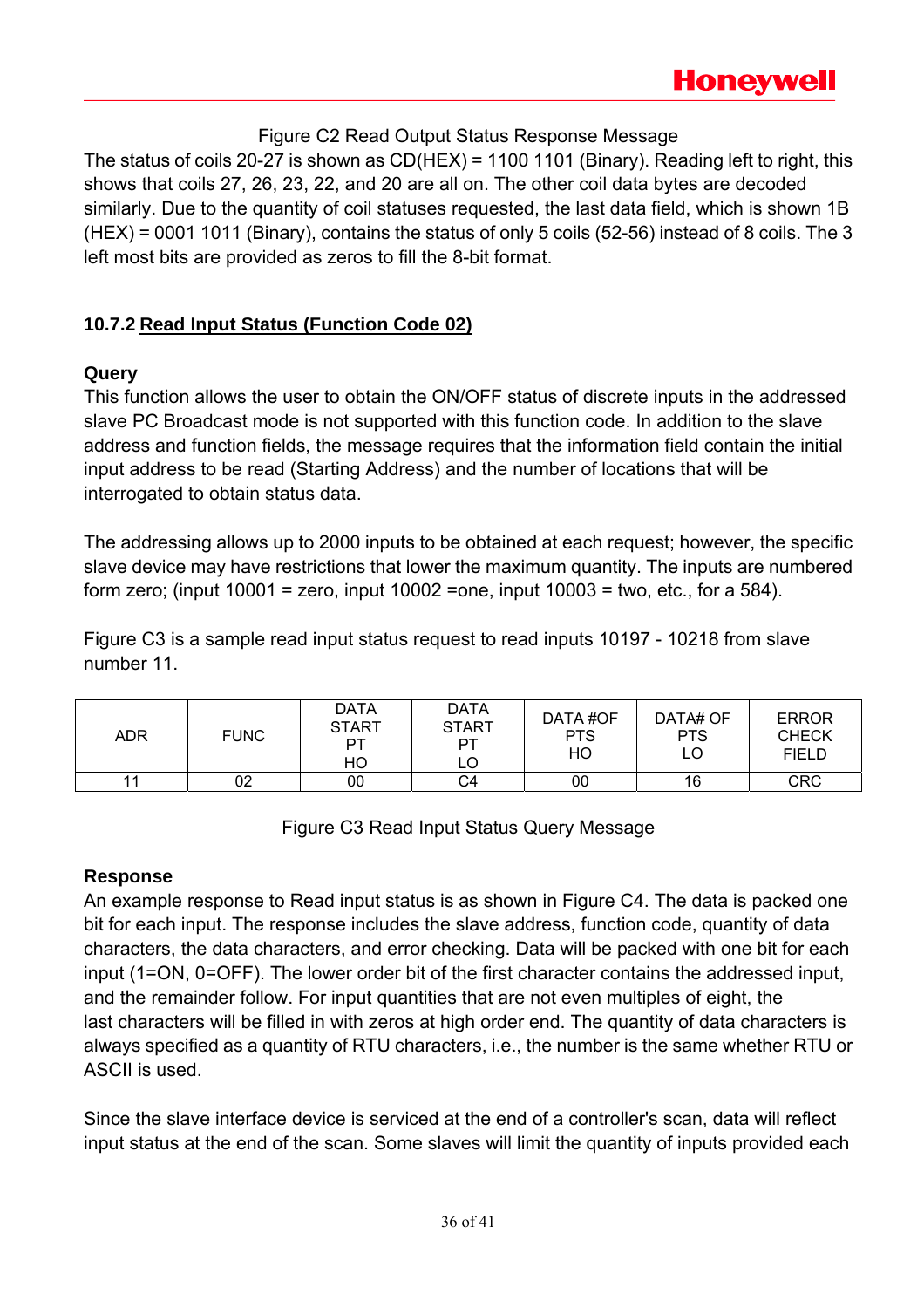scan; thus, for large coil quantities, multiple PC transactions must be made using coil status for sequential scans.

| <b>ADR</b> | <b>FUNC</b> | <b>BYTE</b><br><b>COUNT</b> | DATA<br><b>DISCRETE</b><br><b>INPUT</b><br>10197-10204 | <b>DATA</b><br><b>DISCRETE</b><br><b>INPUT</b><br>10205-10212 | DATA<br><b>DISCRETE</b><br><b>INPUT</b><br>10213-10218 | <b>ERROR</b><br><b>CHECK</b><br><b>FIELD</b> |
|------------|-------------|-----------------------------|--------------------------------------------------------|---------------------------------------------------------------|--------------------------------------------------------|----------------------------------------------|
| 11         | 02          | 03                          | АC                                                     | DB                                                            | 35                                                     | CRC                                          |

### Figure C4 Read Input Status Response Message

The status of inputs 10197-10204 is shown as AC (HEX) = 10101 1100 (binary). Reading left to right, this show that inputs 10204, 10202, and 10199 are all on. The other input data bytes are decoded similar.

Due to the quantity of input statuses requested, the last data field which is shown as 35 HEX = 0011 0101 (binary) contains the status of only 6 inputs (10213-102180) instead of 8 inputs. The two left-most bits are provided as zeros to fill the 8-bit format.

### **10.7.3 Read Holding Registers (Function Code 03)**

### **Query**

Read holding registers (03) allows the user to obtain the binary contents of holding registers 4xxxx in the addressed slave. The registers can store the numerical values of associated timers and counters which can be driven to external devices. The addressing allows up to 125 registers to obtained at each request; however, the specific slave device may have restriction that lower this maximum quantity. The registers are numbered form zero (40001 = zero, 40002 = one, etc.). The broadcast mode is not allowed.

The example below reads registers 40108 through 40110 from slave 584 number 11.

| <b>ADR</b> | <b>FUNC</b> | <b>DATA</b><br><b>START</b><br><b>REG</b><br>HO | DATA<br><b>START</b><br><b>REG</b><br>LO | DATA#OF<br><b>REG</b><br>HO | DATA# OF<br><b>REG</b> | <b>ERROR</b><br><b>CHECK</b><br><b>FIELD</b> |
|------------|-------------|-------------------------------------------------|------------------------------------------|-----------------------------|------------------------|----------------------------------------------|
|            | 03          | 00                                              | 6B                                       | 00                          | 03                     | <b>CRC</b>                                   |

Figure C5 Read Holding Register Query Message

### **Response**

The addressed slave responds with its address and the function code, followed by the information field. The information field contains 1 byte describing the quantity of data bytes to be returned. The contents of the registers requested (DATA) are two bytes each, with the binary content right justified within each pair of characters. The first byte includes the high order bits and the second, the low order bits.

Since the slave interface device is normally serviced at the end of the controller's scan, the data will reflect the register content at the end of the scan. Some slaves will limit the quantity of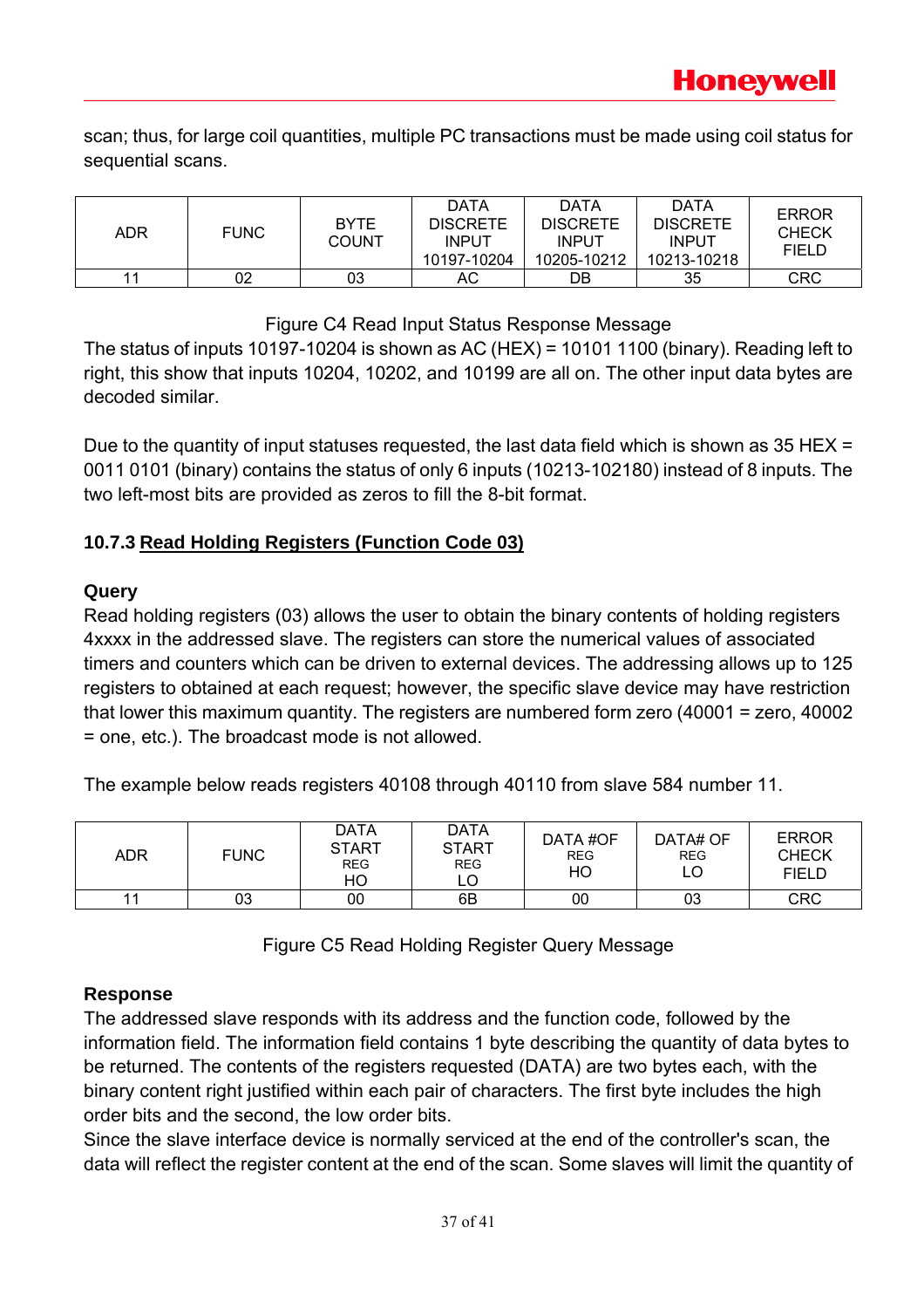register content provided each scan; thus for large register quantities, multiple transmissions will be made using register content from sequential scans.

In the example below, the registers 40108-40110 have the decimal contents 555, 0, and 100 respectively.

| <b>ADR FUNC</b> |    | <b>BYTE</b><br><b>CNT</b> | H.O.<br><b>DATA</b> | L.O.<br><b>DATA</b> | H.O.<br><b>DATA</b> | L.O.<br><b>DATA</b> | H.O.<br><b>DATA</b> | L.O.<br><b>DATA</b> | <b>ERROR</b><br><b>CHECK</b><br><b>FIELD</b> |
|-----------------|----|---------------------------|---------------------|---------------------|---------------------|---------------------|---------------------|---------------------|----------------------------------------------|
|                 | 03 | 06                        | 02                  | 2Β                  | 00                  | 00                  | 00                  | 64                  | <b>CRC</b>                                   |

Figure C6 Read Holding Register Response Message

### **10.7.4 Read Input Registers (Function Code 04)**

### **Query**

Function code 04 obtains the contents of the controller's input registers at addresses 3xxxx. These locations receive their values from devices connected to the I/O structure and can only be referenced, not altered from within the controller, The addressing allows up to 125 registers to be obtained at each request; however, the specific slave device may have restrictions that lower this maximum quantity. The registers are numbered for zero (30001 = zero, 30002 = one, etc. ). Broadcast mode is not allowed.

The example below requests the contents of register 3009 in slave number 11.

| ADR | <b>FUNC</b> | DATA<br><b>START</b><br><b>REG</b><br>HO | <b>DATA</b><br><b>START</b><br><b>REG</b> | DATA#OF<br><b>REG</b><br>HO | DATA# OF<br><b>REG</b><br>LO | <b>ERROR</b><br><b>CHECK</b><br><b>FIELD</b> |
|-----|-------------|------------------------------------------|-------------------------------------------|-----------------------------|------------------------------|----------------------------------------------|
|     | 04          | 00                                       | 08                                        | 00                          | 01                           | <b>CRC</b>                                   |

Figure C7 Read Input Register Query Message

### **Response**

The addressed slave responds with its address and the function code followed by the information field. The information field contains 1 byte describing the quantity of data bytes to be returned. The contents of the registers requested (DATA) are 2 bytes each, with the binary content right justified within each pair of characters. The first byte includes the high order bits and the second, the low order bits.

Since the slave interface is normally serviced at the end of the controller's scan, the data will reflect the register content at the end of the scan. Each PC will limit the quantity of register contents provided each scan; thus for large register quantities, multiple PC scans will be required, and the data provided will be form sequential scans.

In the example below the register 3009 contains the decimal value 0.

| ADR |             | DV  | DA<br>ТΔ<br>$\overline{a}$ | DAT/<br>ıΑ   | · ~ ~ ~ ≀    |
|-----|-------------|-----|----------------------------|--------------|--------------|
|     | <b>FUNC</b> | UN. | INPUT                      | <b>INPUT</b> | <b>ANECT</b> |
|     |             | ີ   |                            |              |              |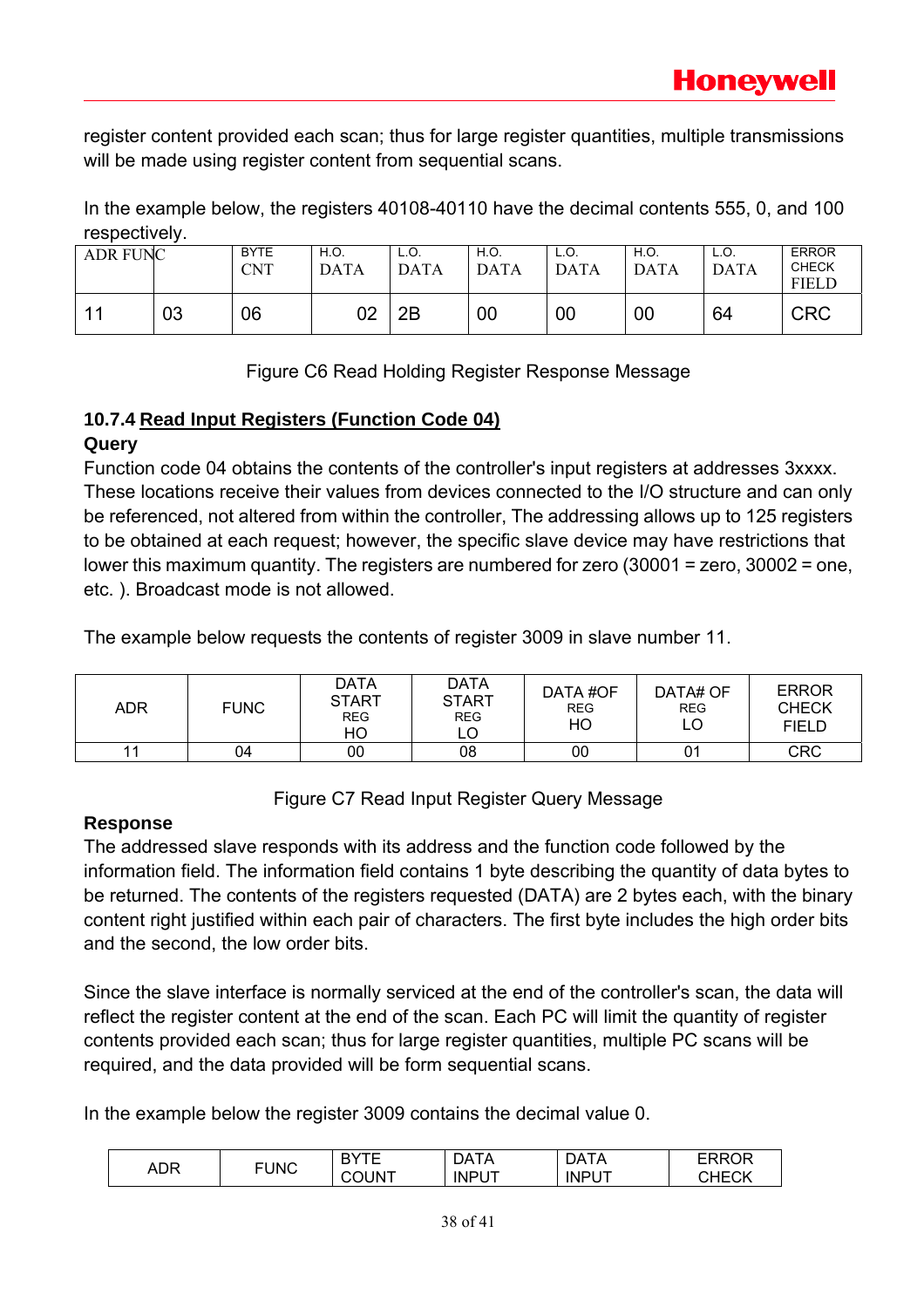

|   |          | $\blacksquare$<br>- | $- - - -$<br>---<br>$\sqrt{2}$ | $- \cdot - \cdot -$<br>. |
|---|----------|---------------------|--------------------------------|--------------------------|
| - | ``<br>◡▵ | ◡◡                  | 00                             | r c<br>∽−                |

Figure C8 Read Input Register Response Message

### **10.7.5 Force Single Coil (Function Code 5)**

### **Query**

This message forces a single coil either ON or OFF. Any coil that exists within the controller can be forced to either state (ON or OFF). However, since the controller is actively scanning, unless the coil is disabled, the controller can also alter the state of the coil. Coils are numbered from zero (coil 0001 = zero, coil 0002 = one, etc.). The data value 65,280 (FF00 HEX) will set the coil ON and the value zero will turn it OFF; all other values are illegal and will not affect that coil.

The use of slave address 00 (Broadcast Mode) will force all attached slaves to modify the desired coil. The example below is a request to slave number 11 to turn ON coil 0173.

| ADR | <b>FUNC</b> | <b>DATA</b><br>COIL#<br>НC | <b>DATA</b><br>COIL#<br>$\sim$<br>└ | <b>DATA</b><br>ON/OFF<br><b>IND</b> | <b>DATA</b> | <b>ERROR</b><br><b>CHECK</b><br>FIELD |
|-----|-------------|----------------------------|-------------------------------------|-------------------------------------|-------------|---------------------------------------|
|     | 05          | 00                         | AC                                  | FF                                  | 00          | <b>CRC</b>                            |

### Figure C9 Force Single Coil Query Message

### **Response**

The normal response to the Command Request is to re-transmit the message as received after the coil state has be altered.

| ADR | <b>FUNC</b> | <b>DATA</b><br>COIL#<br>HO | <b>DATA</b><br>COIL#<br>LO | <b>DATA</b><br>ON/OFF<br><b>IND</b> | <b>DATA</b> | <b>ERROR</b><br><b>CHECK</b><br>FIELD |
|-----|-------------|----------------------------|----------------------------|-------------------------------------|-------------|---------------------------------------|
|     | 05          | 00                         | AC                         | FF                                  | 00          | CRC                                   |

Figure C10 Force Single Coil Response Message

The forcing of a coil via MODBUS function 5 will be accomplished regardless of whether the addressed coil is disabled or not.

Coils that are reprogrammed in the controller logic program are not automatically cleared upon power up. Thus, if such a coil is set ON by function Code 5 and (even months later), an output is connected to that coil, the output will be "hot".

### **10.7.6 Preset Single Register (Function Code 06)**

### **Query**

Function (06) allows the user to modify the contents of a holding register. Any holding register that exists within the controller can have its contents changed by this message. However,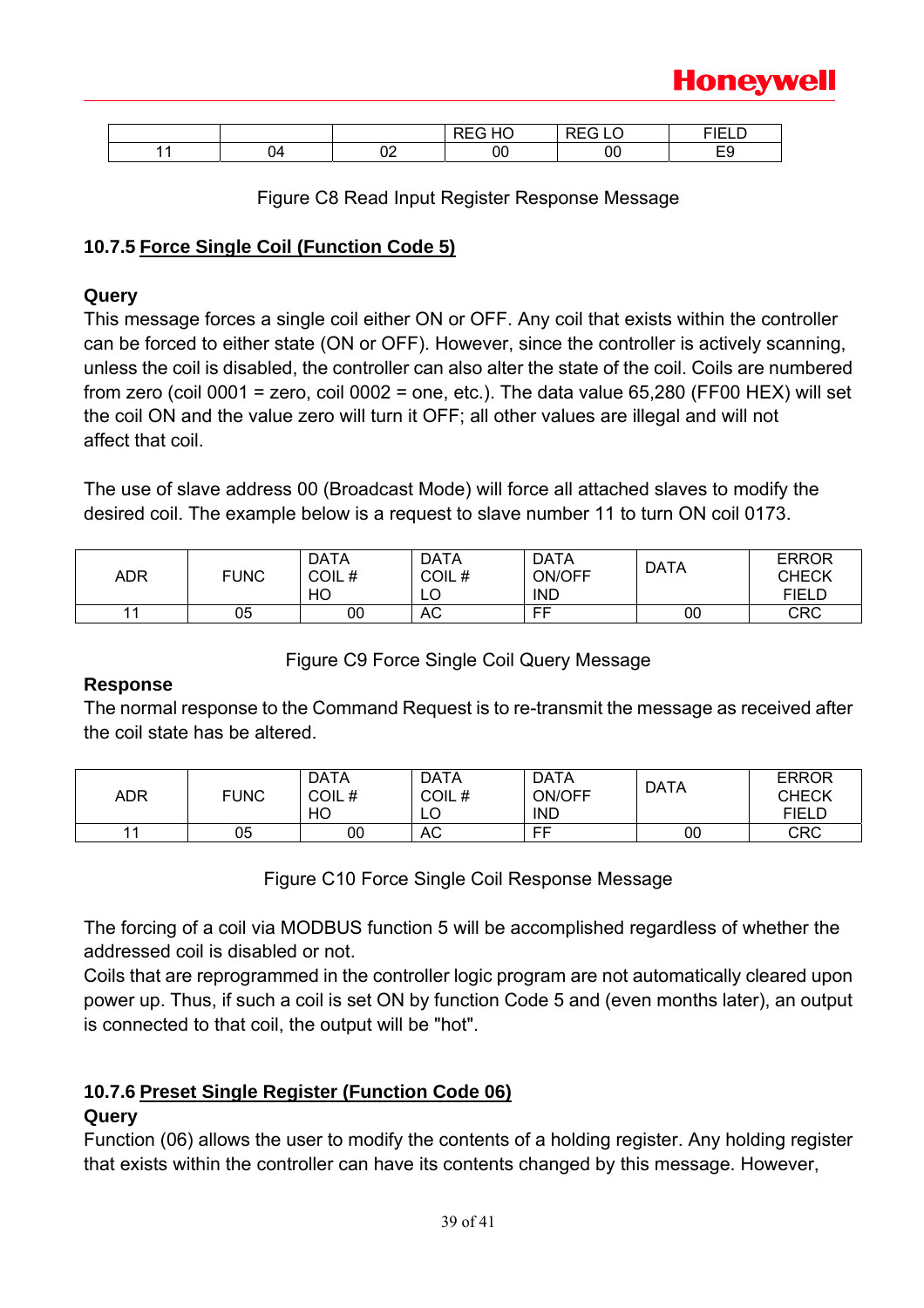since the controller is actively scanning, it alsocan alter the content of any holding register at any time. The values are provided in binary up to the maximum capacity of the controller unused high order bits must be set to zero. When used with slave address zero (Broadcast mode) all slave controllers will load the specified register with the contents specified.

| ADR | <b>FUNC</b> | <b>DATA</b><br><b>START</b><br><b>REG</b><br>HO | <b>DATA</b><br><b>START</b><br><b>REG</b><br>LO | <b>DATA</b><br>#OF<br><b>REGS</b><br>HO | <b>DATA</b><br>#OF<br><b>REGS</b> | <b>ERROR</b><br><b>CHECK</b><br><b>FIELD</b> |
|-----|-------------|-------------------------------------------------|-------------------------------------------------|-----------------------------------------|-----------------------------------|----------------------------------------------|
| 11  | 06          | 00                                              | 01                                              | 00                                      | 03                                | <b>CRC</b>                                   |

### Figure C11 Preset Single Register Query Message

### **Response**

The response to a preset single register request is to re-transmit the query message after the register has been altered.

|                |             | DATA       | DATA        | DATA          | DATA          | <b>ERROR</b> |
|----------------|-------------|------------|-------------|---------------|---------------|--------------|
| ADR            | <b>FUNC</b> | <b>REG</b> | REG         | <b>INPUT</b>  | INPUT         | <b>CHECK</b> |
|                |             | HI         | $\sim$<br>ᄔ | <b>REG HO</b> | <b>REG LO</b> | <b>FIELD</b> |
| 4 <sub>4</sub> | 06          | 00         | Λ1<br>U     | 00            | 03            | CRC          |

Figure C12 Preset Single Register Response Message

### **10.7.7 Force Multiple Coils (Function Code 15)**

### **Query**

This message forces each coil in a consecutive block of coils to a desired ON or OFF state. Any coil that exists within the controller can be forced to either state (ON or OFF). However, since the controller is actively scanning, unless the coils are disabled, the controller can also alter the state of the coil. Coils are numbered from zero (coil 00001 = zero, coil 00002 = one, etc.). The desired status of each coil is packed in the data field, one bit for each coil (1= ON, 0= OFF). The use of slave address 0 (Broadcast Mode) will force all attached slaves to modify the desired coils.

The following example forces 10 coils starting at address 20 (13 HEX). The two data fields, CD =1100 and 00 = 0000 000, indicate that coils 27, 26, 23, 22, and 20 are to be forced on.

| ADR | <b>FUNC</b> | H.O. | L.O. |    | <b>QUANTITY</b> | <b>BYTE</b> | <b>DATA</b>   | <b>DATA</b>   | <b>ERROR</b> |
|-----|-------------|------|------|----|-----------------|-------------|---------------|---------------|--------------|
|     |             | ADD  | ADD  |    |                 | CNT         | <b>COIL</b>   | COIL          | <b>CHECK</b> |
|     |             |      |      |    |                 |             | <b>STATUS</b> | <b>STATUS</b> | <b>FIELD</b> |
|     |             |      |      |    |                 |             | $20 - 27$     | 28-29         |              |
| 11  | 0F          | 00   | 13   | 00 | 0A              | 02          | CD            | 00            | <b>CRC</b>   |

Figure C15 Force Multiple Coils Query Message

### **Response**